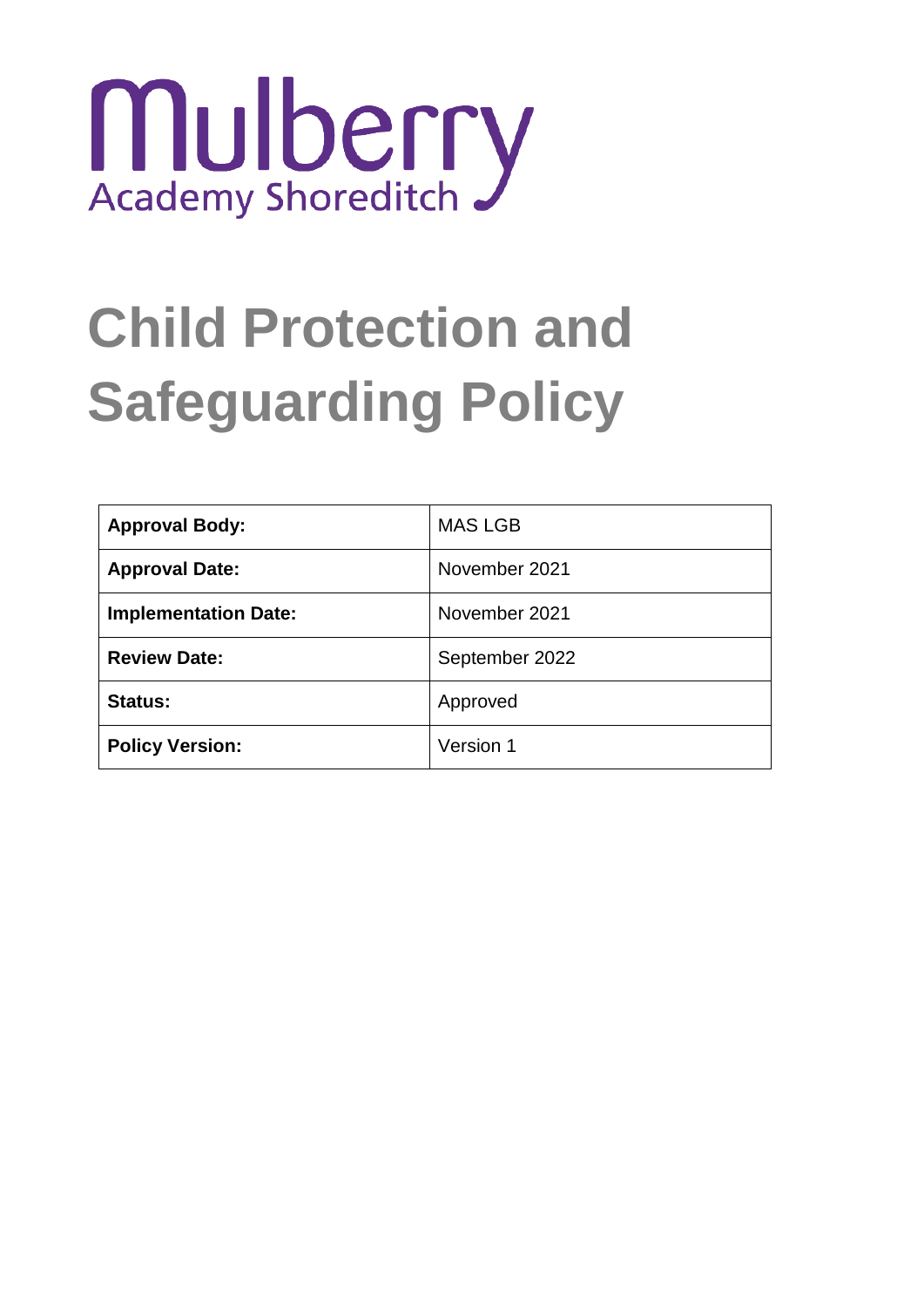

## **Child Protection and Safeguarding Contacts**

The Designated Safeguarding Lead is: Dan Collis, dcollis@mulberryschoolstrust.org.

**The Deputy Designated Safeguarding Lead is: Jennie Montgomerie**  [jmontgomerie@mulberryschoolstrust.org](mailto:jmontgomerie@mulberryschoolstrust.org)

**The Safeguarding Officer is:** Kendra Healy, khealy@mulberryschoolstrust.org

**Child Protection email address:** [childprotection@mulberryacademyshoreditch.org](mailto:childprotection@mulberryacademyshoreditch.org)

**The Designated Lead for Looked after Children is:** Sue Adams [suemadams@mulberryschoolstrust.org](mailto:suemadams@mulberryschoolstrust.org)

**The Designated Prevent Co-ordinator is:** Dan Collis [Dcollis@mulberryschoolstrust.org](mailto:Dcollis@mulberryschoolstrust.org)

**The Designated Lead for ICT is:** Dan Collis [Dcollis@mulberryschoolstrust.org](mailto:Dcollis@mulberryschoolstrust.org)

**Nominated Local Advisory Body Member for Safeguarding is:** David Gracie and can be contacted via Cassie Pitts, PA to Executive Principal, cpitts@mulberryschoolstrust.org

**The Virtual School Head Teacher for Tower Hamlets is:** David Cregan: David.cregan@towerhamlets.gov

# **Local Authority Designated Officer for Allegations (LADO) for London Borough of Tower Hamlets**

The LADO for contact is: Tel: 020 7364 0677 Email: [LADO@towerhamlets.gov.uk](mailto:LADO@towerhamlets.gov.uk)

In the event of not being able to contact Melanie Benzie, then please contact the Child Protection Advice Line in the first instance on 020 7364 3444 or the Education Safeguarding Manager: **Sharifa Chowdhury:** sharifa.chowdhury@towerhamlets.gov.uk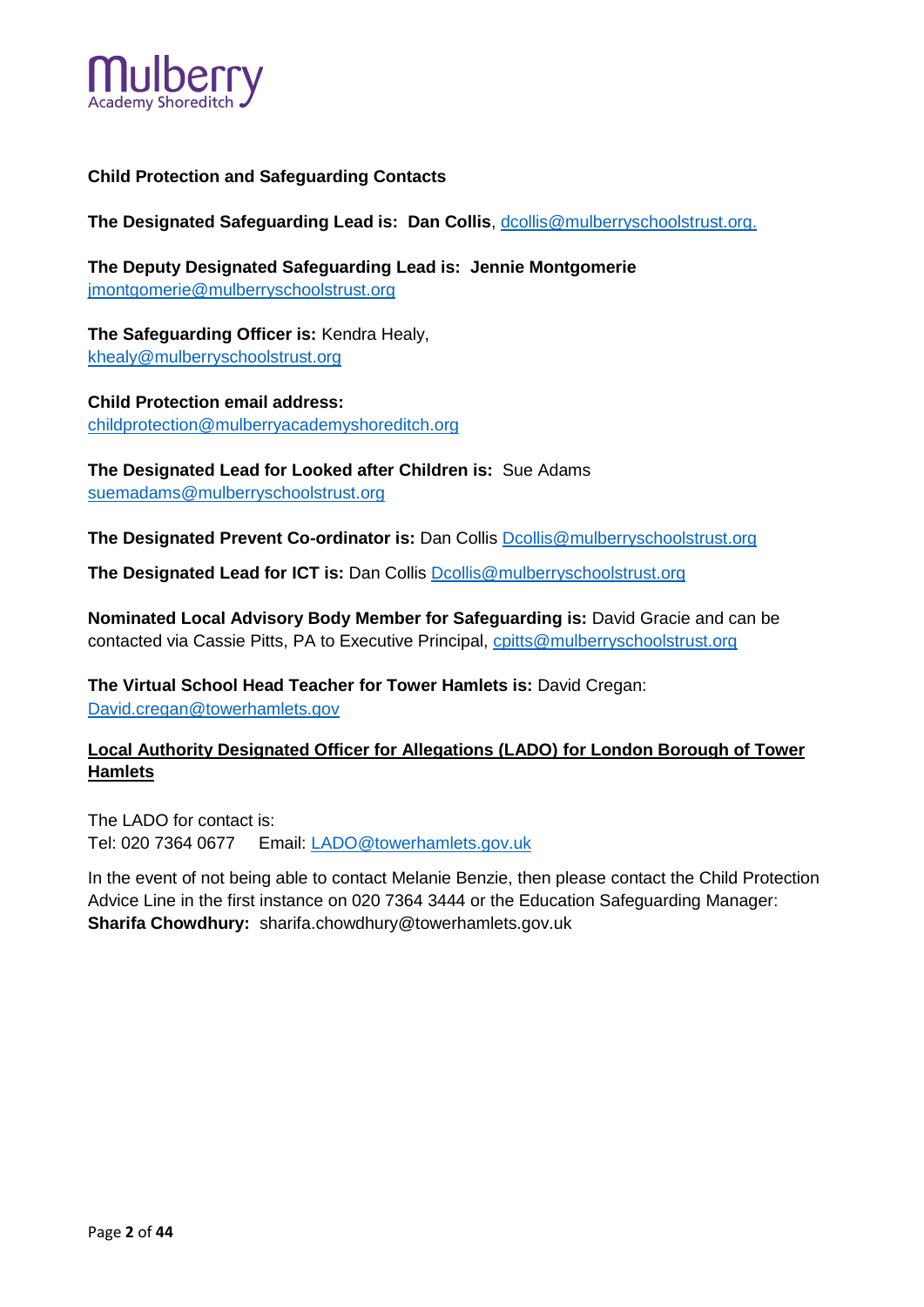

# **Child Protection and Safeguarding Policy**

#### **Introduction and Context**

#### **Purpose of the Policy**

Everyone working with children or young people has a responsibility to understand what safeguarding means and what their responsibilities are in relation to keeping children and young people safe.

The purpose of this policy is to provide all stakeholders with information about safeguarding children and young people, and to give guidance on the procedures to follow should there be any concerns that comes to your notice about the safety of a child or young person attending the school.

#### **Our Policy**

There are 6 main elements to our policy, which are described in the following sections:

- Roles and responsibilities for safeguarding.
- The types of abuse that are covered by the policy.
- The signs of abuse that staff and volunteers should look out for.
- Expectations of staff and volunteers with regard to safeguarding, and the procedures and processes that should be followed, including the support provided to children.
- How the academy will ensure that all staff and volunteers are appropriately trained and checked for their suitability to work within the academy.
- How the policy will be managed and have its delivery overseen.

Through implementation of this policy we will ensure that our school provides a safe environment for children to learn and develop.

#### **Our Responsibilities**

Mulberry Academy Shoreditch is committed to safeguarding children and young people and we expect everyone who works in our academy to share this commitment. This policy sets out how Mulberry Academy Shoreditch will deliver these responsibilities.

This policy should be read in conjunction with 'Keeping Children Safe in Education' (September 2021), which is statutory guidance to be read and followed by academies and colleges, and alongside 'Working together to safeguard children' (Sept 2019), a guide to inter-agency working to safeguard and promote the welfare of children. All staff **must** read Keeping Children Safe in Education 2021 – Part 1 as part of the Safeguarding INSET in September, prior to the school opening.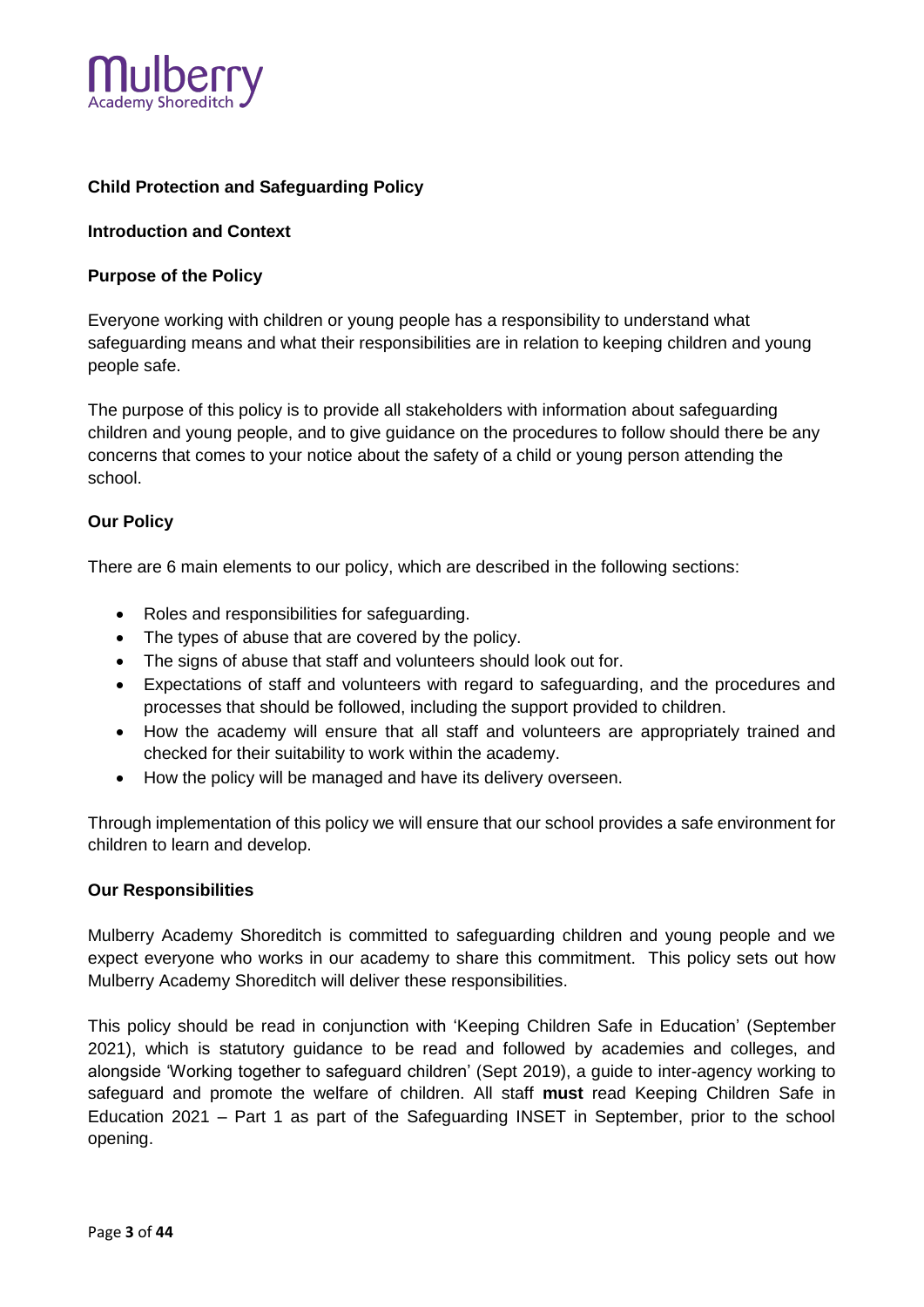

# **Legislation and statutory guidance**

This policy is based on the Department for Education's statutory guidance Keeping Children Safe [in Education \(2020\)](https://www.gov.uk/government/publications/keeping-children-safe-in-education--2) and [Working Together to Safeguard Children \(2018\),](https://www.gov.uk/government/publications/working-together-to-safeguard-children--2) and the [Governance](https://www.gov.uk/government/publications/governance-handbook)  [Handbook.](https://www.gov.uk/government/publications/governance-handbook) We comply with this guidance and the arrangements agreed and published by our local safeguarding partners.

This policy is also based on the following legislation:

- Section 175 of the [Education Act 2002,](http://www.legislation.gov.uk/ukpga/2002/32/section/175) which places a duty on schools and local authorities to safeguard and promote the welfare of pupils
- [The School Staffing \(England\) Regulations 2009,](http://www.legislation.gov.uk/uksi/2009/2680/contents/made) which set out what must be recorded on the single central record and the requirement for at least one person conducting an interview to be trained in safer recruitment techniques
- Part 3 of the schedule to the [Education \(Independent School Standards\) Regulations 2014,](http://www.legislation.gov.uk/uksi/2014/3283/schedule/part/3/made) which places a duty on academies and independent schools to safeguard and promote the welfare of pupils at the school
- [The Children Act 1989](http://www.legislation.gov.uk/ukpga/1989/41) (and [2004 amendment\)](http://www.legislation.gov.uk/ukpga/2004/31/contents), which provides a framework for the care and protection of children
- Section 5B(11) of the Female Genital Mutilation Act 2003, as inserted by section 74 of the [Serious Crime Act 2015,](http://www.legislation.gov.uk/ukpga/2015/9/part/5/crossheading/female-genital-mutilation) which places a statutory duty on teachers to report to the police where they discover that female genital mutilation (FGM) appears to have been carried out on a girl under 18
- [Statutory guidance on FGM,](https://www.gov.uk/government/publications/multi-agency-statutory-guidance-on-female-genital-mutilation) which sets out responsibilities with regards to safeguarding and supporting girls affected by FGM
- [The Rehabilitation of Offenders Act 1974,](http://www.legislation.gov.uk/ukpga/1974/53) which outlines when people with criminal convictions can work with children
- Schedule 4 of the [Safeguarding Vulnerable Groups Act 2006,](http://www.legislation.gov.uk/ukpga/2006/47/schedule/4) which defines what 'regulated activity' is in relation to children
- [Statutory guidance on the Prevent duty,](https://www.gov.uk/government/publications/prevent-duty-guidance) which explains schools' duties under the Counter-Terrorism and Security Act 2015 with respect to protecting people from the risk of radicalisation and extremism

The guidance **should** be read alongside:

- statutory guidance [Working Together to Safeguard Children;](https://www.gov.uk/government/publications/working-together-to-safeguard-children--2)
- departmental advice [What to do if you are Worried a Child is Being Abused -](https://www.gov.uk/government/publications/what-to-do-if-youre-worried-a-child-is-being-abused--2) Advice for [Practitioners;](https://www.gov.uk/government/publications/what-to-do-if-youre-worried-a-child-is-being-abused--2) and
- departmental advice [Sexual Violence and Sexual Harassment Between Children](https://www.gov.uk/government/publications/sexual-violence-and-sexual-harassment-between-children-in-schools-and-colleges) [in Schools](https://www.gov.uk/government/publications/sexual-violence-and-sexual-harassment-between-children-in-schools-and-colleges)  [and Colleges](https://www.gov.uk/government/publications/sexual-violence-and-sexual-harassment-between-children-in-schools-and-colleges)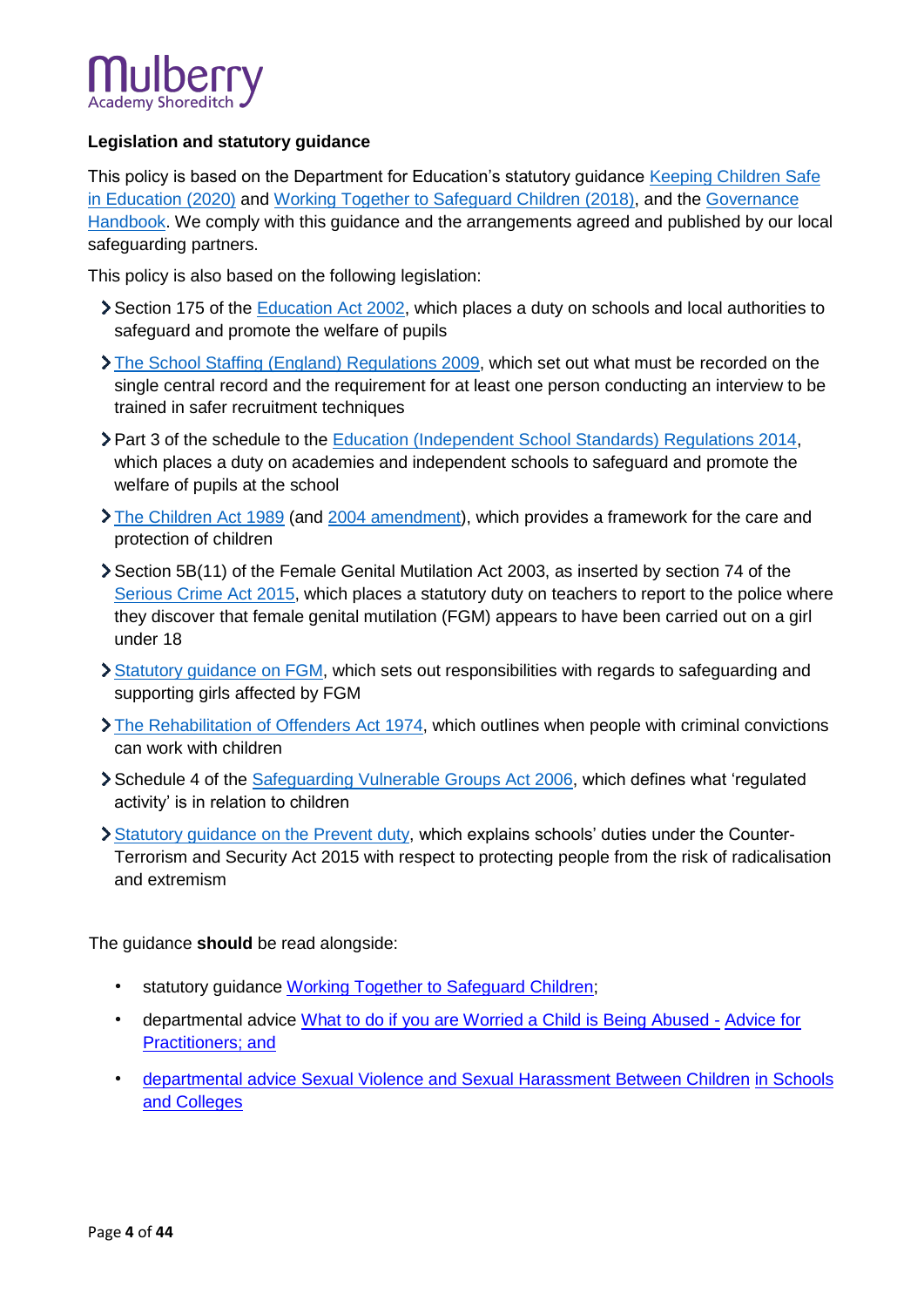

This policy also complies with our funding agreement and articles of association.

We will follow the procedures set out by Tower Hamlets Local Safeguarding Children Board: <http://www.childrenandfamiliestrust.co.uk/the-lscb/>

This statutory guidance should be read and followed by:

- our governing body of maintained schools (including maintained nursery schools) and colleges;
- the proprietor will be the academy trust;
- our senior leadership teams.

#### **Our Principles**

We believe that our school should provide a caring, positive, safe and stimulating environment that promotes social, physical and moral development of the individual child. We have a child centred and co-ordinated approach to safeguarding.

We recognise the importance of providing an environment within our school that will help children feel safe and respected.

We recognise the importance of enabling children to talk openly about anything that worries them and to feel confident that they will be listened to.

We will work with parents to build an understanding of the academy's responsibilities to ensure the welfare of all children, including the need for referrals to other agencies in some situations.

Safeguarding arrangements in our school are underpinned by four key principles:

- Safeguarding is everyone's responsibility: all staff, Trust Directors, Local Advisory Body members and volunteers should play their full part in keeping children safe; and
- A child centred approach: a clear understanding of the needs and views of children. This means that that everyone should consider, all times, what is in the **best interests** of the child
- No single practitioner can have a full picture of a child's needs and circumstances. If children and families are to receive the right help at the right time, **everyone** who comes into contact with them has a role to play in identifying concerns, sharing information and taking prompt action.
- To work with our partners and all external agencies to support children at all times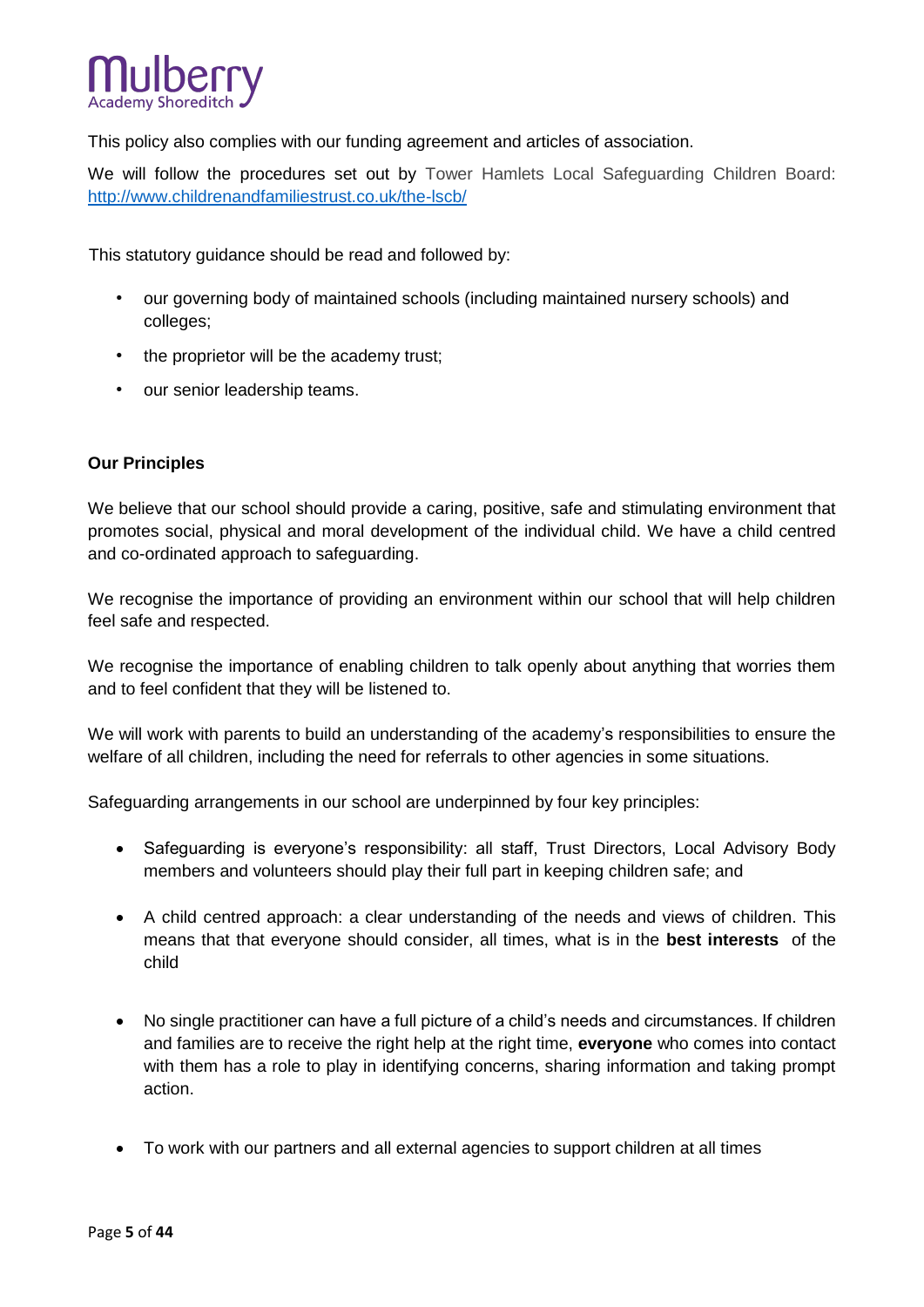

# **Scope**

In line with the law, this policy defines a child as anyone under the age of 18 years.

This policy applies to all members of staff in our academy, including all permanent, temporary and support staff, Trust Directors, Local Advisory Body members, volunteers, contractors and external service or activity providers.

Safeguarding and promoting the welfare of children is defined for the purposes of this guidance as:

- Protecting children from maltreatment
- Preventing impairment
- Ensuring that children grow up in circumstances consistent with the provision of safe and effective care; and
- Taking action to enable all children to have the best outcomes

Child protection is part of safeguarding and promoting welfare. It refers to the activity that is undertaken to protect specific children who are suffering, or are likely to suffer, significant harm.

#### **Safeguarding Roles and Responsibilities**

#### **Governing Body**

Our governing body should ensure they facilitate a whole school approach to safeguarding.

Safeguarding and child protection are at the forefront and underpin all relevant aspects of process and this policy development. Ultimately, all systems, processes and policies should operate with the best interests of the child at their heart.

Where there is a safeguarding concern our governing body and school leaders should ensure the child's wishes and feelings are taken into account when determining what action to take and what services to provide. Systems should be in place, and they should be well promoted, easily understood and easily accessible for children to confidently report abuse, knowing their concerns will be treated seriously, and knowing they can safely express their views and give feedback.

Our Governing body should ensure that all staff should undergo regular updated safeguarding training, including online safety. All children should be taught about safeguarding, including online safety. Safeguarding should be integrated, aligned and considered as part of curriculum planning.

Whilst considering the above training requirements, our governing body should have regard to the Teachers' Standards which set out the expectation that all teachers manage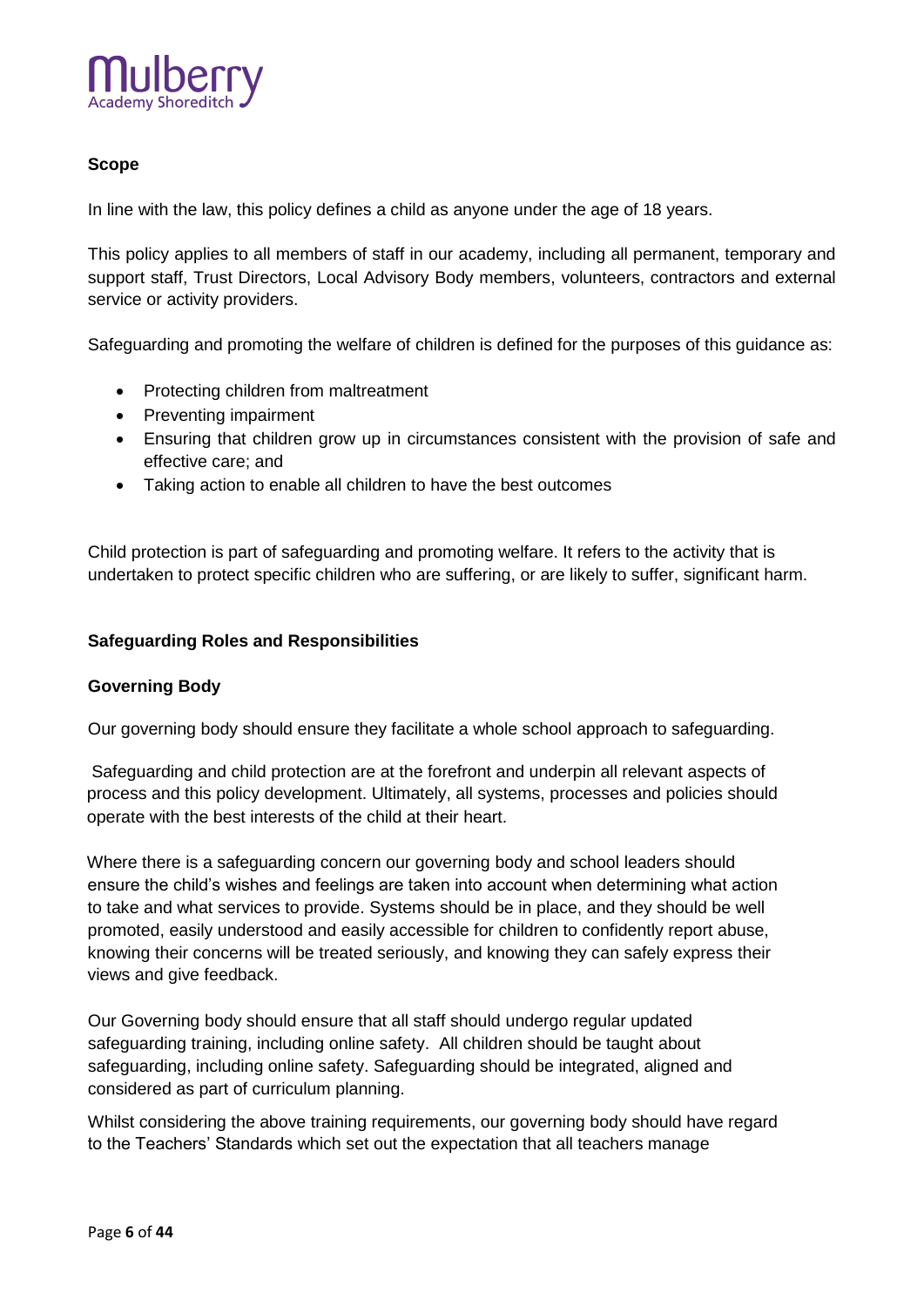

behaviour effectively to ensure a good and safe educational environment and requires teachers to have a clear understanding of the needs of all pupils.

The Governing body should ensure that the child protection policy includes:

- procedures to minimise the risk of peer on peer abuse;
- the systems in place (and they should be well promoted, easily understood and easily accessible) for children to confidently report abuse, knowing their concerns will be treated seriously;
- how allegations of peer on peer abuse will be recorded, investigated and dealt with;
- clear processes as to how victims, perpetrators and any other children affected by peer on peer abuse will be supported;
- a recognition that even if there are no reported cases of peer on peer abuse, such abuse may still be taking place and is simply not being reported;
- a statement which makes clear there should be a zero-tolerance approach to abuse, and it should never be passed off as "banter", "just having a laugh", "part of growing up" or "boys being boys" as this can lead to a culture of unacceptable behaviours and an unsafe environment for children;
- recognition that it is more likely that girls will be victims and boys' perpetrators, but that all peer on peer abuse is unacceptable and will be taken seriously; and
- the different forms peer on peer abuse can take, such as:
	- $\triangleright$  bullying (including cyberbullying, prejudice-based and discriminatory bullying) abuse in intimate personal relationships between peers;
	- $\triangleright$  physical abuse which can include hitting, kicking, shaking, biting, hair pulling, or otherwise causing physical harm; o sexual violence and sexual harassment. Part five of this guidance and [Sexual violence and](https://www.gov.uk/government/publications/sexual-violence-and-sexual-harassment-between-children-in-schools-and-colleges)  [sexual harassment between children in schools and colleges s](https://www.gov.uk/government/publications/sexual-violence-and-sexual-harassment-between-children-in-schools-and-colleges)ets out how schools and colleges should respond to reports of sexual violence and sexual harassment;
	- $\triangleright$  consensual and non-consensual sharing of nudes and semi-nude images and/or videos (also known as sexting or youth produced sexual imagery):
	- $\triangleright$  causing someone to engage in sexual activity without consent, such as forcing someone to strip, touch themselves sexually, or to engage in sexual activity with a third party;
	- $\triangleright$  upskirting (which is a criminal offence 37), which typically involves taking a picture under a person's clothing without their permission, with the intention of viewing their genitals or buttocks to obtain sexual gratification, or cause the victim humiliation, distress, or alarm; and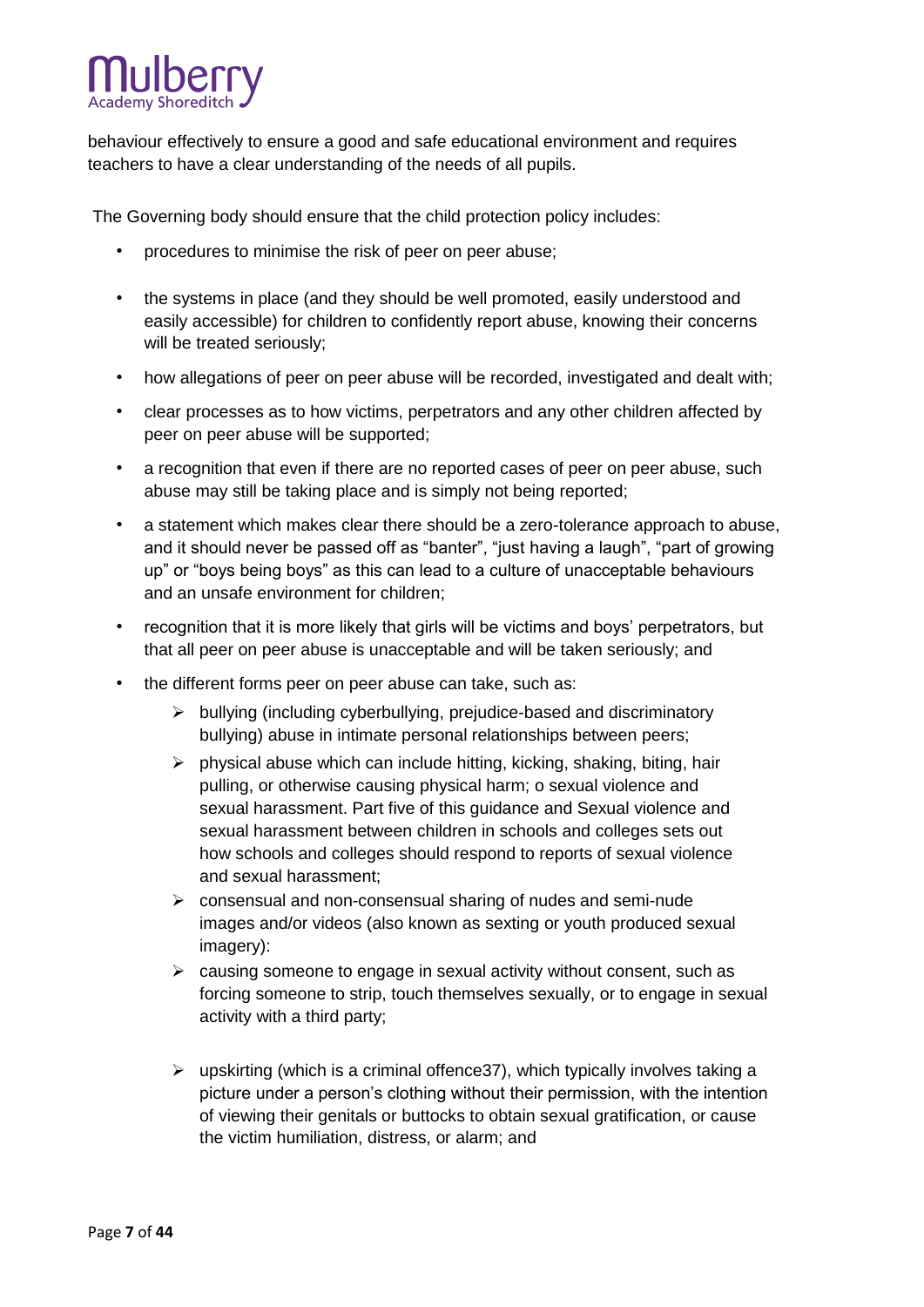

 $\triangleright$  initiation/hazing type violence and rituals.

## **What school staff need to know**

All staff should be aware of systems within the school which support safeguarding and these should be explained to them as part of staff induction. This should include the:

- child protection policy, which should amongst other things also include the policy and procedures to deal with peer on peer abuse;
- behaviour policy (which should include measures to prevent bullying, including cyberbullying, prejudice-based and discriminatory bullying);
- staff behaviour policy (sometimes called a code of conduct);
- safeguarding response to children who go missing from education; and
- role of the designated safeguarding lead (including the identity of the designated safeguarding lead and any deputies

Copies of policies and a copy of Part 1 should be provided for all staff at induction

#### **What school staff should look out for**

Staff and volunteers working within the school need to be able to identify children who require early help. They should refer all concerns to the Designated Safeguarding Officer or the SENCO or Attendance and Welfare Officer

These include a child who may be:

- is disabled and has specific additional needs
- has special educational needs
- is a young carer
- is at risk of being a victim of sexual violence
- is engaging in sexual activity
- is showing signs of engaging in anti-social or criminal behaviour
- is in a family circumstance presenting challenges for the child, such as substance abuse, adult mental health, domestic violence
- has returned home to their family from care and is a privately fostered child
- is at risk of being radicalised or exploited
- is frequently missing/goes missing from care or home
- is at risk of modern slavery, trafficking or exploitation
- is showing early signs of abuse and/or neglect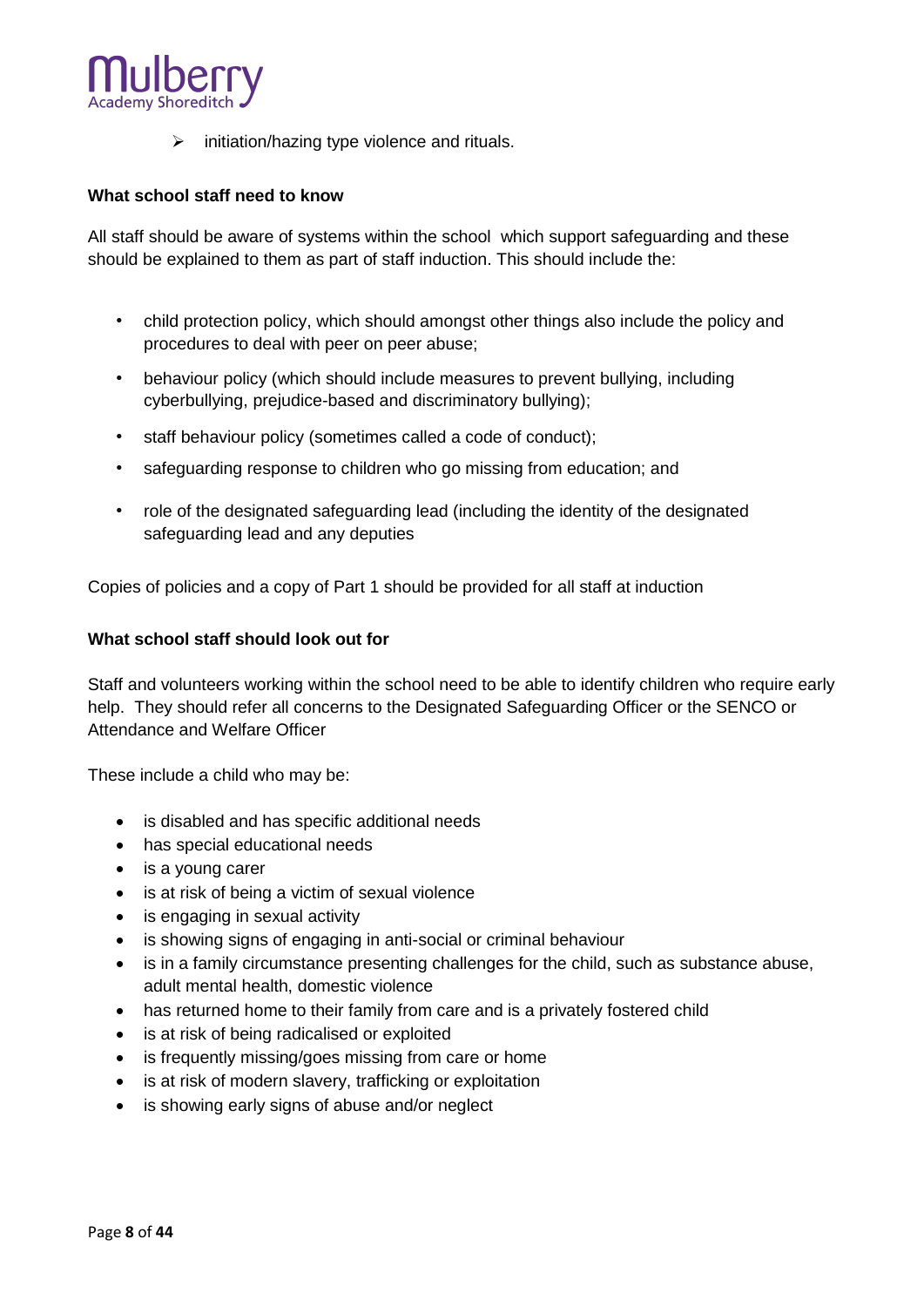

# **Role of the Designated Safeguarding Lead**

The DSL is responsible for ensuring staff are aware of their responsibilities as follows:

- Knowing who the Designated Safeguarding Lead is: **Dan Collis** (in his absence, Jennie Montgomerie, the Deputy Head of School or Kendra Healy, the Safeguarding Officer).
- Raising any concerns with the Designated Safeguarding Lead. **If at any point there is a risk of immediate serious harm to a child a referral should be made to Tower Hamlets children's social care immediately. Anyone can make this referral by phoning 020 7364 5006.**
- Attending training as and when required.
- Being alert to the signs of abuse and their need to refer any concerns to the Designated Safeguarding Lead.
- Maintaining an attitude of 'it could happen here'. When concerned about the welfare of a child, staff members should always act in the interests of the child.
- Knowing the school's procedures for dealing with children who go missing from education, particularly on repeat occasions, and reporting any such concerns to the Designated Safeguarding Lead.
- Listening to, and seeking out, the views, wishes and feelings of students
- **All** staff should have an awareness of safeguarding issues that can put children at risk of harm. Behaviours linked to issues such as drug taking and or alcohol misuse, deliberately missing education and consensual and non-consensual sharing of nudes and semi-nudes images and/or videos can be signs that children are at risk.
- All staff should be able to reassure victims that they are being taken seriously and that they will be supported and kept safe. A victim should never be given the impression that they are creating a problem by reporting abuse, sexual violence or sexual harassment. Nor should a victim ever be made to feel ashamed for making a report.
- Sharing information and working together to provide student with the help they need
- Referring to the Principal any concerns about another member of staff, or if the concerns are about the Principal, referring them to Mulberry Schools Trust.
- Raising concerns about poor or unsafe practice and potential failures in the school's safeguarding regime through the academy's Whistle Blowing Policy.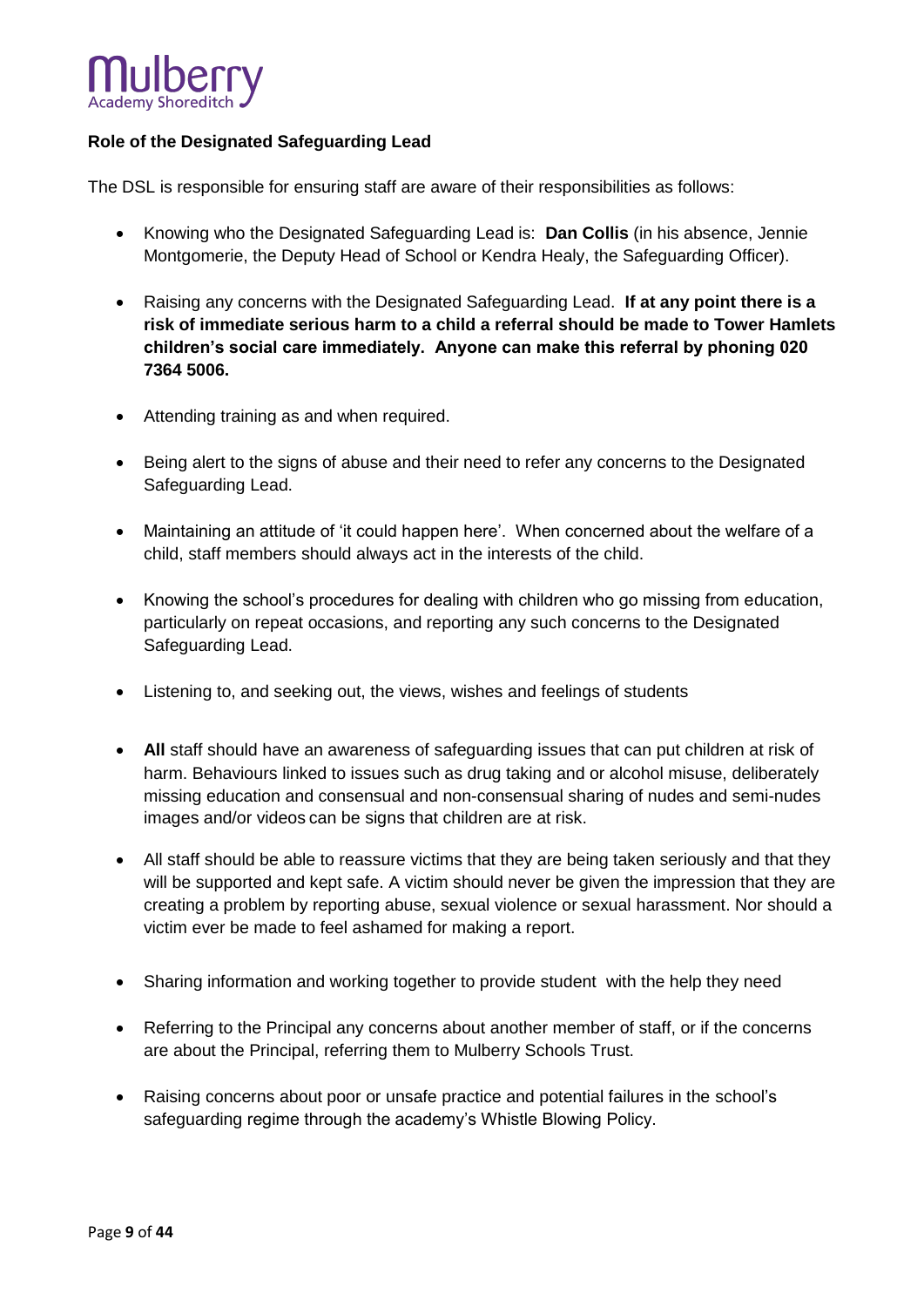

- Being aware of Tower Hamlets safeguarding procedures and ensuring the Tower Hamlets Local Safeguarding Children Board (THSCB) procedures are followed: [http://www.childrenandfamiliestrust.co.uk/the-lscb/.](http://www.childrenandfamiliestrust.co.uk/the-lscb/)
- Seeking early help where a child and family would benefit from co-ordinated support from more than one agency.

## **Types of Abuse**

# **Child Abuse**

Abuse is a form of maltreatment of a child. Somebody may abuse or neglect a child by infiltrating harm, or by failing to act to prevent harm. They may be abused by an adult or adults, or another child or children. There are four types of child abuse as defined in 'Keeping Children Safe in Education' (September 2021) as follows:

#### **Physical abuse**

Physical abuse may involve hitting, shaking, throwing, poisoning, burning or scalding, drowning, suffocating or otherwise causing physical harm to a child. Physical harm may also be caused when a parent or carer fabricates the symptoms of, or deliberately induces, illness in a child.

Most children will collect cuts and bruises and injuries, and these should always be interpreted in the context of the child's medical and social history, developmental stage and the explanation given. Most accidental bruises are seen over bony parts of the body, e.g. elbows, knees, shins, and are often on the front of the body. Some children, however, will have bruising that is more than likely inflicted rather than accidental. Important indicators of physical abuse are bruises or injuries that are either unexplained or inconsistent with the explanation give, or visible on the 'soft' parts of the body where accidental injuries are unlikely, e.g. cheeks, abdomen, back and buttocks. A delay in seeking medical treatment when it is obviously necessary is also a cause for concern.

The physical signs of abuse may include:

- unexplained bruising, marks or injuries on any part of the body
- multiple bruises in clusters, often on the upper arm, outside of the thigh
- cigarette burns
- human bite marks
- broken bones
- scalds, with upward splash marks
- multiple burns with a clearly demarcated edge

Changes in behaviour that can also indicate physical abuse:

- fear of parents being approached for an explanation
- aggressive behaviour or severe temper outbursts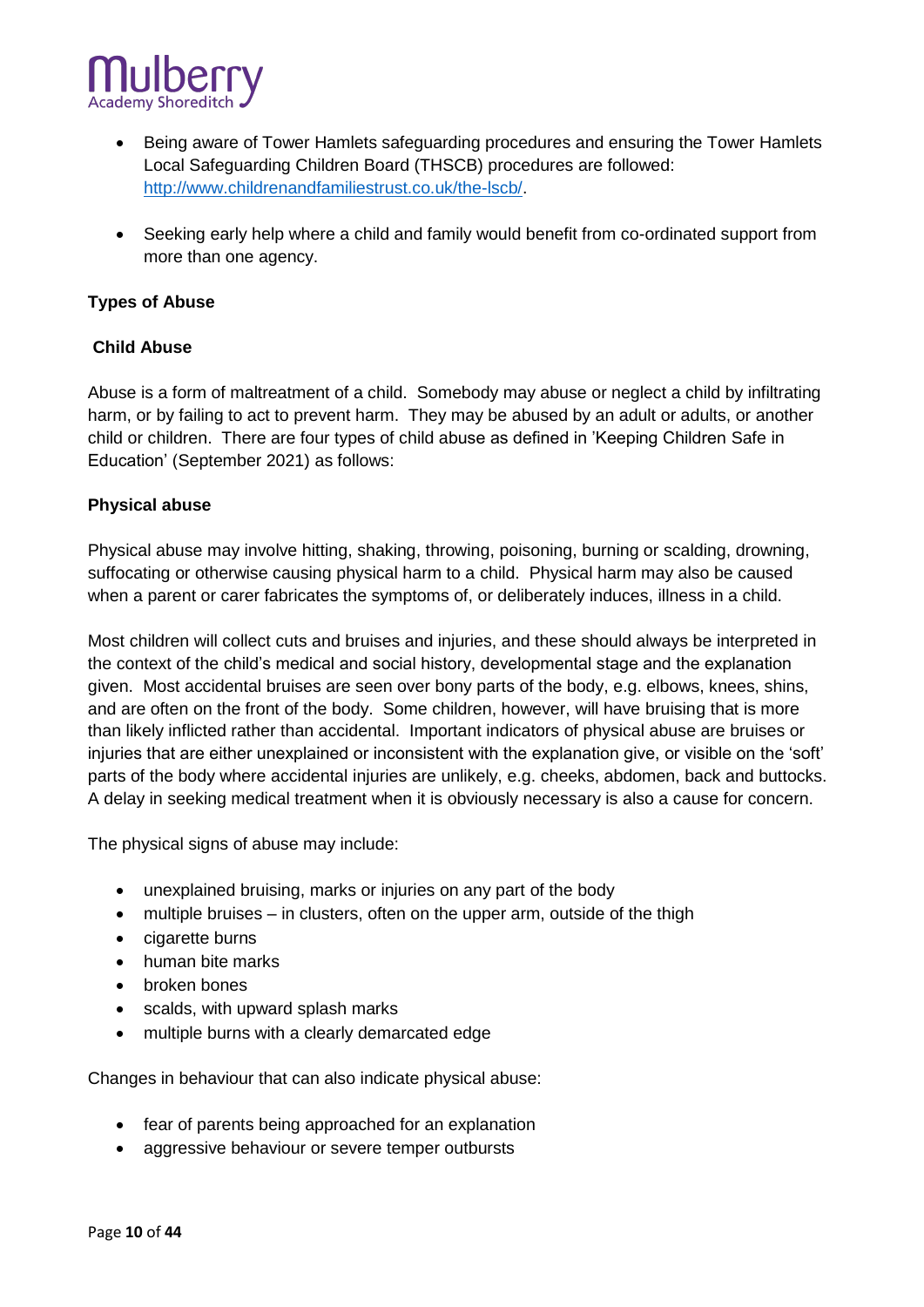

- flinching when approached or touched
- reluctance to get changed, for example in hot weather
- depression
- withdrawn behaviour
- running away from home

#### **Emotional abuse**

Emotional abuse is the persistent emotional maltreatment of a child such as to cause severe and persistent adverse effects on the child's emotional development. It may involve conveying to children that they are worthless or unloved, inadequate, or valued only insofar as they meet the needs of another person. It may include not giving the child opportunities to express their views, deliberately silencing them or 'making fun' of what they say or how they communicate. It may feature age or developmentally inappropriate expectations being imposed on children. These may include interactions that are beyond the child's developmental capability, as well as overprotection and limitation of exploration and learning, or preventing the child participating in normal social interaction. It may involve seeing or hearing the ill-treatment of another. It may involve serious bullying (including cyber bullying), causing children frequently to feel frightened or in danger, or the exploitation or corruption of children. Some level of emotional abuse is involved in all types of maltreatment of a child, though it may occur alone.

Emotional abuse can be difficult to identify as there are often no outward physical signs. Indications may be a developmental delay due to a failure to thrive and grow, however, children who appear well-cared for may nevertheless be emotionally abused by being taunted, put down or belittled. They may receive little or no love, affection or attention from their parents or carers. Emotional abuse can also take the form of children not being allowed to mix or play with other children.

Changes in behaviour which can indicate emotional abuse include:

- neurotic behaviour e.g. sulking, hair twisting, rocking
- being unable to play
- fear of making mistakes
- sudden speech disorders
- self-harm
- fear of parent being approached regarding their behaviour
- developmental delay in terms of emotional progress

#### **Sexual abuse**

Sexual abuse involves forcing or enticing a child or young person to take part in sexual activities, not necessarily involving a high level of violence, whether or not the child is aware of what is happening. The activities may involve physical contact or non-contact activities, such as involving children in looking at, or in the production of, sexual images, watching sexual activities, encouraging children to behave in sexually inappropriate ways, or grooming a child in preparation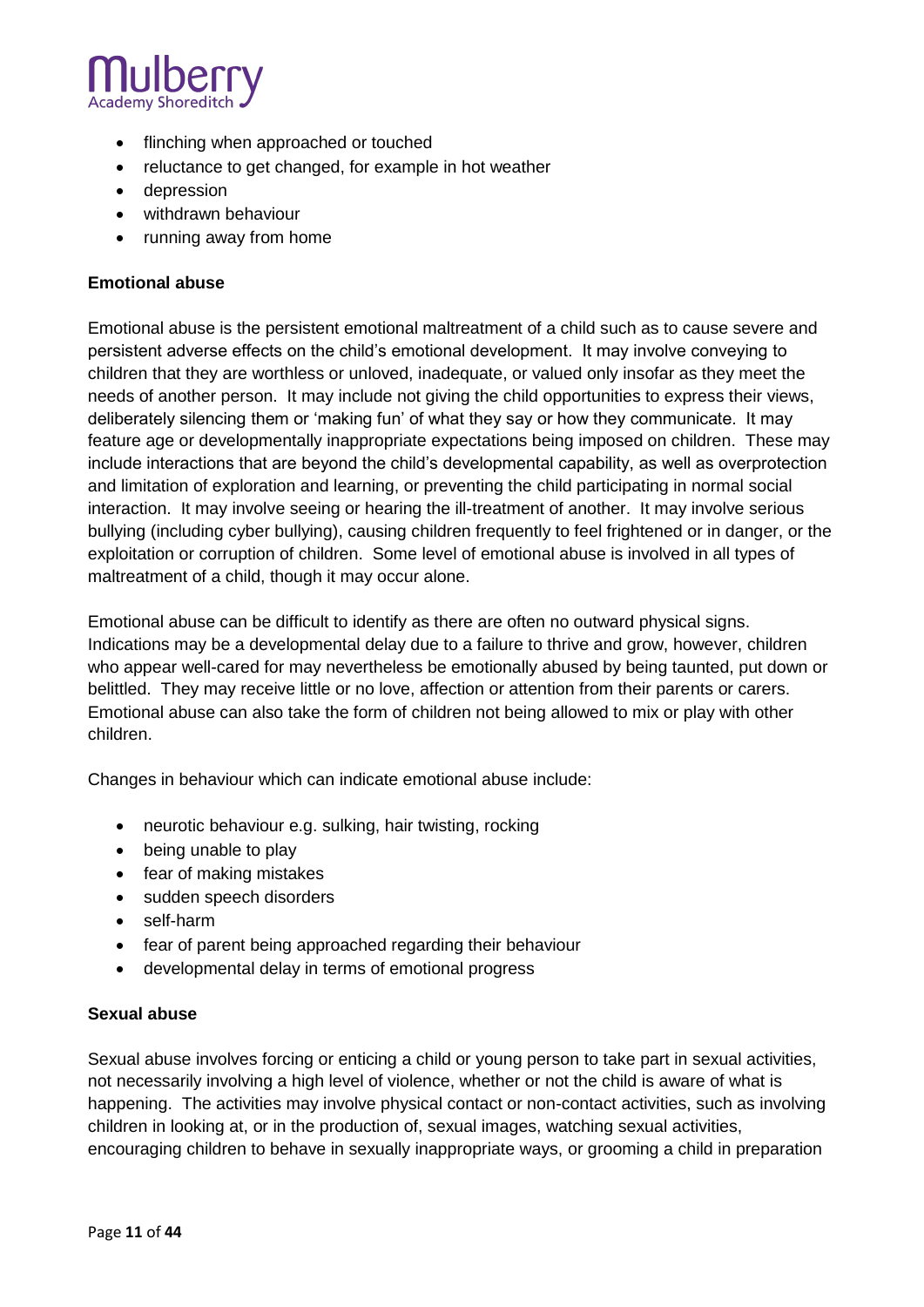

for abuse (including via the internet). Sexual abuse is not solely perpetrated by adult males. Women can also commit acts of sexual abuse, as can other children

All staff and volunteers should be aware that adults, who may be men, women or other children, who use children to meet their own sexual needs abuse both girls and boys of all ages. Indications of sexual abuse may be physical or from the child's behaviour. In all cases, children who tell about sexual abuse do so because they want it to stop. It is important, therefore, that they are listened to and taken seriously.

The physical signs of sexual abuse may include:

- pain or itching in the genital area
- bruising or bleeding near genital area
- sexually transmitted disease
- stomach pains
- discomfort when walking or sitting down
- pregnancy

Changes in behaviour which can also indicate sexual abuse include:

- sudden or unexplained changes in behaviour e.g. becoming aggressive or withdrawn
- fear of being left with a specific person or group of people
- having nightmares
- running away from home
- sexual knowledge which is beyond their age, or developmental level; sexual drawings or languages
- bedwetting
- eating problems such as overeating or anorexia
- self-harm or mutilation, sometimes leading to suicide attempts
- saying they have secrets they cannot tell anyone about
- substance or drug abuse
- suddenly having unexplained sources of money
- not allowed to have friends (particularly in adolescence)
- acting in a sexually explicit way towards adults

#### **Neglect**

Neglect is the persistent failure to meet a child's basic physical and/or psychological needs, likely to result in serious impairment of the child's health or development. It may include a failure to:

- provide adequate food, clothing and shelter (including exclusion from home or abandonment)
- protect a child from physical and emotional harm or danger
- ensure adequate supervision (including the use of inadequate caregivers)
- ensure access to appropriate medical care or treatment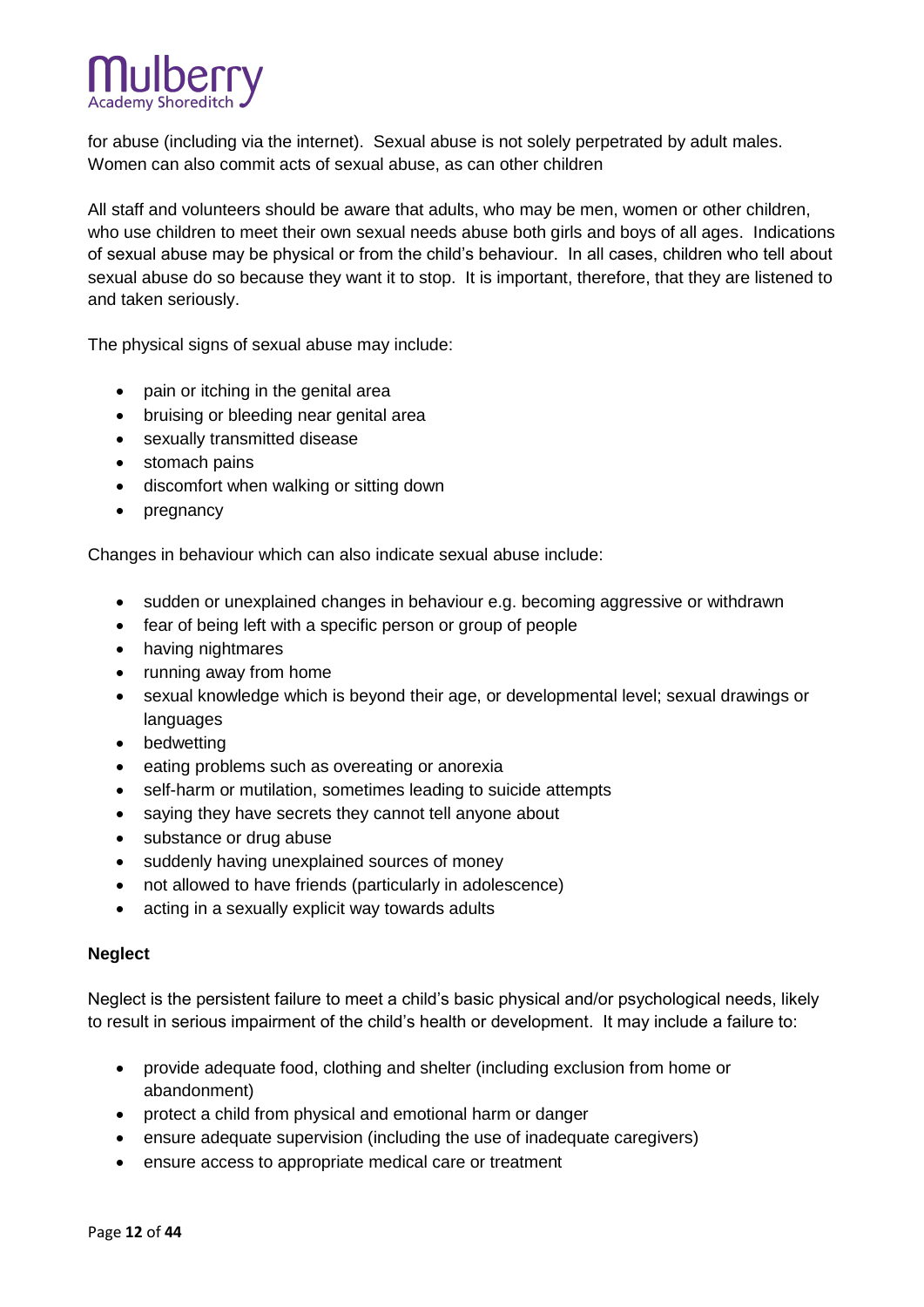

neglect of, or unresponsiveness to, a child's basic emotional needs

It can be difficult to recognise neglect, however, its effects can be long term and damaging for children.

The physical signs of neglect may include:

- being constantly dirty or 'smelly'
- constant hunger, sometimes stealing food from other children
- losing weight, or being constantly underweight
- inappropriate or dirty clothing

Neglect may be indicated by changes in behaviour which may include:

- mentioning being left alone or unsupervised
- not having many friends
- complaining of being tired all the time
- not requesting medical assistance and/or failing to attend appointments

#### **Contextual Safeguarding**

Safeguarding incidents and/or behaviours can be associated with factors outside the school or college and/or can occur between children outside the school or college. **All** staff, but especially the designated safeguarding lead (and deputies) should be consider the context within which such incidents and/or behaviours occur. This is known as contextual safeguarding, which simply means assessments of children should consider whether wider environmental factors are present in a child's life that are a threat to their safety and/or welfare. Children's social care assessments should consider such factors so it is important that schools and colleges provide as much information as possible as part of the referral process. This will allow any assessment to consider all the available evidence and the full context of any abuse.

In addition to physical, sexual, emotional abuse and neglect, the following are further risks to children and young people identified in Keeping Children Safe in Education and risks that staff need to be aware of and be vigilant about:

#### **Child abduction and community safety incidents**

Child abduction is the unauthorised removal or retention of a minor from a parent or anyone with legal responsibility for the child. Child abduction can be committed by parents or other family members; by people known but not related to the victim (such as neighbours, friends and acquaintances); and by strangers.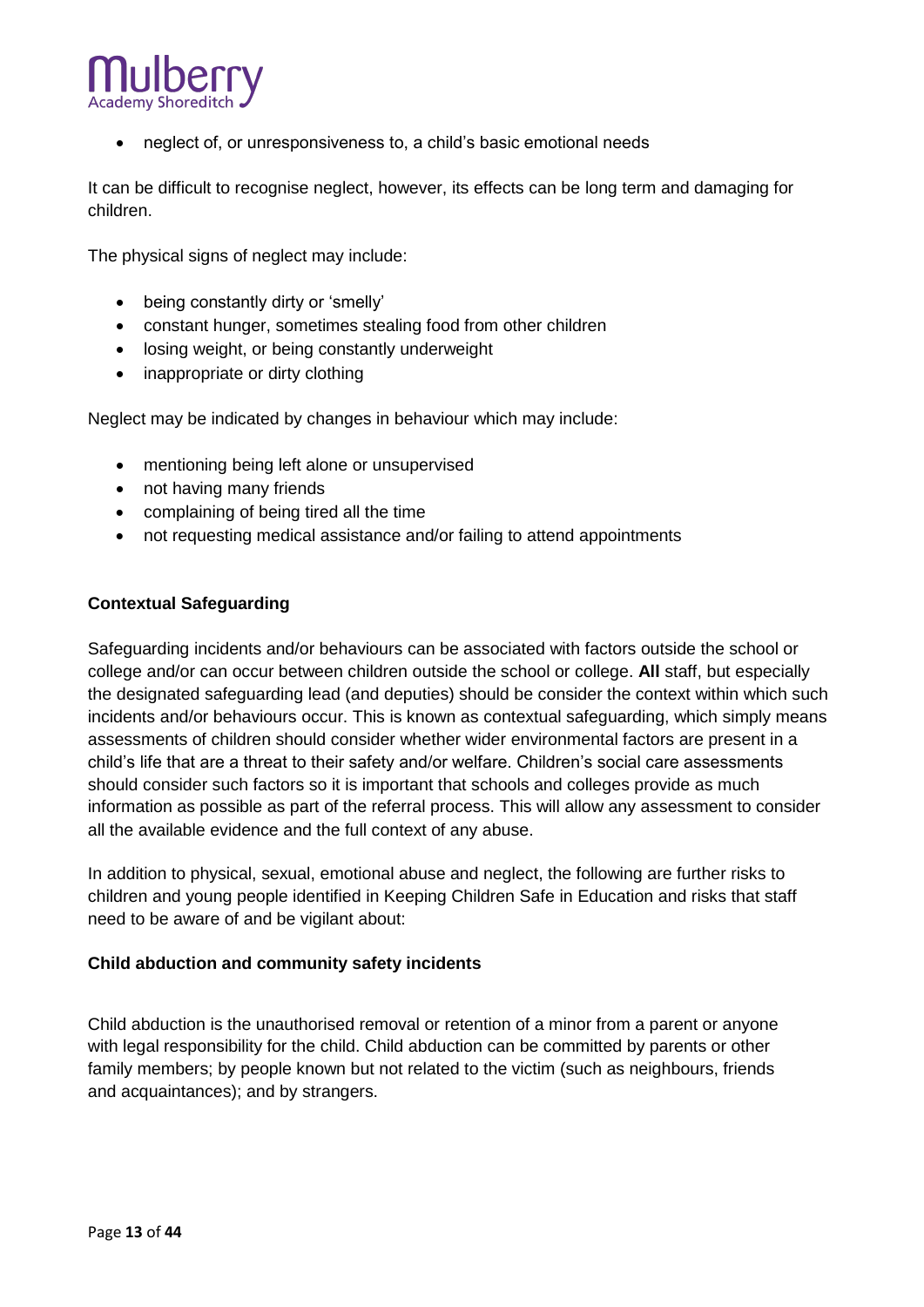

Other community safety incidents in the vicinity of a school can raise concerns amongst children and parents, for example, people loitering nearby or unknown adults engaging children in conversation.

As children get older and are granted more independence (for example, as they start walking to school on their own) it is important they are given practical advice on how to keep themselves safe. Many schools provide outdoor-safety lessons run by teachers or by local police staff.

It is important that lessons focus on building children's confidence and abilities rather than simply warning them about all strangers.

#### **Children and the court system**

Children are sometimes required to give evidence in criminal courts, either for crimes committed against them or for crimes they have witnessed.

#### **Children missing in education**

Children going missing, particularly repeatedly, can act as a vital warning sign of a range of safeguarding possibilities. This may include abuse and neglect, which may include sexual abuse or exploitation and child criminal exploitation. It may indicate mental health problems, risk of substance abuse, risk of travelling to conflict zones, risk of female genital mutilation or risk of forced marriage.

#### **Elective Home Education (EHE)**

Many home educated children have an overwhelmingly positive learning experience. We would expect the parents' decision to home educate to be made with their child's best education at the heart of the decision. However, this is not the case for all, and home education can mean some children are less visible to the services that are there to keep them safe and supported in line with their needs.

From September 2016 the Education (Pupil [Registration\) \(England\) Regulations 2006 were](https://www.legislation.gov.uk/uksi/2016/792/note/made)  [amended s](https://www.legislation.gov.uk/uksi/2016/792/note/made)o that schools must inform their LA of all deletions from their admission register when a child is taken off roll

Where a parent/carer has expressed their intention to remove a child from school with a view to educating at home, we will work other key professionals to coordinate a meeting with parents/carers where possible. Ideally, this would be before a final decision has been made, to ensure the parents/carers have considered what is in the best interests of each child. This is particularly important where a child has SEND, is vulnerable, and/or has a social worker.

#### **Children with family members in prison**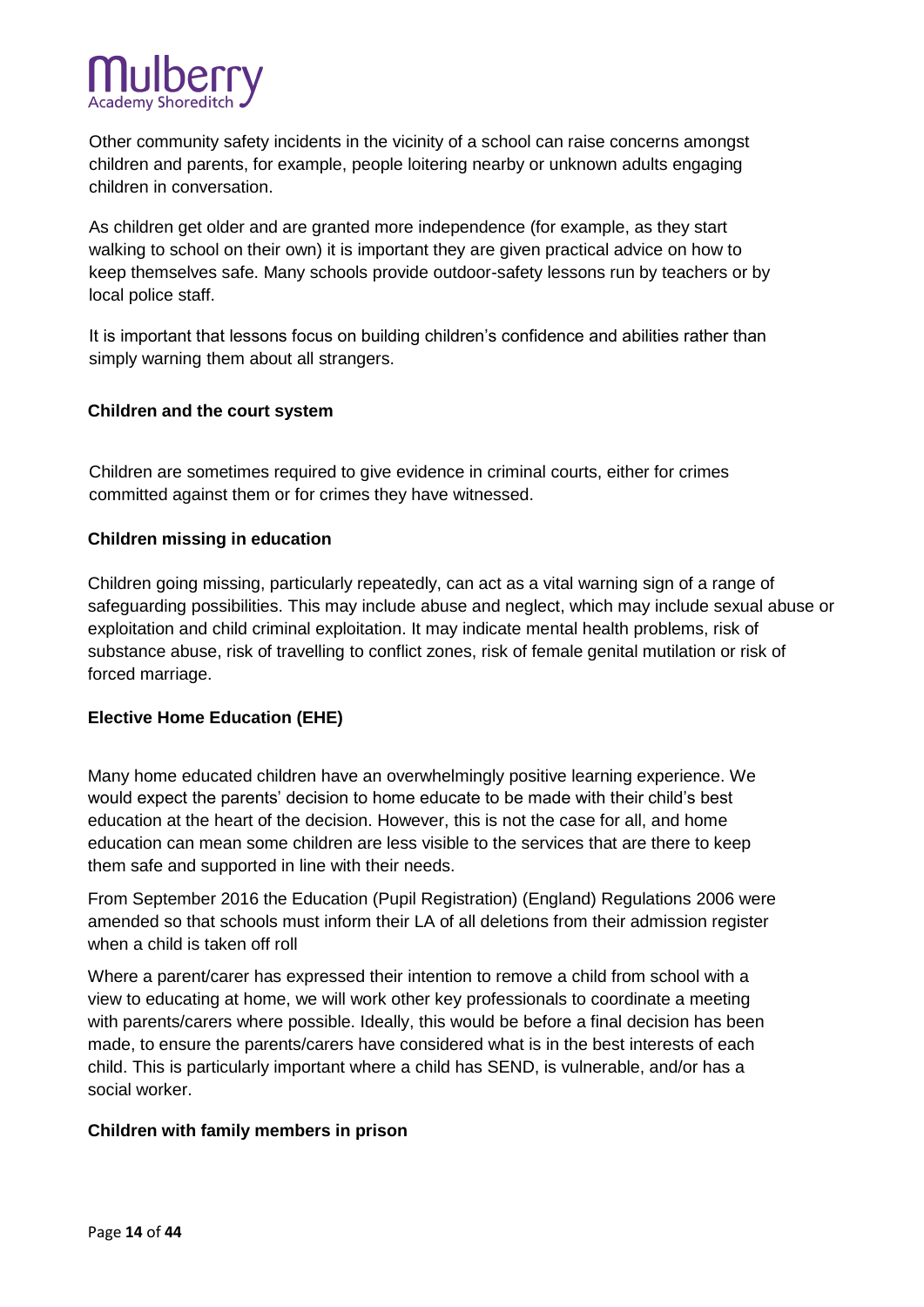

Approximately 200,000 children in England and Wales have a parent sent to prison each year. These children are at risk of poor outcomes including poverty, stigma, isolation and poor mental health.

# **Child Criminal Exploitation (CCE)**

Some specific forms of CCE can include children being forced or manipulated into transporting drugs or money through county lines, working in cannabis factories, shoplifting or pickpocketing. They can also be forced or manipulated into committing vehicle crime or threatening/committing serious violence to others.

Children can become trapped by this type of exploitation as perpetrators can threaten victims (and their families) with violence, or entrap and coerce them into debt. They may be coerced into carrying weapons such as knives or begin to carry a knife for a sense of protection from harm from others. As children involved in criminal exploitation often commit crimes themselves, their vulnerability as victims is not always recognised by adults and professionals, (particularly older children), and they are not treated as victims despite the harm they have experienced. They may still have been criminally exploited even if the activity appears to be something they have agreed or consented to.

It is important to note that the experience of girls who are criminally exploited can be very different to that of boys. The indicators may not be the same, however professionals should be aware that girls are at risk of criminal exploitation too. It is also important to note that both boys and girls being criminally exploited may be at higher risk of sexual exploitation.

# **Child Sexual Exploitation**

CSE is a form of child sexual abuse. Sexual abuse may involve physical contact, including assault by penetration (for example, rape or oral sex) or nonpenetrative acts such as masturbation, kissing, rubbing, and touching outside clothing. It may include non-contact activities, such as involving children in the production of sexual images, forcing children to look at sexual images or watch sexual activities, encouraging children to behave in sexually inappropriate ways or grooming a child in preparation for abuse including via the internet.

CSE can occur over time or be a one-off occurrence, and may happen without the child's immediate knowledge e.g. through others sharing videos or images of them on social media.

CSE can affect any child, who has been coerced into engaging in sexual activities. This includes 16 and 17 year olds who can legally consent to have sex. Some children may not realise they are being exploited e.g. they believe they are in a genuine romantic relationship.

Child sexual exploitation (CSE) involves exploitative situations, contexts and relationships where young people under the age of 18 receive something (for example food, accommodation, drugs, alcohol, gifts, money or in some cases simply affection) as a result of engaging in sexual activities. Sexual exploitation can take many forms ranging from the seemingly 'consensual' relationship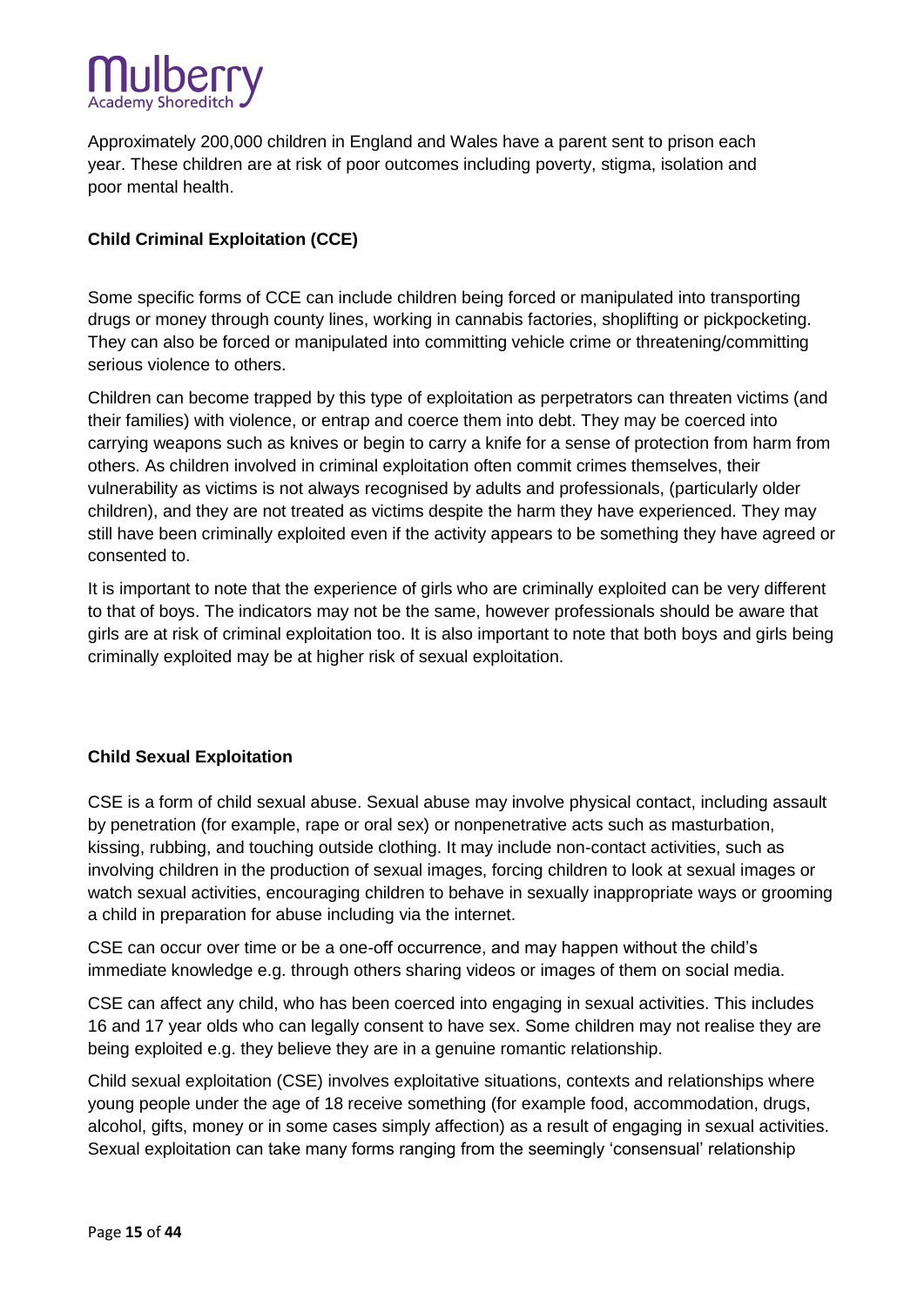

where sex is exchanged for affection or gifts, to serious organised crime by gangs or groups. What marks out exploitation is an imbalance of power in the relationship. The perpetrator always holds some kind of power over the victim, which increases as the exploitative relationship develops. Sexual exploitation involves varying degrees of violence, coercion, intimidation or enticement, and includes unwanted pressure from peers to have sex, sexual bullying including online bullying and grooming. However, it is also important to recognise that some young people who are being sexually exploited do not exhibit any external signs of this abuse.

Boys and young men and girls and young women can be victims of CSE. Key indicators of children being sexually exploited may include:

- going missing for periods of time or regularly coming home late
- regularly missing education or not taking part in education
- displaying inappropriate sexualised behaviour
- receiving unexplained gift or gifts from unknown sources
- associating with other young people involved in exploitation
- having multiple phones
- mood swings or changes in emotional wellbeing
- seen at strange meeting places (hotels or known places of concern)
- having older boyfriends/girlfriends who are believed to be a risk to children
- self-harming/drug or alcohol misuse
- physical injuries (e.g. bruising suggestive of sexual assault)
- secretive behaviour

Staff should also be aware that many children and young people who are victims of sexual exploitation do not recognise themselves as such.

These include:

- **Inappropriate relationships** Usually involves just one abuser who has inappropriate power – physical, emotional or financial – or control over a young person. The young person may believe they have a genuine friendship or loving relationship with their abuser.
- **Boyfriend/Girlfriend** Abuser grooms the victim by striking up a normal relationship with them, giving then gifts and meeting in cafes or shopping centres. A seemingly consensual relationship develops but later turns abusive. Victims may be required to attend parties and sleep with multiple men and threatened with violence if they try to seek help.
- **Organised exploitation and trafficking** Victims are trafficked through criminal networks, often between towns or cities, and forced or coerced into sex with multiple men. They may also be used to recruit new victims. This serious organised activity can involve the buying and selling of young people.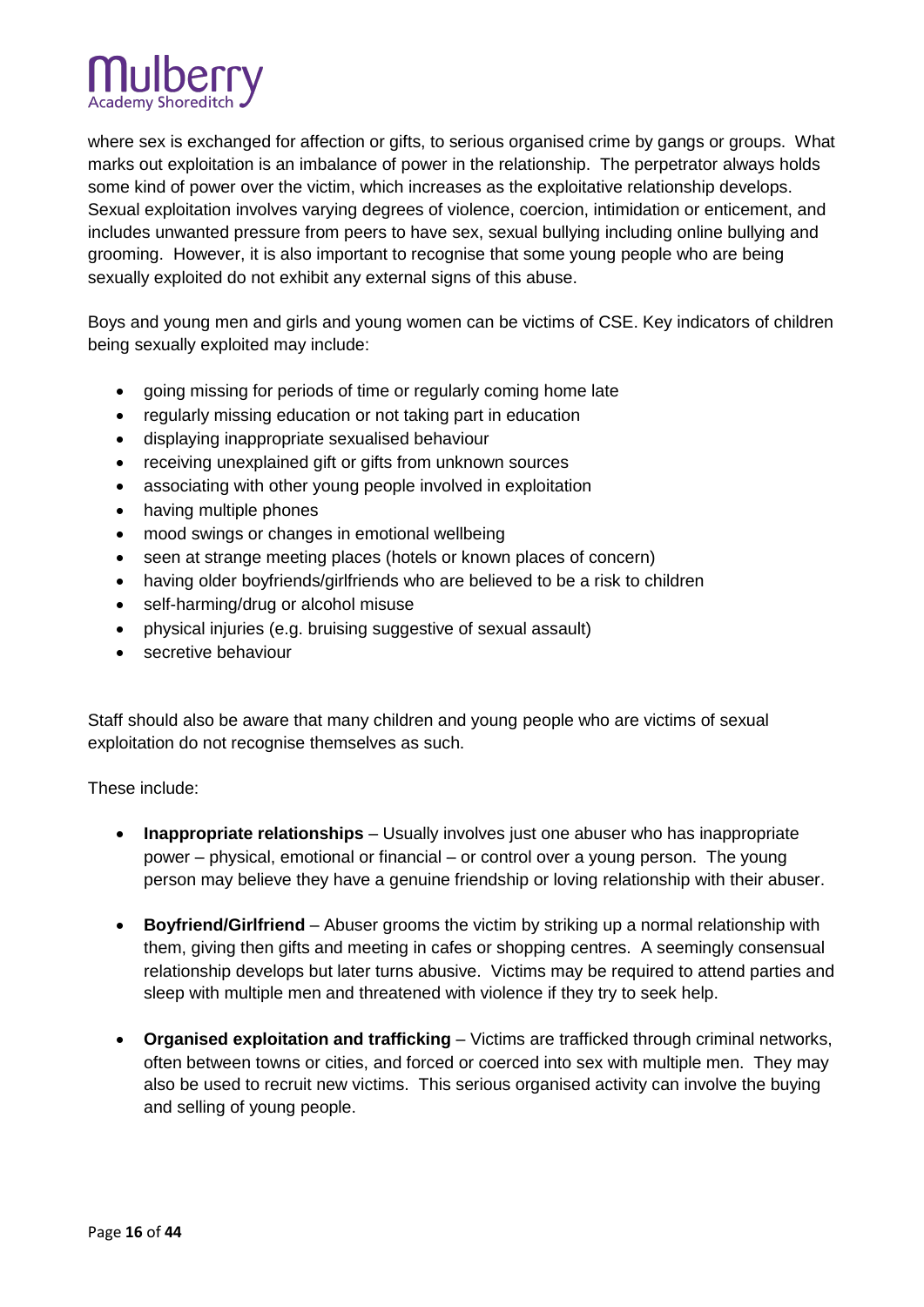

# **County lines**

County lines is a term used to describe gangs and organised criminal networks involved in exporting illegal drugs using dedicated mobile phone lines or other form of "deal line". This activity can happen locally as well as across the UK - no specified distance of travel is required. Children and vulnerable adults are exploited to move, store and sell drugs and money. Offenders will often use coercion, intimidation, violence (including sexual violence) and weapons to ensure compliance of victims.

Children can be targeted and recruited into county lines in a number of locations including schools (mainstream and special), further and higher educational institutions, pupil referral units, children's homes and care homes.

Children are also increasingly being targeted and recruited online using social media. Children can easily become trapped by this type of exploitation as county lines gangs can manufacture drug debts which need to be worked off or threaten serious violence and kidnap towards victims (and their families) if they attempt to leave the county lines network.

A number of the indicators for CSE and CCE as detailed above may be applicable to where children are involved in county lines. Some additional specific indicators that may be present where a child is criminally exploited through involvement in county lines are children who:

- go missing and are subsequently found in areas away from their home;
- have been the victim or perpetrator of serious violence (e.g. knife crime);
- are involved in receiving requests for drugs via a phone line, moving drugs, handing over and collecting money for drugs;
- are exposed to techniques such as 'plugging', where drugs are concealed internally to avoid detection;
- are found in accommodation that they have no connection with, often called a 'trap house or cuckooing' or hotel room where there is drug activity;
- owe a 'debt bond' to their exploiters;
- have their bank accounts used to facilitate drug dealing.

#### **Modern slavery**

Child slavery occurs when a child is exploited for someone else's gain. It can include child trafficking, child marriage and child domestic slavery.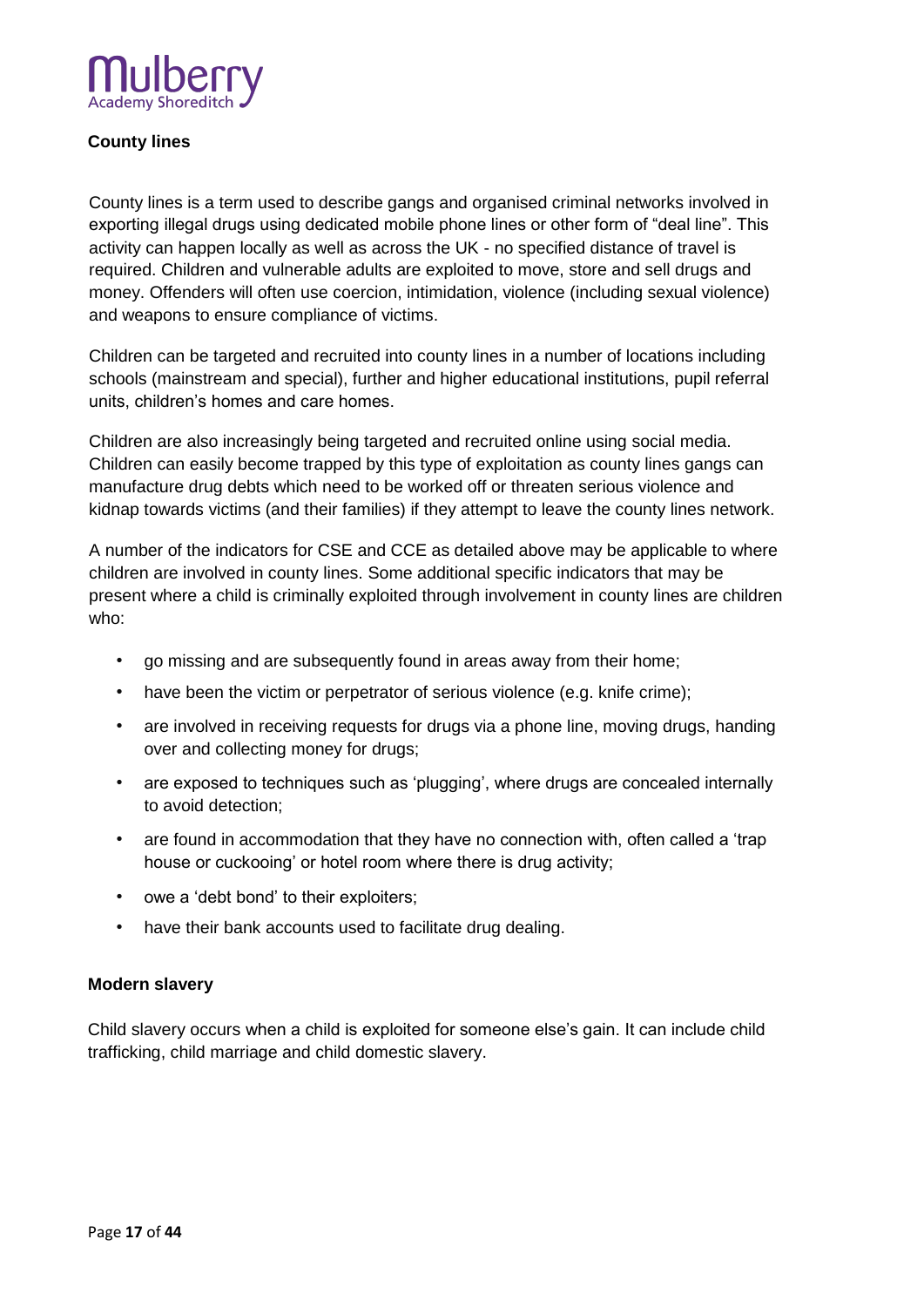

# **Cybercrime**

Cybercrime is criminal activity committed using computers and/or the internet. It is broadly categorised as either 'cyber-enabled' (crimes that can happen off-line but are enabled at scale and at speed on-line) or 'cyber dependent' (crimes that can be committed only by using a computer). Cyber-dependent crimes include;

- unauthorised access to computers (illegal 'hacking'), for example accessing a school's computer network to look for test paper answers or change grades awarded;
- denial of Service (Dos or DDoS) attacks or 'booting'. These are attempts to make a computer, network or website unavailable by overwhelming it with internet traffic from multiple sources; and,
- making, supplying or obtaining malware (malicious software) such as viruses, spyware, ransomware, botnets and Remote Access Trojans with the intent to commit further offence, including those above.

Children with particular skill and interest in computing and technology may inadvertently or deliberately stray into cyber-dependent crime.

#### **Domestic abuse**

The Domestic Abuse Act 2021 received Royal Assent on 29 April 2021. The Act introduces the first ever statutory definition of domestic abuse and recognises the impact of domestic abuse on children, as victims in their own right, if they see, hear or experience the effects of abuse. The statutory definition of domestic abuse, based on the previous cross-government definition, ensures that different types of relationships are captured, including ex-partners and family members. The definition captures a range of different abusive behaviours, including physical, emotional and economic abuse and coercive and controlling behaviour. Both the person who is carrying out the behaviour and the person to whom the behaviour is directed towards must be aged 16 or over and they must be "personally connected" (as defined in section 2 of the 2021 Act).

Types of domestic abuse include intimate partner violence, abuse by family members, teenage relationship abuse and child/adolescent to parent violence and abuse. Anyone can be a victim of domestic abuse, regardless of sexual identity, age, ethnicity, socioeconomic status, sexuality or background and domestic abuse can take place inside or outside of the home. The government will issue statutory guidance to provide further information for those working with domestic abuse victims and perpetrators, including the impact on children.

All children can witness and be adversely affected by domestic abuse in the context of their home life where domestic abuse occurs between family members. Experiencing domestic abuse and/or violence can have a serious, long lasting emotional and psychological impact on children. In some cases, a child may blame themselves for the abuse or may have had to leave the family home as a result.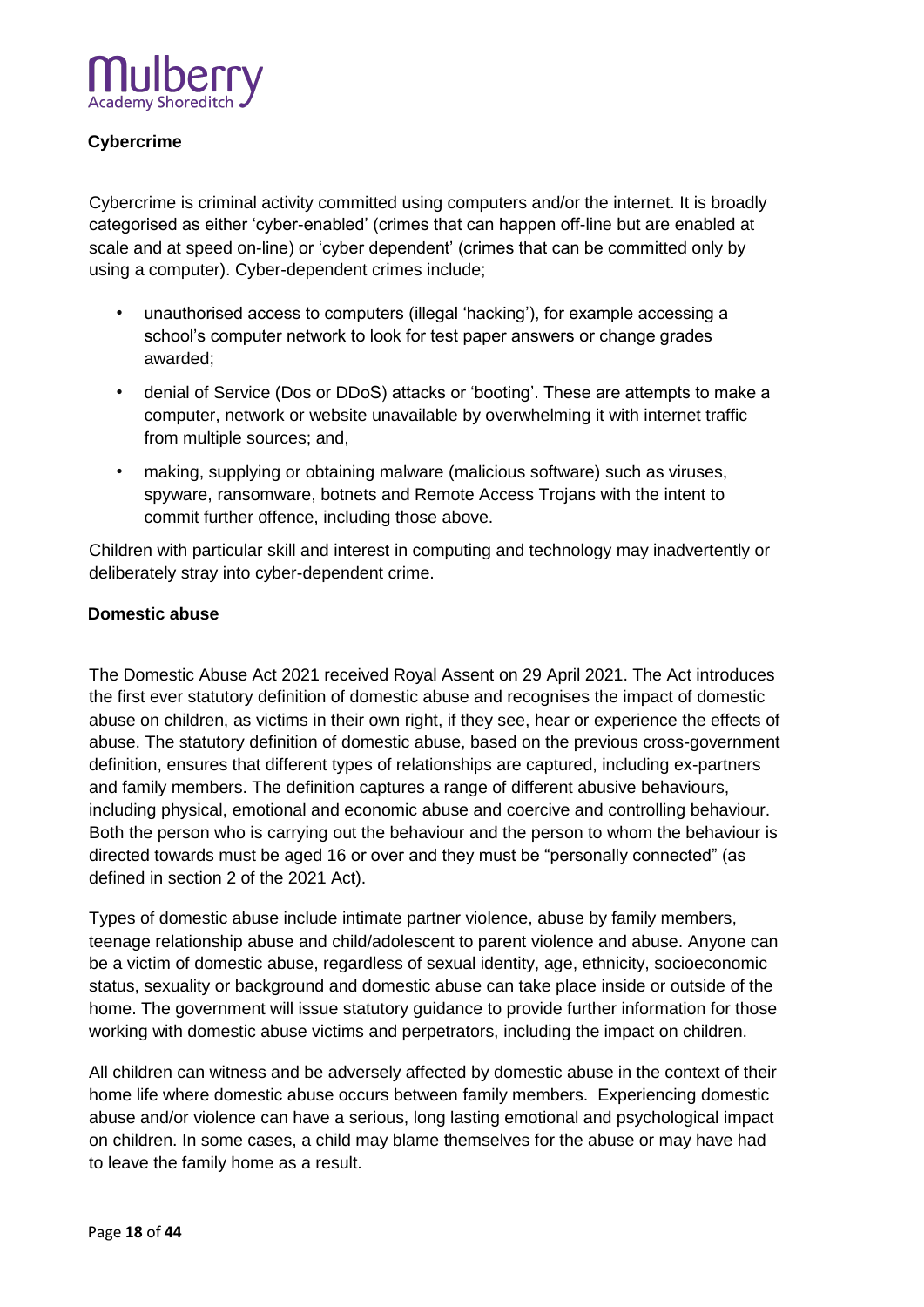

Young people can also experience domestic abuse within their own intimate relationships. This form of peer on peer abuse is sometimes referred to as 'teenage relationship abuse'. Depending on the age of the young people, this may not be recognised in law under the statutory definition of 'domestic abuse' (if one or both parties are under 16). However, as with any child under 18, where there are concerns about safety or welfare, child safeguarding procedures should be followed and both young victims and young perpetrators should be offered support.

# **Grooming**

This is a process by which adults and other children, especially older children, use to establish control over a child with the ultimate purpose of exploiting them. The grooming can be for:

- · Sexual exploitation
- · Criminal exploitation
- · Fundamentalism and terrorism.

The process of grooming for sexual exploitation involves:

Targeting the victim – often someone who is vulnerable, lonely, emotionally needy, lacking in confidence or self-esteem

Gaining the victim's trust – groomers are very patient and invest a great deal of time in gaining trust. They have the long-term gain in mind.

Filling a need – making the victim feel better about themselves; giving attention and also gifts and presents.

Isolating the victim – creating situations where the victim is alone with the groomer and, little by little, cutting the victim off from friends and family.

· Sexualising the relationship – this occurs where the groomer has created sufficient emotional dependency so that the victim does not resist/cannot resist.

· Maintaining control - this is possible because through the processes above, the victim no longer trusts anyone else and trusts the groomer above all, which enables the groomer to manipulate the victim and control them completely.

Grooming for criminal exploitation or into fundamentalism is not very different. These also involve careful targeting, gaining trust, isolating the victim, filling a need, providing propaganda to make the victim willing to commit crimes, includes desensitising them to violence, and maintaining control.

Those individuals involved in grooming children are adept at convincing adults around them, and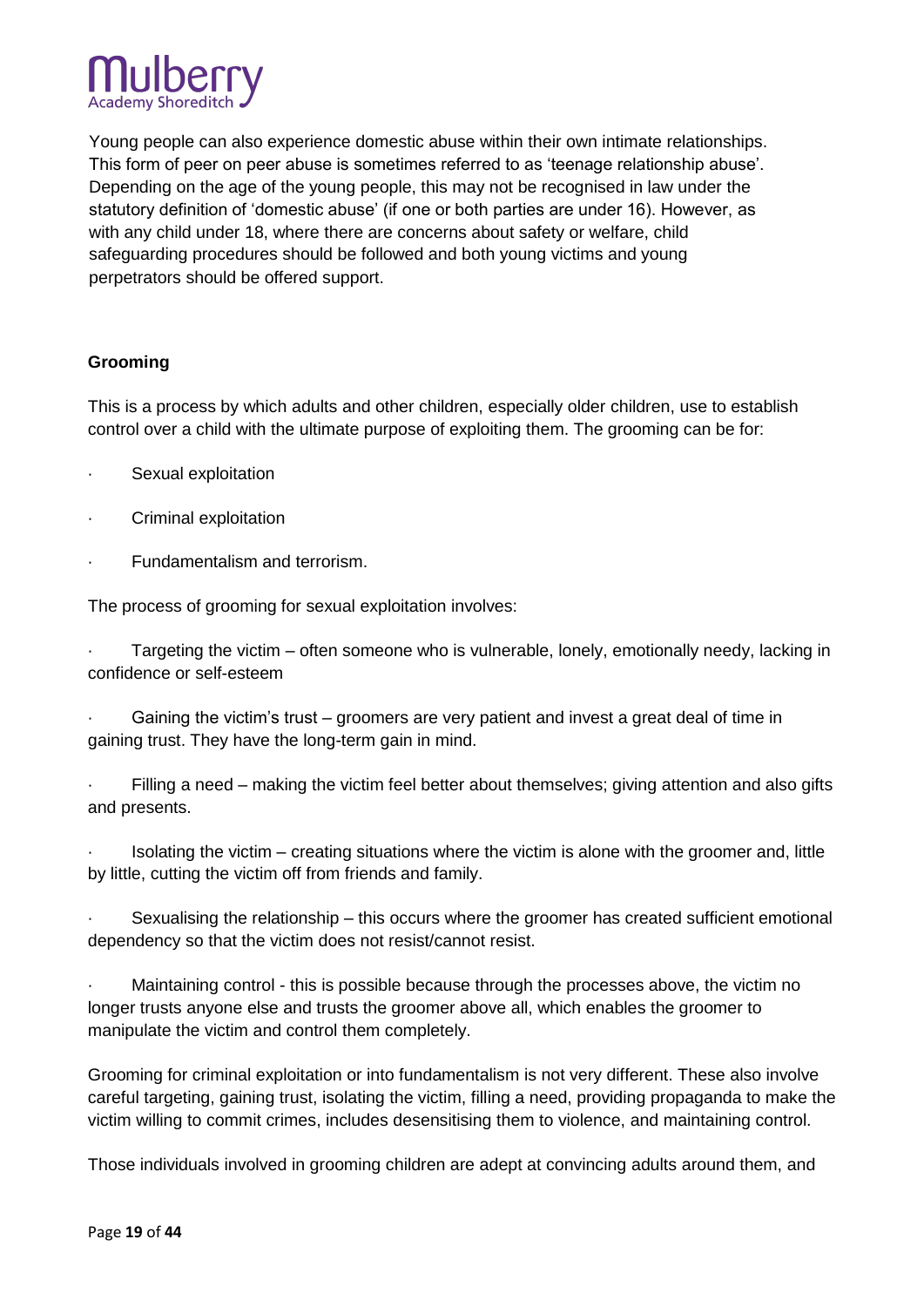

#### **Homelessness**

Being homeless or being at risk of becoming homeless presents a real risk to a child's welfare. The designated safeguarding lead (and any deputies) should be aware of contact details and referral routes into the Local Housing Authority so they can raise/progress concerns at the earliest opportunity. Indicators that a family may be at risk of homelessness include household debt, rent arrears, domestic abuse and anti-social behaviour, as well as the family being asked to leave a property. Whilst referrals and/or discussion with the Local Housing Authority should be progressed as appropriate, and in accordance with local procedures, this does not, and should not, replace a referral into children's social care where a child has been harmed or is at risk of harm.

#### **Female Genital Mutilation**

Female Genital Mutilation (FGM) refers to procedures that intentionally alter or cause injury to the female genital organs for non-medical reasons. The practice is illegal in the UK.

FGM typically takes place between birth and around 15 years old, however, it is believed that the majority of cases happen between the ages of 5 and 8.

FGM comprises all procedures involving partial or total removal of the external female genitalia or other injury to the female genital organs. It is illegal in the UK and a form of child abuse with long-lasting harmful consequences.

Risk factors for FGM include;

- low level of integration into UK society
- mother or a sister who has undergone FGM
- girls who are withdrawn from PSHE
- visiting female elders from the country of origin
- being taken on a long holiday to the country of origin
- talk about a 'special' procedure to become a woman

FGM may be likely if there is a visiting female elder, there is talk of a special procedure or celebration to become a woman, or parents wish to take their daughter out of academy to visit an 'at risk' country (especially before the summer holidays), or parents who wish to withdraw their children from learning about FGM.

Indications that FGM may have already taken place may include;

- difficulty walking, sitting or standing and may even look uncomfortable
- spending longer than normal in the bathroom or toilet due to difficulties urinating
- spending long periods of time away from the classroom during the day with bladder or menstrual problems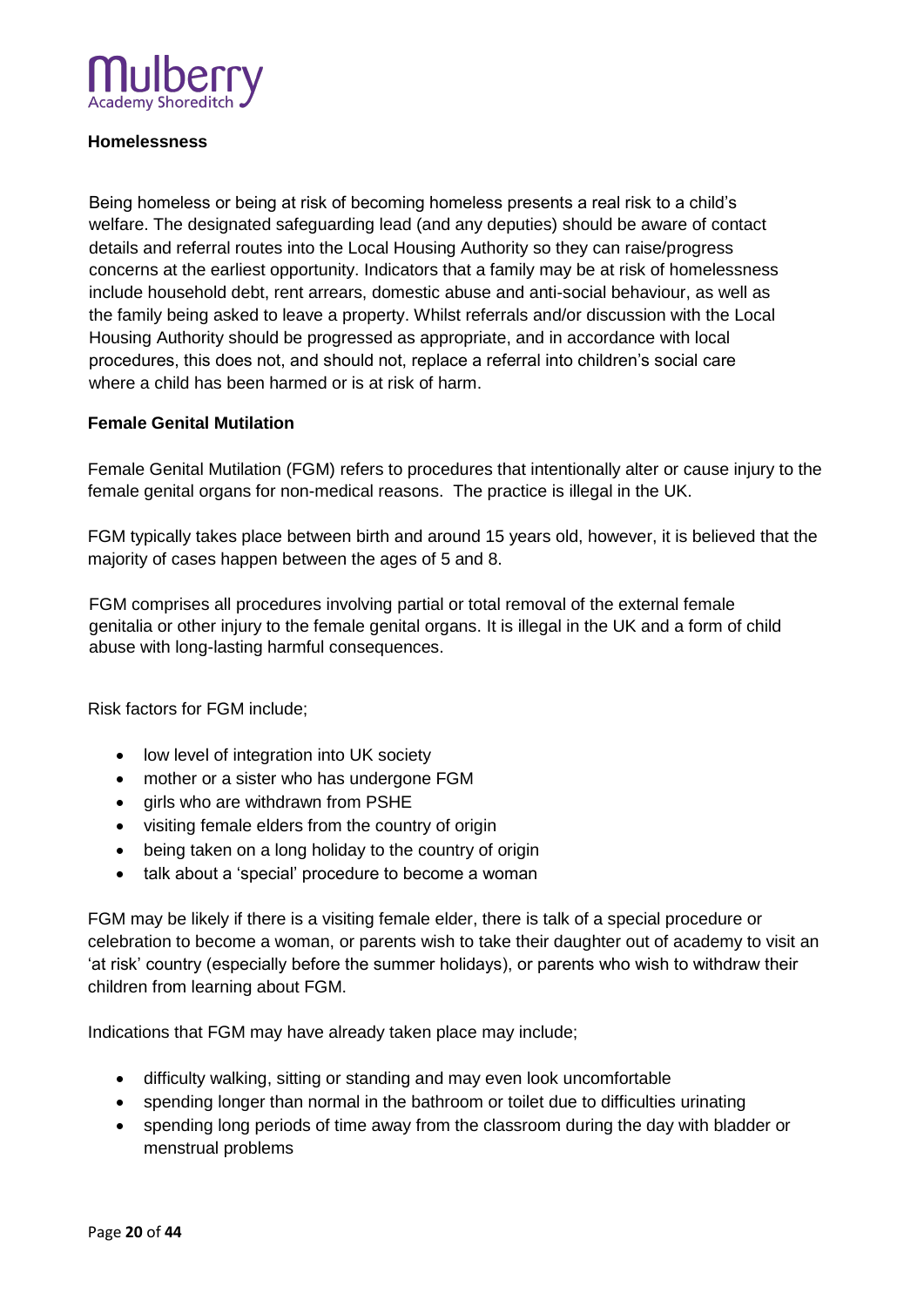

- frequent urinary, menstrual or stomach problems
- prolonged or repeated absences from academy, especially with noticeable behaviour changes (e.g. withdrawal or depression) on the girl's return
- reluctance to undergo normal medical examinations
- confiding in a professional without being explicit about the problem due to embarrassment or fear
- talking about pain or discomfort between her legs

The Serious Crime Act 2015 sets out a duty on professionals (including teachers) to notify the Police when they discover that FGM appears to have been carried out or preventing it from happening to a girl under 18.

FGM mandatory reporting duty for teachers

Section 5B of the Female Genital Mutilation Act 2003 (as inserted by section 74 of the Serious Crime Act 2015) places a statutory duty upon teachers, along with regulated health and social care professionals in England and Wales, to report to the police where they discover (either through disclosure by the victim or visual evidence) that FGM appears to have been carried out on a girl under 18. Those failing to report such cases may face disciplinary sanctions.

It will be rare for teachers to see visual evidence, and they should not be examining pupils or students, but the same definition of what is meant by "to discover that an act of FGM appears to have been carried out" is used for all professionals to whom this mandatory reporting duty applies. Teachers must personally report to the police cases where they discover that an act of FGM appears to have been carried out. Unless the teacher has good reason not to, they should still consider and discuss any such case with the school's designated safeguarding lead (or deputy) and involve children's social care as appropriate. The duty does not apply in relation to at risk or suspected cases (i.e. where the teacher does not discover that an act of FGM appears to have been carried out, either through disclosure by the victim or visual evidence) or in cases where the woman is 18 or over. In these cases, teachers should follow local safeguarding procedures.

#### **Forced Marriage and Honour Based Violence**

#### **Prevention of Forced Marriage**

Schools are well placed to raise concerns and take action to prevent young people from being forced into marriage whilst on extended visits to their parents' home country or that of extended family. While the majority of extended holidays or visits to family overseas are for valid reasons, this guidance aims to raise awareness amongst education professionals of children at risk of forced marriage. Where staff have concerns or become aware that Forced Marriage or abuse may take place or is taking place, they should discuss this with the Designated Safeguarding Lead or the Deputy (DSL) will take action, as appropriate.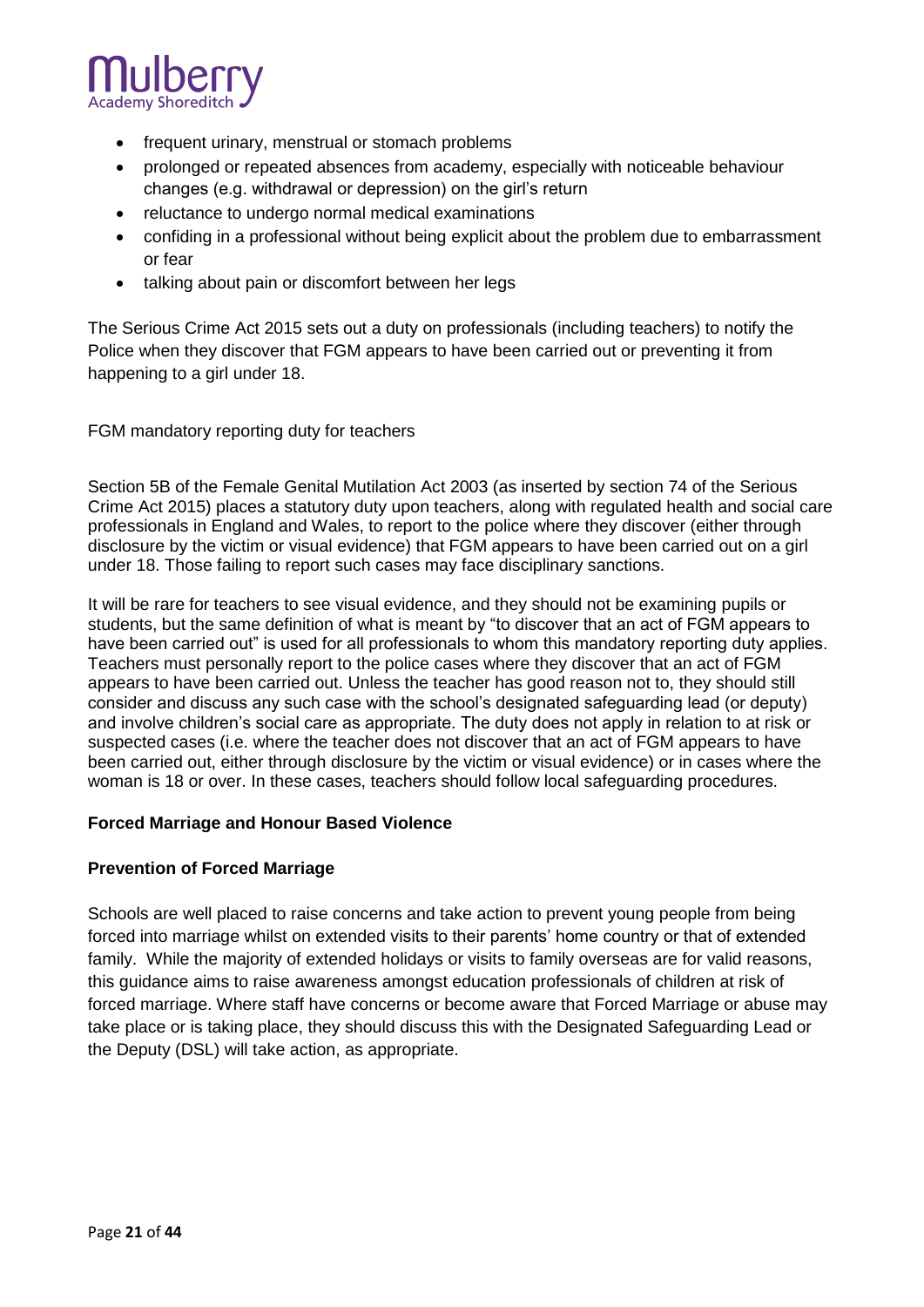# **What is forced marriage?**

A forced marriage is a marriage in which one or both spouses do not or, in the case of some adults with learning or physical disabilities, cannot consent to the marriage but are coerced into it. Duress can include physical, psychological, financial, sexual and emotional pressure.

This is not the same as an arranged marriage. In arranged marriages, the families of both spouses take a leading role in arranging the marriage but the choice of whether or not to accept the arrangement remains with the prospective spouses.

Since 2014 forcing someone to marry has become a criminal offence in England and Wales under the Anti-Social Behaviour, Crime and Policing Act 2014.

#### **Honour based violence**

So-called honour based violence occurs in communities where the concepts of honour and shame are fundamentally bound up with the expected behaviour of families and individuals, particularly that of women. The term describes a form of domestic violence motivated by the notion of 'honour' and includes practices such as breast ironing. The victim can be subjected to long term low level physical abuse and bullying as 'punishment' for 'bringing dishonour on the family' and, in some extreme cases, may be killed.

Where staff have concerns or become aware that honour based violence or abuse may take place or is taking place, they should discuss this with the Designated Safeguarding Lead or the Deputy (DSL) who will take action, as appropriate.

#### **Mental Health**

- · All staff should also be aware that mental health problems can, in some cases, be an indicator that a child has suffered or is at risk of suffering abuse, neglect or exploitation.
- · Only appropriately trained professionals should attempt to make a diagnosis of a mental health problem. Consultants however, are well placed to observe children when visiting schools and learner centres and identify those whose behaviour suggests that they may be experiencing a mental health problem or be at risk of developing one.
- · Where children have suffered abuse and neglect, or other potentially traumatic adverse childhood experiences, this can have a lasting impact throughout childhood, adolescence and into adulthood. It is key that staff are aware of how these children's experiences, can impact on their mental health, behaviour and education.
- · If consultants have a mental health concern about a child that is also a safeguarding concern, immediate action should be taken, following the school's or centre's child protection policy and speaking to the designated safeguarding lead or a deputy.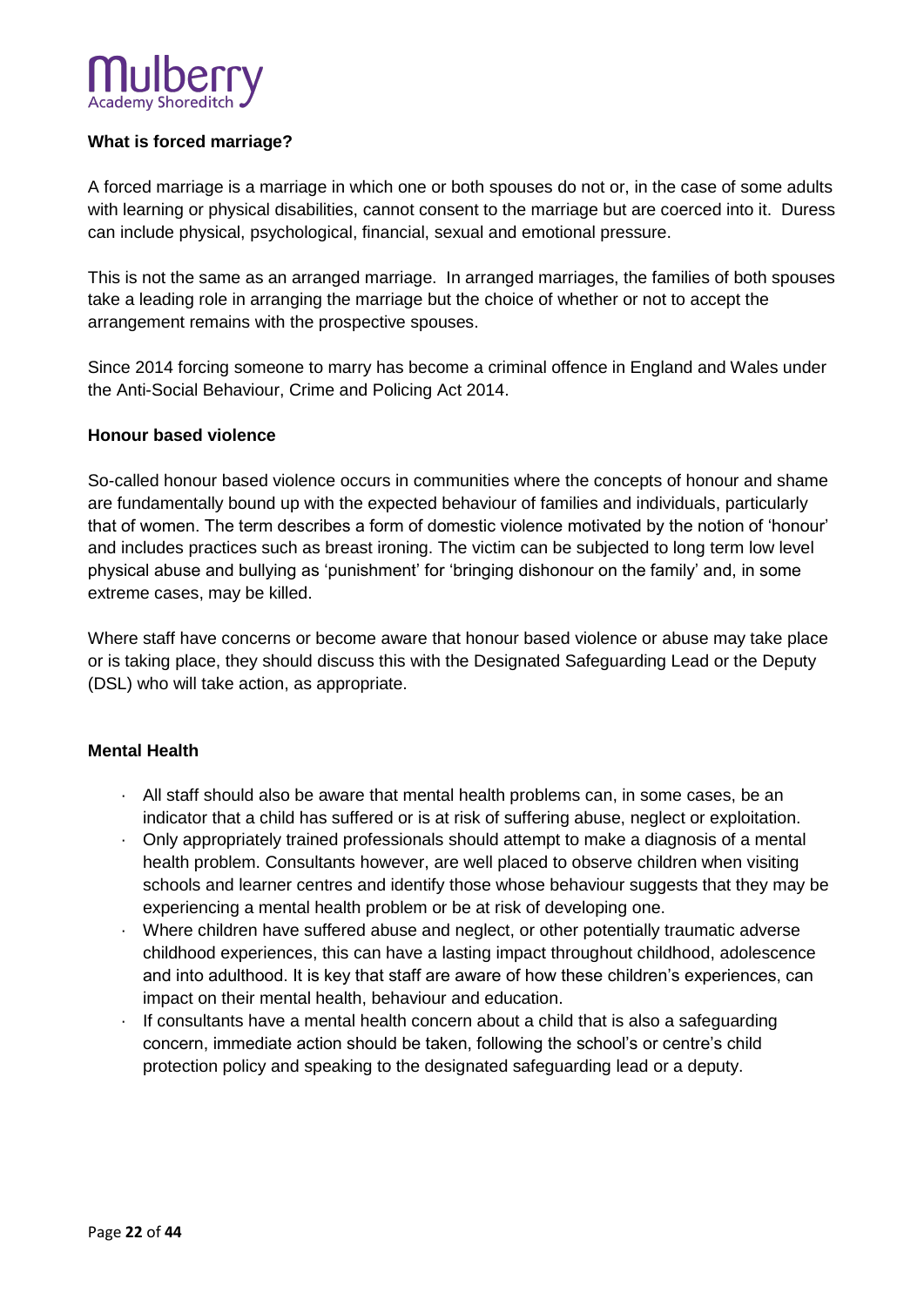# **Preventing Radicalisation**

The Counter-Terrorism and Security Act 2015 places a duty on specified authorities, including local authorities and childcare, education and other children's service providers, in the exercise of their functions, to have due regard to the need to prevent people from being drawn into terrorism ("the Prevent Duty").

Where staff are concerned that children and young people are developing extremist views or show signs of becoming radicalised, they should discuss this with the Designated Safeguarding Lead or the Deputy (DSL)

We use the curriculum to ensure that children and young people understand how people with extreme views share these with others, especially using the internet.

We are committed to ensuring that our pupils are offered a broad and balanced curriculum that aims to prepare them for modern Britain. Teaching the school's core values alongside the fundamental British Values supports quality teaching and learning, whilst making a positive contribution to the development of a fair, just and civil society.

#### **Recognising Extremism**

Early indicators of radicalisation or extremism may include:

- showing sympathy for extremist causes
- glorifying violence, especially to other faiths or cultures
- making remarks or comments about being at extremist events or rallies outside academy
- evidence of possessing illegal or extremist literature
- advocating messages similar to illegal organisations or other extremist groups
- out of character changes in dress, behaviour and peer relationships (but there are also very powerful narratives, programmes and networks that young people can come across online so involvement with particular groups may not be apparent)
- secretive behaviour
- online searches or sharing extremist messages or social profiles
- intolerance of difference, including faith, culture, gender, race or sexuality
- graffiti, art work or writing that displays extremist themes
- attempts to impose extremist views or practices on others
- verbalising anti-Western or anti-British views
- advocating violence towards others

Interventions with individuals who have been highlighted as a concern may include:

- increased adult support, supervision and encouragement
- mentoring programmes
- signposting to positive activities in and out of academy
- behaviour support/anger management programmes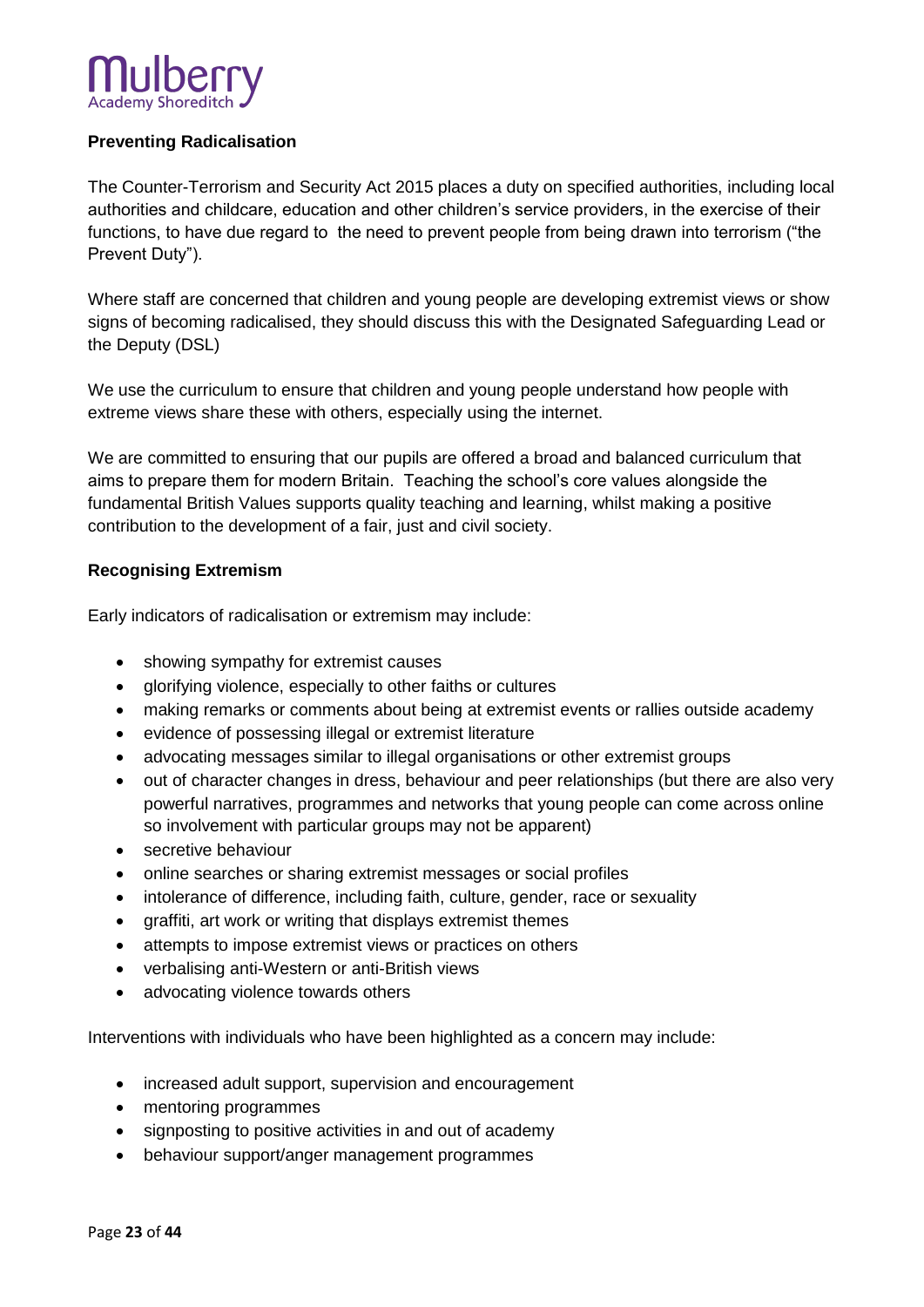

- attendance support
- counselling
- intensive family support or parenting programmes with a Preventing Violent Extremism element
- links with relevant voluntary or religious organisations for theological/education programmes
- support from the Safer Schools Police Officer or Prevent Team
- advice on online safety (for students and parents)
- referrals to targeted youth support, CAMHS or the Youth Crime Prevention Worker

Prevention work which is embedded into the curriculum and extracurricular activities includes:

- Work on community cohesion, tolerance and anti-violence addressed throughout the curriculum: promoting alternative positive narratives to counteract extremist ideologies.
- Open discussion and debate of issues and the law in a supportive environment
- Critical appraisal of sources/internet resilience/identifying propaganda relevant for all subjects but especially when using the internet for research
- Programmes of study which highlight British Values
- Social and emotional aspects of learning
- Anti-bullying work including work with Stonewall to tackle homophobia.
- Learning for Life curriculum with focus on building positive relationships, free from violence (including focusing on reducing violence against women/domestic violence)
- Rewarding positive behaviour
- Pastoral and induction support
- Work on safety, risk and crime prevention
- Opportunities for channelling positive engagement e.g. charities/community work
- Positive activities such as Enrichment
- Ensuring consistent messages between home and the school

#### **Peer on Peer Abuse**

The school has put in place safeguards to reduce the likelihood of peer on peer allegations. There is an established ethos of respect, friendship, courtesy and kindness and clear expectations and consequences for unacceptable behaviour, together with visible staff presence around the school.

**All** staff should be aware that children can abuse other children (often referred to as peer on peer abuse). And that it can happen both inside and outside of school or college and online. It is important that all staff recognise the indicators and signs of peer on peer abuse and know how to identify it and respond to reports.

All staff should understand, that even if there are no reports in our schools, it does not mean it is not happening, it may be the case that it is just not being reported. As such it is important if staff have **any** concerns regarding peer on peer abuse they should speak to their designated safeguarding lead (or deputy).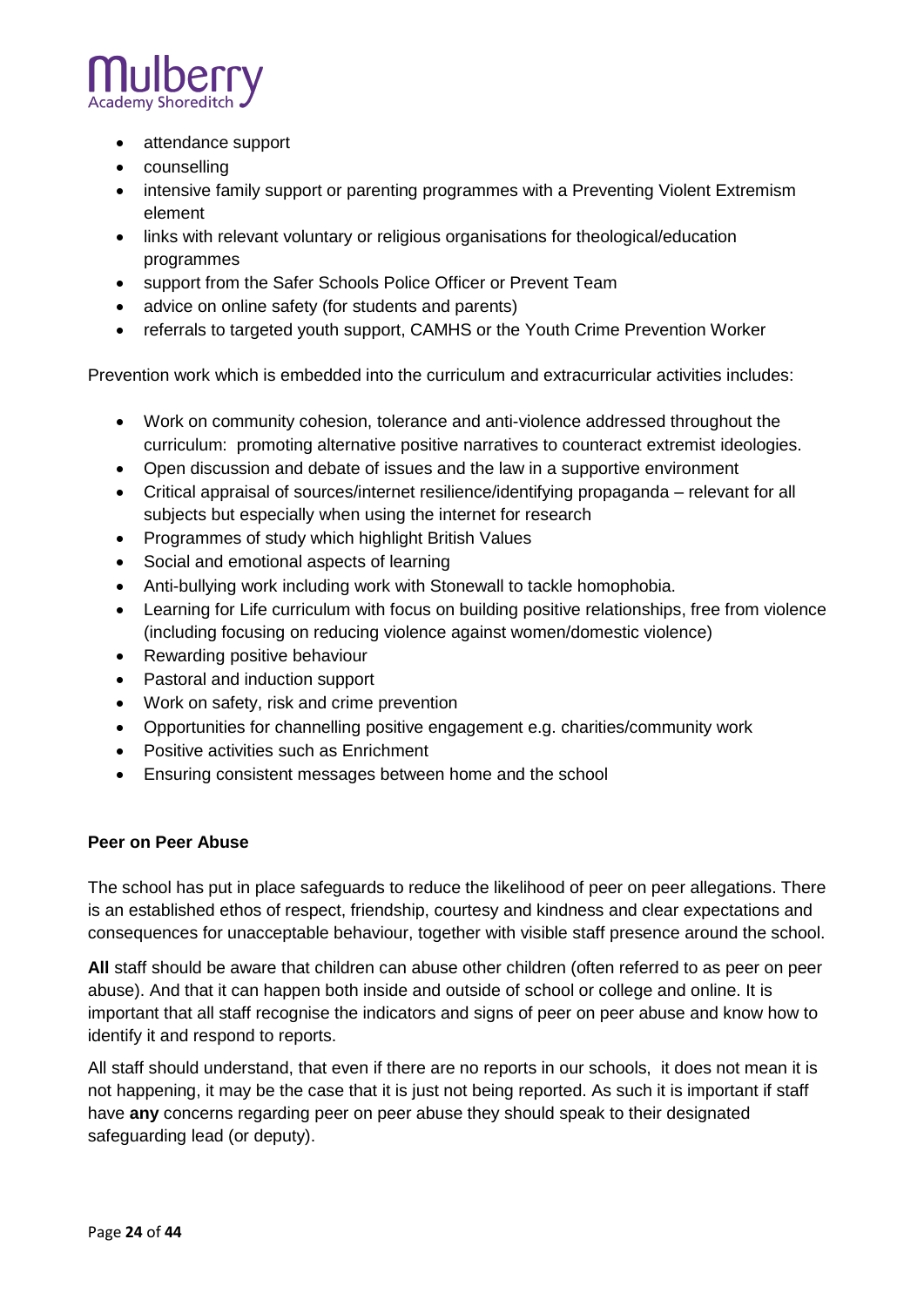

It is essential that **all** staff understand the importance of challenging inappropriate behaviours between peers, many of which are listed below, that are actually abusive in nature. Downplaying certain behaviours, for example dismissing sexual harassment as "just banter", "just having a laugh", "part of growing up" or "boys being boys" can lead to a culture of unacceptable behaviours, an unsafe environment for children and in worst case scenarios a culture that normalises abuse leading to children accepting it as normal and not coming forward to report it.

The school seeks to educate all students on healthy relationships through the curriculum however we recognise that, despite this, we need to be alert to peer on peer abuse. It is important to recognise that children do engage in sexual play and experimenting, which is usually age appropriate, and it is important not to criminalise behaviour that is a perfectly normal and healthy part of growing up. The presence of one or more of the following points in situations where there has been sexual activity between children should always trigger some concern:

- One of the children is significantly more dominant than the other
- One of the children is significantly more vulnerable than the other e.g. in terms of disability, confidence, physical strength
- There has been some use of threats, bribes or coercion to secure compliance or to maintain secrecy

Any allegation of peer on peer abuse must be referred to the Designated Safeguarding Lead (DSL) or Deputy (DSL), and advice and guidance will be sought from Children's Social Care where necessary. Where it is clear a crime has been committed, or there is a risk of a crime being committed, the Police will be contacted. The school will respond to unacceptable behaviour to prevent reoccurrence and work with external agencies where appropriate. For example, if a student's behaviour negatively impacts on the safety and welfare of others then safeguards will be put in place to promote the well-being of the students affected.

#### **Sexual violence and sexual harassment**

Sexual violence and sexual harassment can occur between two children of any age and sex from primary to secondary stage and into colleges. It can also occur online. It can also occur through a group of children sexually assaulting or sexually harassing a single child or group of children.

Children who are victims of sexual violence and sexual harassment will likely find the experience stressful and distressing. This will, in all likelihood, adversely affect their educational attainment and will be exacerbated if the alleged perpetrator(s) attends the same school or college. Sexual violence and sexual harassment exist on a continuum and may overlap, they can occur online and face to face (both physically and verbally) and are never acceptable.

It is essential that **all** victims are reassured that they are being taken seriously and that they will be supported and kept safe. A victim should never be given the impression that they are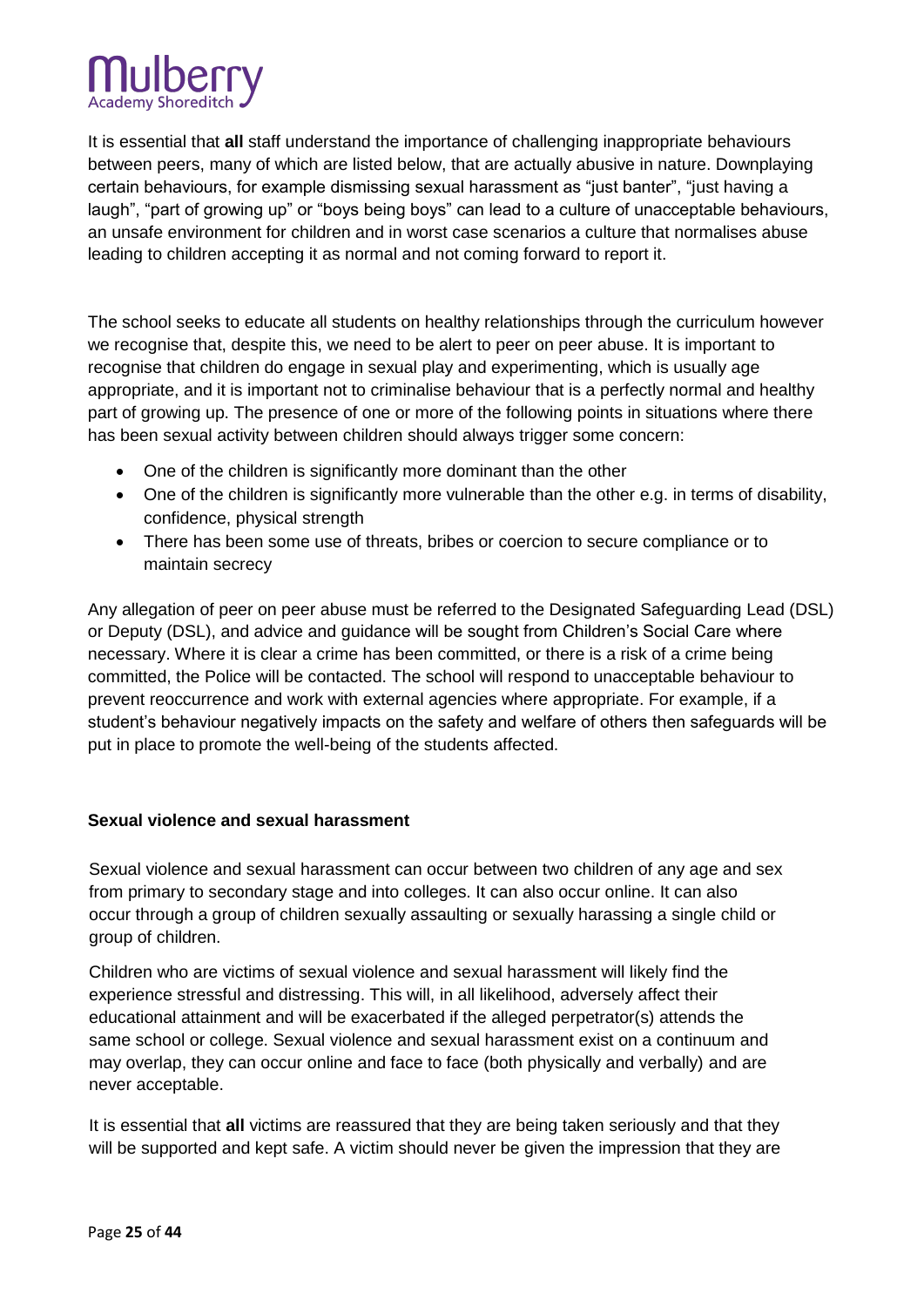

creating a problem by reporting sexual violence or sexual harassment. Nor should a victim ever be made to feel ashamed for making a report.

Staff should be aware that some groups are potentially more at risk. Evidence shows girls, children with special educational needs and disabilities (SEND) and LGBT children are at greater risk.

Staff should be aware of the importance of:

- challenging inappropriate behaviours;
- making clear that sexual violence and sexual harassment is not acceptable, will never be tolerated and is not an inevitable part of growing up;
- not tolerating or dismissing sexual violence or sexual harassment as "banter", "part of growing up", "just having a laugh" or "boys being boys"; and,
- challenging physical behaviours (potentially criminal in nature), such as grabbing bottoms, breasts and genitalia, pulling down trousers, flicking bras and lifting up skirts. Dismissing or tolerating such behaviours risks normalising them.

#### **What is sexual violence and sexual harassment?**

#### Sexual violence

It is important that school and college staff are aware of sexual violence and the fact children can, and sometimes do, abuse their peers in this way and that it can happen both inside and outside of school/college. When referring to sexual violence we are referring to seual violence offences under the Sexual Offences Act 2003<sup>1</sup> as described below:

**Rape**: A person (A) commits an offence of rape if: he intentionally penetrates the vagina, anus or mouth of another person (B) with his penis, B does not consent to the penetration and A does not reasonably believe that B consents.

**Assault by Penetration**: A person (A) commits an offence if: s/he intentionally penetrates the vagina or anus of another person (B) with a part of her/his body or anything else, the penetration is sexual, B does not consent to the penetration and A does not reasonably believe that B consents.

**Sexual Assault**: A person (A) commits an offence of sexual assault if: s/he intentionally touches another person (B), the touching is sexual, B does not consent to the touching and A does not reasonably believe that B consents. (Schools should be aware that sexual

1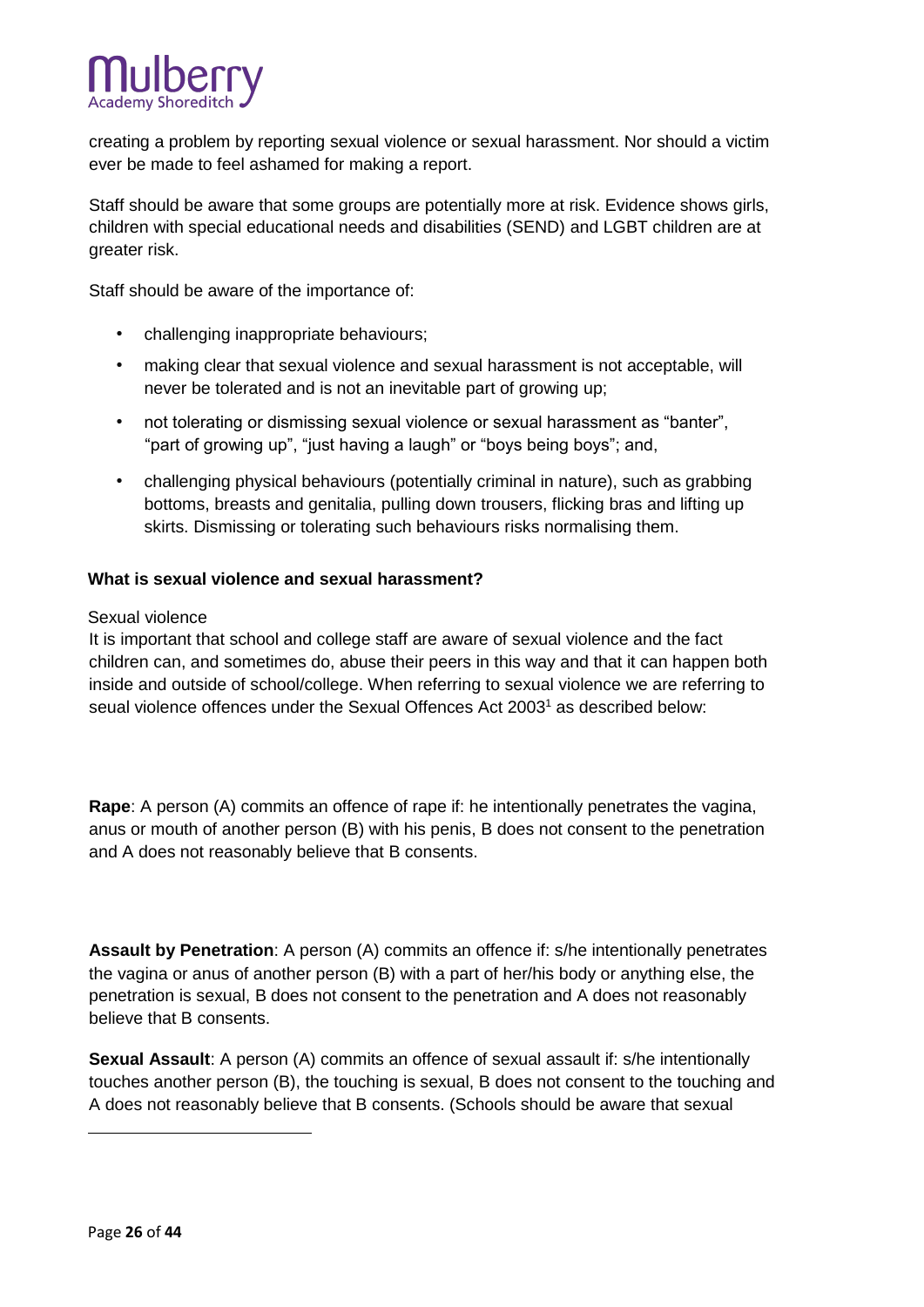

assault covers a very wide range of behaviour so a single act of kissing someone without consent, or touching someone's bottom/breasts/genitalia without consent, can still constitute sexual assault.)

#### **Causing someone to engage in sexual activity without consent**

A person (A) commits an offence if: s/he intentionally causes another person (B) to engage in an activity, the activity is sexual, B does not consent to engaging in the activity, and A does not reasonably believe that B consents. (This could include forcing someone to strip, touch themselves sexually, or to engage in sexual activity with a third party.)

#### **What is consent?**

Consent is about having the freedom and capacity to choose. Consent to sexual activity may be given to one sort of sexual activity but not another, e.g.to vaginal but not anal sex or penetration with conditions, such as wearing a condom. Consent can be withdrawn at any time during sexual activity and each time activity occurs. Someone consents to vaginal, anal or oral penetration only if s/he agrees by choice to that penetration and has the freedom and capacity to make that choice.

#### **[Sexual consent](https://rapecrisis.org.uk/get-informed/about-sexual-violence/sexual-consent/)**

- a child under the age of 13 can never consent to any sexual activity;
- the age of consent is 16;
- sexual intercourse without consent is rape.

#### **Sexual harassment**

When referring to sexual harassment we mean 'unwanted conduct of a sexual nature' that can occur online and offline and both inside and outside of school. When we reference sexual harassment, we do so in the context of child on child sexual harassment. Sexual harassment is likely to: violate a child's dignity, and/or make them feel intimidated, degraded or humiliated and/or create a hostile, offensive or sexualised environment.

Whilst not intended to be an exhaustive list, sexual harassment can include:

- sexual comments, such as: telling sexual stories, making lewd comments, making sexual remarks about clothes and appearance and calling someone sexualised names;
- sexual "jokes" or taunting;
- physical behaviour, such as: deliberately brushing against someone, interfering with someone's clothes (schools and colleges should be considering when any of this crosses a line into sexual violence - it is important to talk to and consider the experience of the victim) and displaying pictures, photos or drawings of a sexual nature; and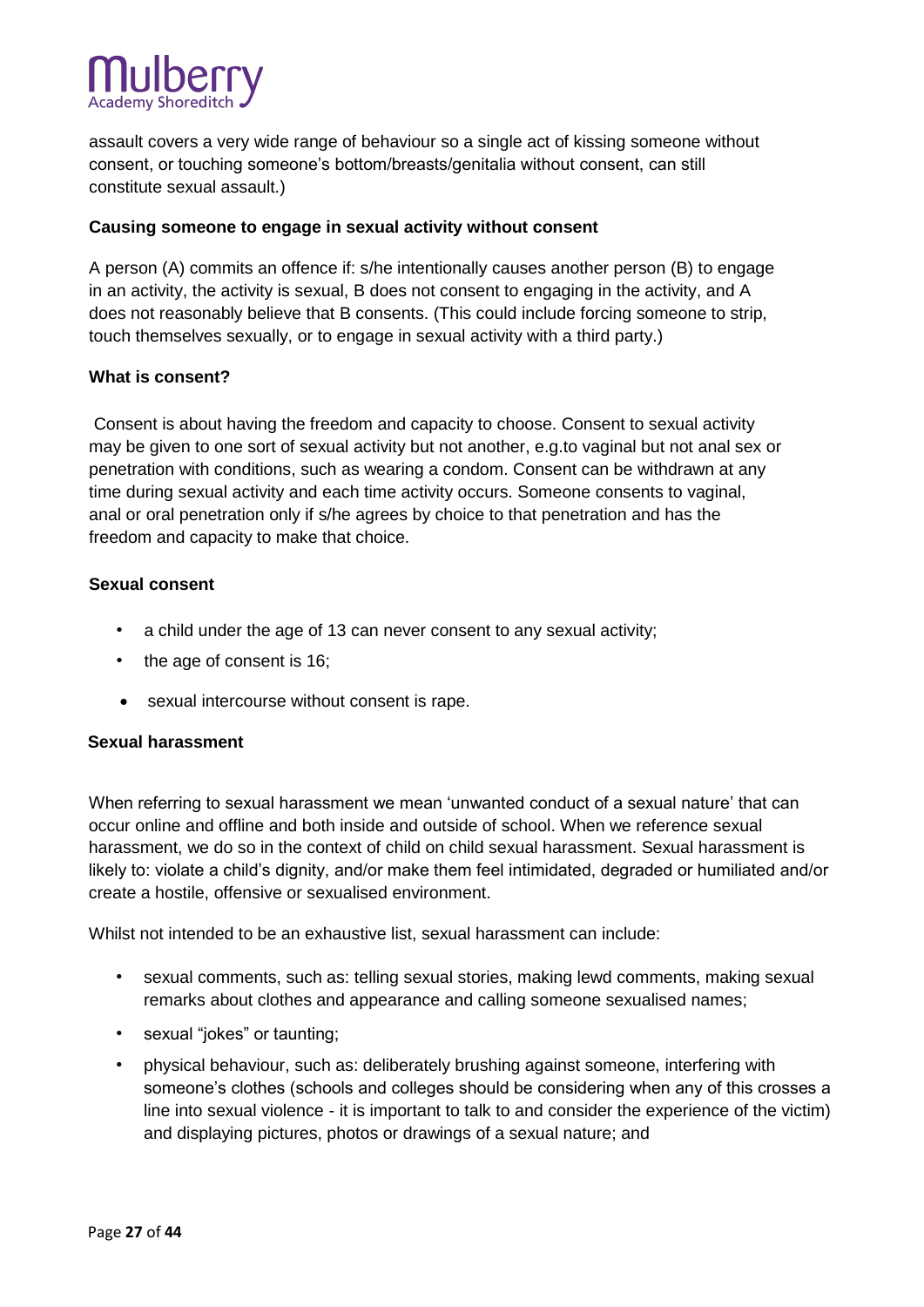

- online sexual harassment. This may be standalone, or part of a wider pattern of sexual harassment and/or sexual violence.<sup>139</sup> It may include:
- consensual and non-consensual sharing of nudes and semi-nudes images and/or videos.

#### **Sexting**

Sexting is inappropriate and unsafe behaviour which threatens the social, emotional and/or physical safety of students. Although sexting is typically voluntary at first, it raises many serious legal and social concerns, especially when the images are spread beyond the control of the sender. Sexting can result in humiliation, bullying and harassment of students. The school has a responsibility to prevent sexting and the dissemination of inappropriate or offensive material and to educate both students and staff about both the legal and social dangers of sexting.

#### **Definition**

The term 'sexting' is derived from texting and refers to the sending of sexually provocative material (including photos, videos and sexually explicit text) from modern communication devices or applications, such as mobile phones, tablets, email, social networking sites and instant messaging services.

#### **Legal Implications for Students**

Sexting may breach laws that prohibit the creation, distribution or possession of child pornography regardless of whether all parties involved consent to the images being taken and shared, or whether the images are sent to other minors, even minors of the same age.

By sending an explicit image, a young person is producing and distributing child abuse images and risks being prosecuted, even if the picture is taken and shared with their permission.

Sexting may also fall under 'sexual harassment' under the Commonwealth *Sex Discrimination Act* 1984 or if more than one 'sext' is sent to a recipient this may also constitute unlawful stalking. It is also an offence under the Malicious Communications Act 1988.

Sexting may also be considered a form of cyberbullying when nude or sexually suggestive images are uploaded and shared on the internet and social media. This is especially the case where images are shared past the intended audience or when accompanied by nasty comments.

#### **Upskirting**

The Voyeurism (Offences) Act 2019, which is commonly known as the Upskirting Act, came into force on 12 April 2019. 'Upskirting' is where someone takes a picture under a person's clothing (not necessarily a skirt) without their permission and or knowledge, with the intention of viewing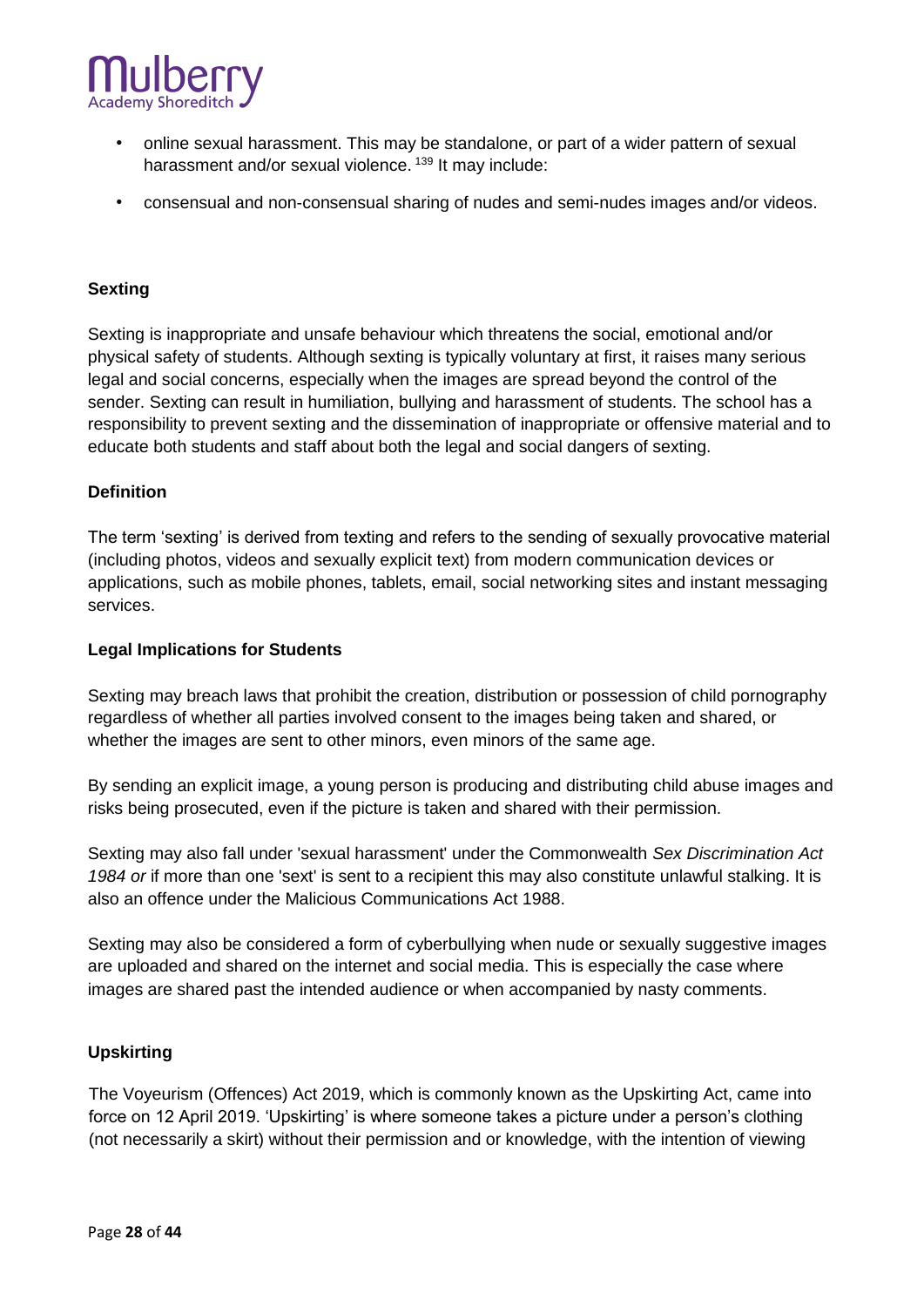

their genitals or buttocks (with or without underwear) to obtain sexual gratification, or cause the victim humiliation, distress or alarm. It is a criminal offence. Anyone of any sex, can be a victim.

The response to a report of sexual violence or sexual harassment

The initial response to a report from a child is incredibly important. How we, the school responds to a report can encourage or undermine the confidence of future victims of sexual violence and sexual harassment to report or come forward. Schools and colleges not recognising, acknowledging or understanding the scale of harassment and abuse and/or downplaying of some behaviours can actually lead to a culture of unacceptable behaviour. It is essential that all victims are reassured that they are being taken seriously and that they will be supported and kept safe. A victim should never be given the impression that they are creating a problem by reporting sexual violence or sexual harassment. Nor should a victim ever be made to feel ashamed for making a report.

If staff have a concern about a child or a child makes a report to them, they should follow the referral process. If staff are in any doubt as to what to do they should speak to the designated safeguarding lead (or a deputy).

All staff members are required to notify the Designated Safeguarding Lead immediately upon becoming aware that sexting by a student is likely to have occurred. The allegation will first be investigated by the Designated Safeguarding Lead and the parents of all students involved will be contacted.

#### **Serious violence**

All staff should be aware of indicators, which may signal that children are at risk from, or are involved with serious violent crime. These may include increased absence from school, a change in friendships or relationships with older individuals or groups, a significant decline in performance, signs of self-harm or a significant change in wellbeing, or signs of assault or unexplained injuries. Unexplained gifts or new possessions could also indicate that children have been approached by, or are involved with, individuals associated with criminal networks or gangs.

All staff should be aware of the associated risks and understand the measures in place to manage these. Advice for schools and colleges is provided in the Home Office's Preventing youth violence and gang involvement and its Criminal exploitation of children and vulnerable adults: county lines guidance.

**All** staff should be aware of the range of risk factors which increase the likelihood of involvement in serious violence, such as being male, having been frequently absent or permanently excluded from school, having experienced child maltreatment and having been involved in offending, such as theft or robbery.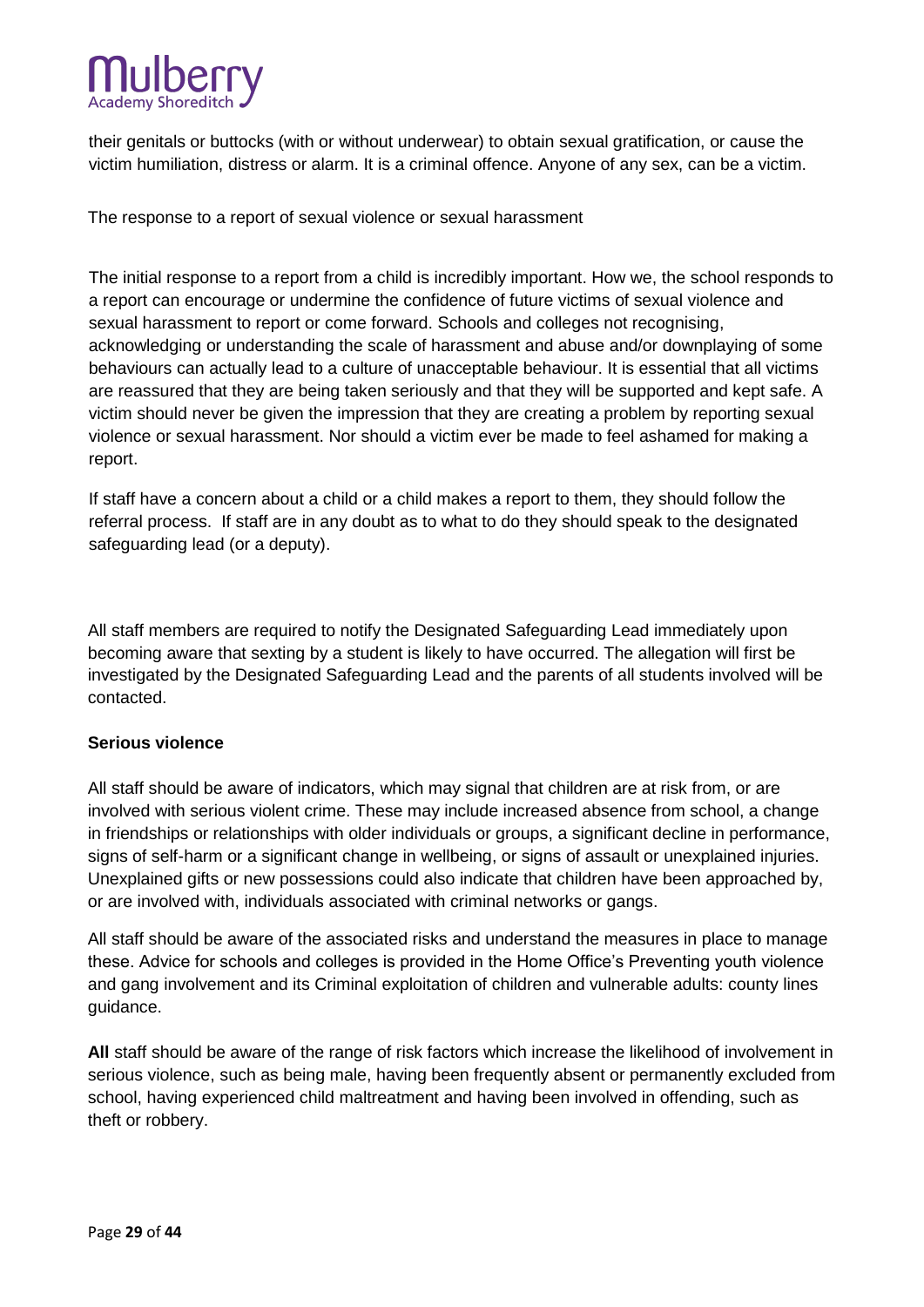

# **How to Report Concerns**

Clear procedures on reporting any concerns are given to all staff/volunteers in school. This is done as part of the staff induction training. All child protection and/or safeguarding concerns should be reported to Dan Collis, Designated Safeguarding Lead, immediately or Jennie Montgomerie, the deputy DSL or Kendra Healy, the Safeguarding Officer. Any concern should also be sent via the CP email address: [childprotection@m](mailto:childprotection@)ulberryacademyshoreditch.org or CPOMS. The DSL (or a deputy) will be available during term time. A useful flowchart of actions to take where there are concerns about a child is also reflected in Appendix A (Keeping Children Safe in Education', September 2020).

#### **What to do if a child discloses any form of abuse to you**

- It is important to take the following action if a child decides they want to confide or disclose to you:
- Follow the school's protocol and avoid if possible being on your own with the child

If this is not possible

- Do not promise to keep it a secret  $-$  be clear that you will have to pass on the information
- Do listen to what they have to say
- · Do not judge the child or show your own emotions i.e. do not show disgust; feelings of abhorrence or shock at what you are being told
- Do not give views about the allegations or the person about whom allegations are being made
- Reassure the child that they have done the right thing in speaking about what they are experiencing
- Reassure the child that whatever is happening to them is not their fault
- Take notes of what they say; if you are not able to write it down while they are disclosing, then do so as soon as possible after they have spoken to you
- · Do not ask leading or probing questions or try to investigate it further yourself this will be done by safeguarding professionals
- Any questions being asked should be to seek clarification only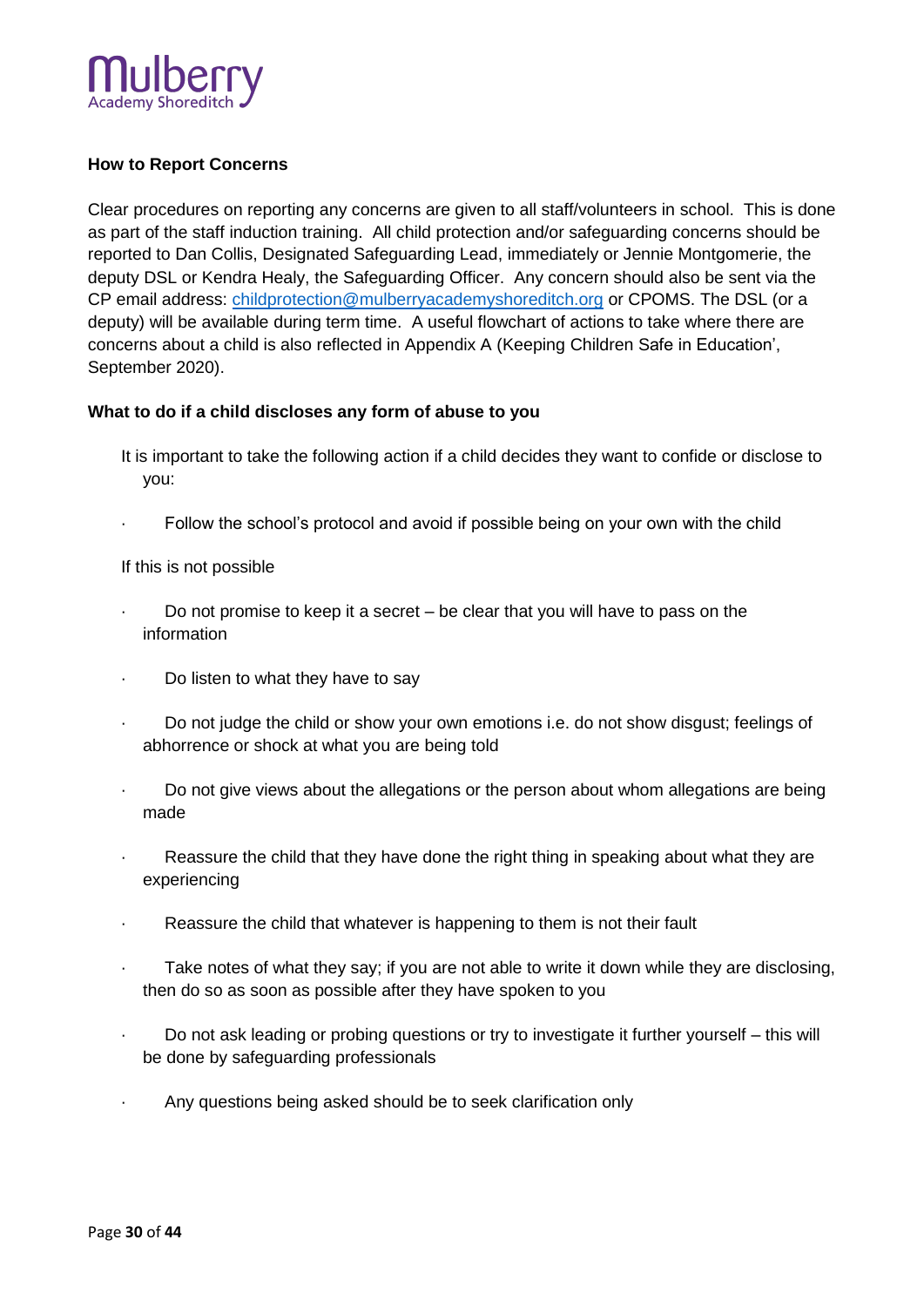# **Relationships with Pupils**

It is important to remain polite and respectful towards pupils but on no account to form friendships either in person or on social media. If pupils at the school or close relatives, such as a parent, request you to join their social media circle, although this will be unlikely, you must refrain from doing so.

To keep yourself safe from false allegations, ensure that you are never alone in a room or a lift with a pupil from the school. Never offer to give lifts or gifts, no matter how small, to a pupil.

In addition, if, in your role, you need to enter changing rooms or toilets, make sure that you knock and check that there is no-one inside. Wait till the rooms or toilets are vacated before entering.

Be a positive role model and professional in your behaviour towards other staff, pupils and visitors.

You should ensure that you do not make any physical contact with a child or young person at the school.

Do not take pictures or videos of pupils either deliberately or by accident.

## **Taking Action**

If at any time it is considered that a child has suffered harm or is likely to do so, a referral should be made to Tower Hamlets Duty Team on 020 7364 2972/2904/5601/5605 (out of hours telephone number, 020 7364 4079) or the Police Child Abuse Investigation Team on **101.** Call **999** if you are concerned a child needs immediate protection. If the child has an injury that requires medical attention, the child protection process will not delay the administration of first aid or emergency medical assistance.

# **Student Disclosures**

At Mulberry Academy Shoreditch we have a clear procedure for reporting concerns. If a student talks to a member of staff about any risks to their safety or wellbeing, the staff member will need to let the student know that they must pass the information on. Staff members will allow them to speak freely and will not ask investigative questions.

The staff member will tell the student what will happen next. It is the duty of the member of staff to inform the Designated Safeguarding Lead what has been discussed. The staff member will write up details of the conversation with the student as soon as possible via an email to the Designated Safeguarding Lead.

All safeguarding concerns should be recorded promptly and passed to Dan Collis or Jennie Montgomerie or Kendra Healy.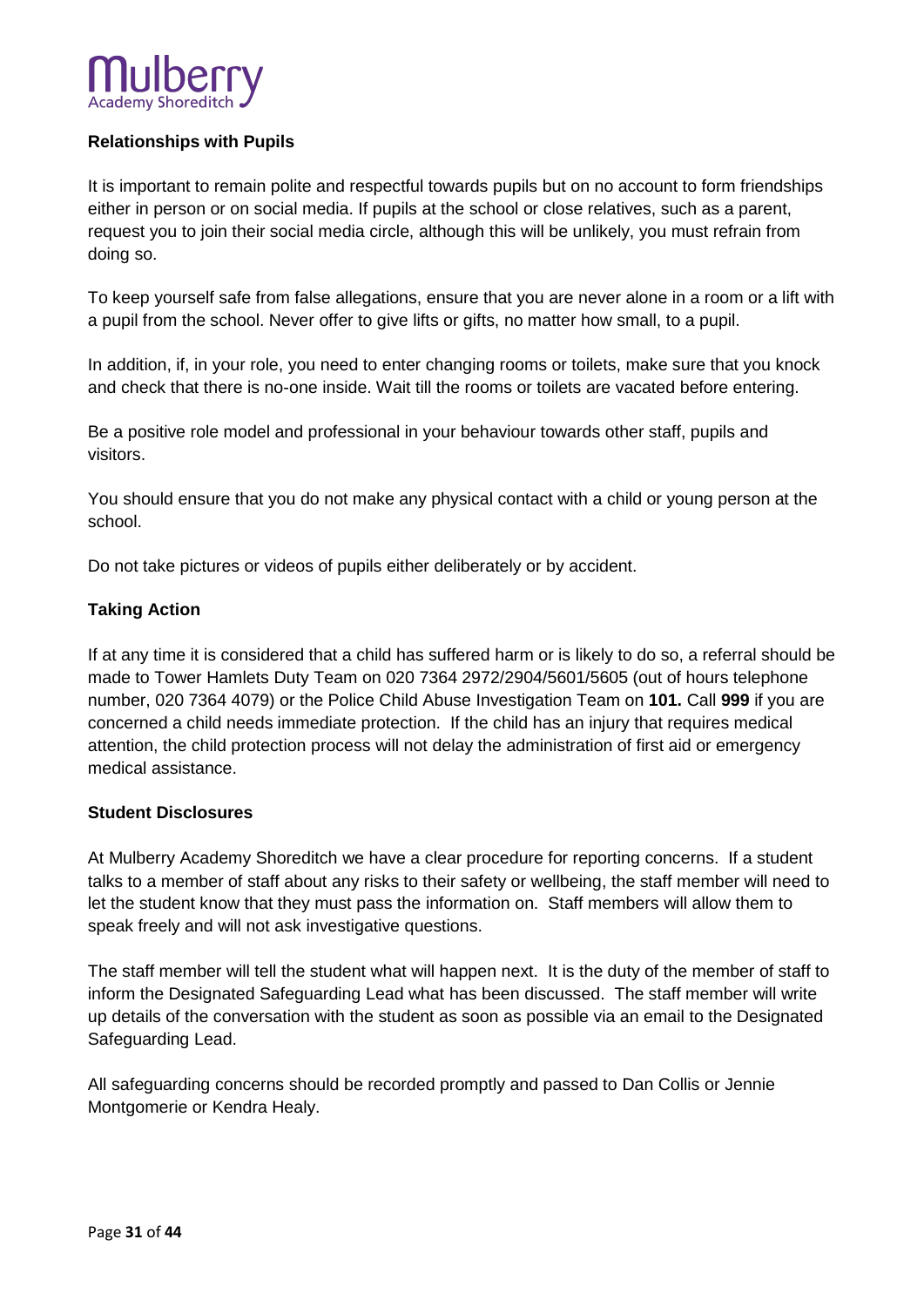

Staff should **not** wait until the following school day to report a concern. Information will be shared on a need to know basis only.

Issues or concerns will not be discussed with colleagues, friends or family.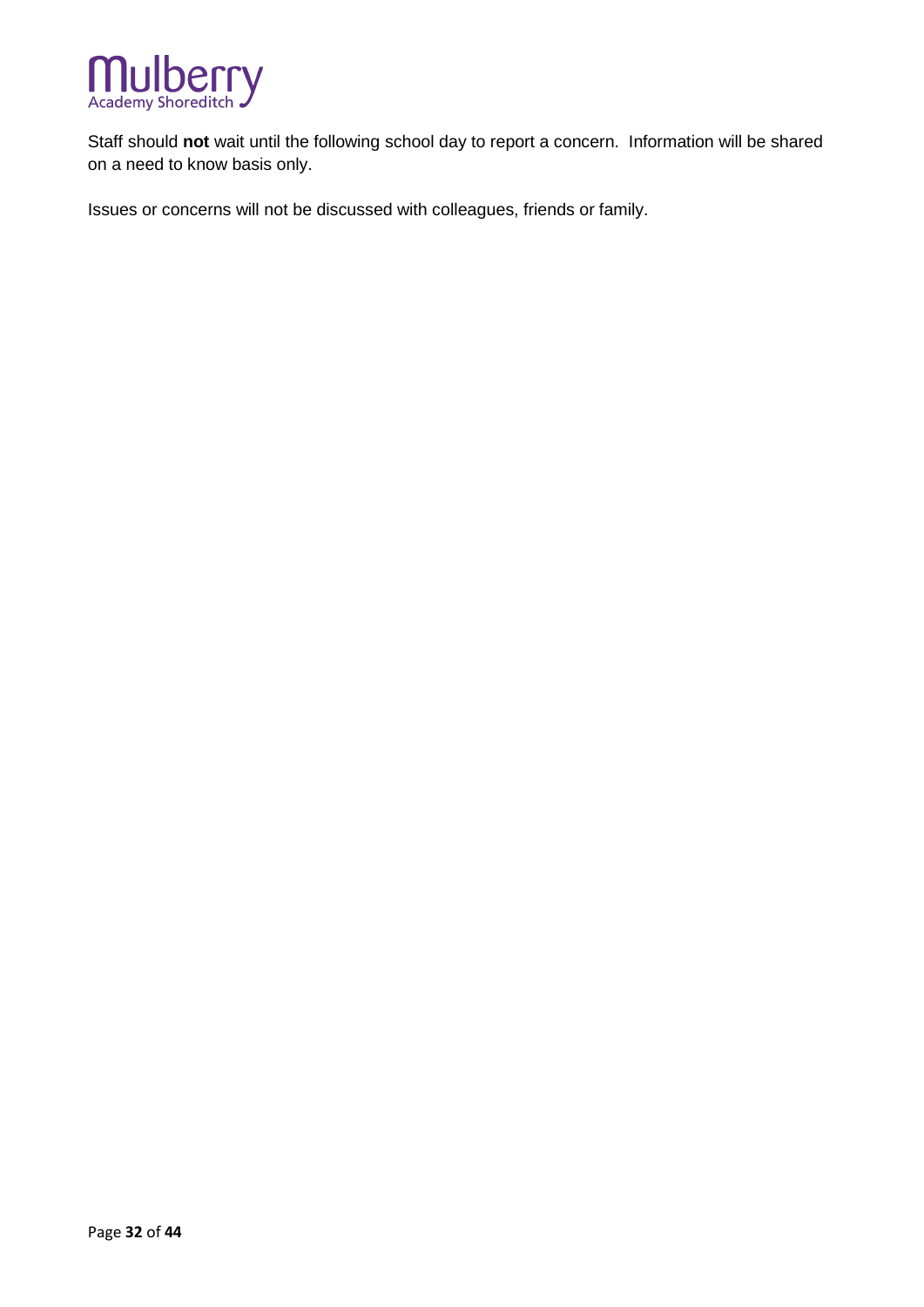

## **Suspecting that a Student is at Risk of Harm**

It is not always easy to recognise that a child is being hurt or is at risk, so abuse is often undetected. There will be occasions when staff may suspect that a student may be at risk, but have no 'real' evidence. In these circumstances, staff will try to give the student opportunity to talk.

Staff should pass on these early concerns. Following an initial conversation with the student, if the member of staff remains concerned, they should discuss their concerns with the Designated Safeguarding Lead, Dan Collis or Jennie Montgomerie, Deputy DSL or Kendra Healy, Safeguarding Offer.

Children may be harmed by other children or young people. Staff will be aware of the harm caused by bullying and will use the school's **Anti-Bullying Policy** where necessary. However, there will be occasions when a student's behaviour warrants a response under child protection rather than anti-bullying procedures. The academy acknowledges that some children can be particularly vulnerable or may have an increased risk of abuse and we accept the responsibility to take reasonable and appropriate steps to ensure their welfare. To ensure that all of our students receive equal protection, we will give special consideration to children that are considered to be vulnerable.

#### **Notifying Parents/Carers**

The school will normally seek to discuss any concerns about a student with their parents/carer. The Designated Safeguarding Lead or Deputy DSL Safeguarding Lead will make contact with the parent/carer in the event of a concern, suspicion or disclosure.

However, if the school believes that notifying parents/carers could increase the risk to the child, exacerbate the problem or compromise the safety of a staff member, advice will first be sort from Children's Social Care.

#### **Referral to Children's Social Care and other Child Protection Agencies**

Concerns about a child's welfare should be referred to local authority children's social care. Where a child is suffering, or is likely to suffer from harm, it is important that a referral to children's social care (and if appropriate the police) is made immediately. Referrals should follow the local referral process.

Children's social care assessments should consider where children are being harmed in contexts outside the home, so it is important that the school provides as much information as possible as part of the referral process. This will allow any assessment to consider all the available evidence and enable a contextual approach to address such harm.

Staff will follow the reporting procedures outlined in this policy. The Designated Safeguarding Lead or deputy DSL will make a referral to the relevant Children Social Care/Tower Hamlets MASH it if is believed that a student is suffering or is at risk of suffering significant harm.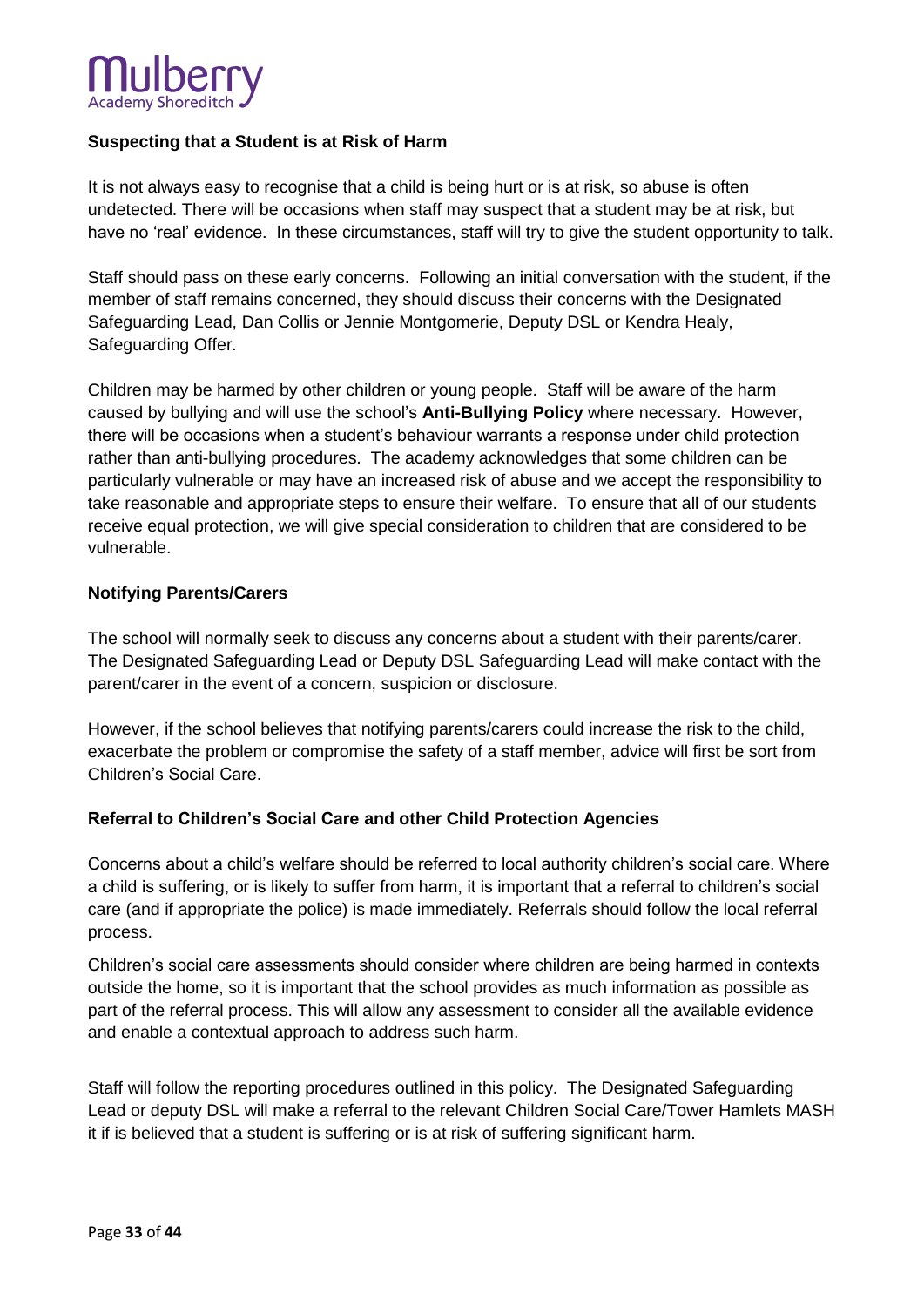

At Mulberry Academy Shoreditch we also liaise with a wide variety of outside agencies. All initial referrals of requests should be shared with the DSL, Deputy DSL or the Safeguarding officer first.

The student (subject to their age and understanding) and the parents will be told that a referral is being made, unless to do so would increase the risk to the child.

#### **Private Fostering**

A private fostering arrangement is one that is made privately (without the involvement of a local authority) for the care of a child under the age of 16 years (under 18 if disabled) by someone other than a parent or close relative, in their own home, with the intention that it should last for 28 days or more.

A close family relative is defined as a 'grandparent, brother, sister, aunt or uncle' and includes halfsiblings and step-parents; it does not include great-aunts or uncles, great grandparents or cousins.

Parents and private foster carers both have a legal duty to inform the relevant local authority at least six weeks before the arrangement is due to start; not to do so is a criminal offence.

Whilst most privately fostered children are appropriately supported and looked after, they are a potentially vulnerable group who should be monitored by the local authority, particularly when the child has come from another country. In some cases privately fostered children are affected by abuse and neglect, or be involved in trafficking, child sexual exploitation or modern-day slavery.

Schools have a mandatory duty to report to the local authority where they are aware or suspect that a child is subject to a private fostering arrangement. Although schools have a duty to inform the local authority, there is no duty for anyone, including the private foster carer or social workers to inform the academy. However, it should be clear to the school who has parental responsibility.

Academy staff should notify the designated safeguarding lead or deputy DSL when they become aware of private fostering arrangements. The designated safeguarding lead will speak to the family of the child involved to check that they are aware of their duty to inform the LA. The academy itself has a duty to inform the local authority of the private fostering arrangements.

On admission to the school, we will take steps to verify the relationship of the adults to the child who is being registered.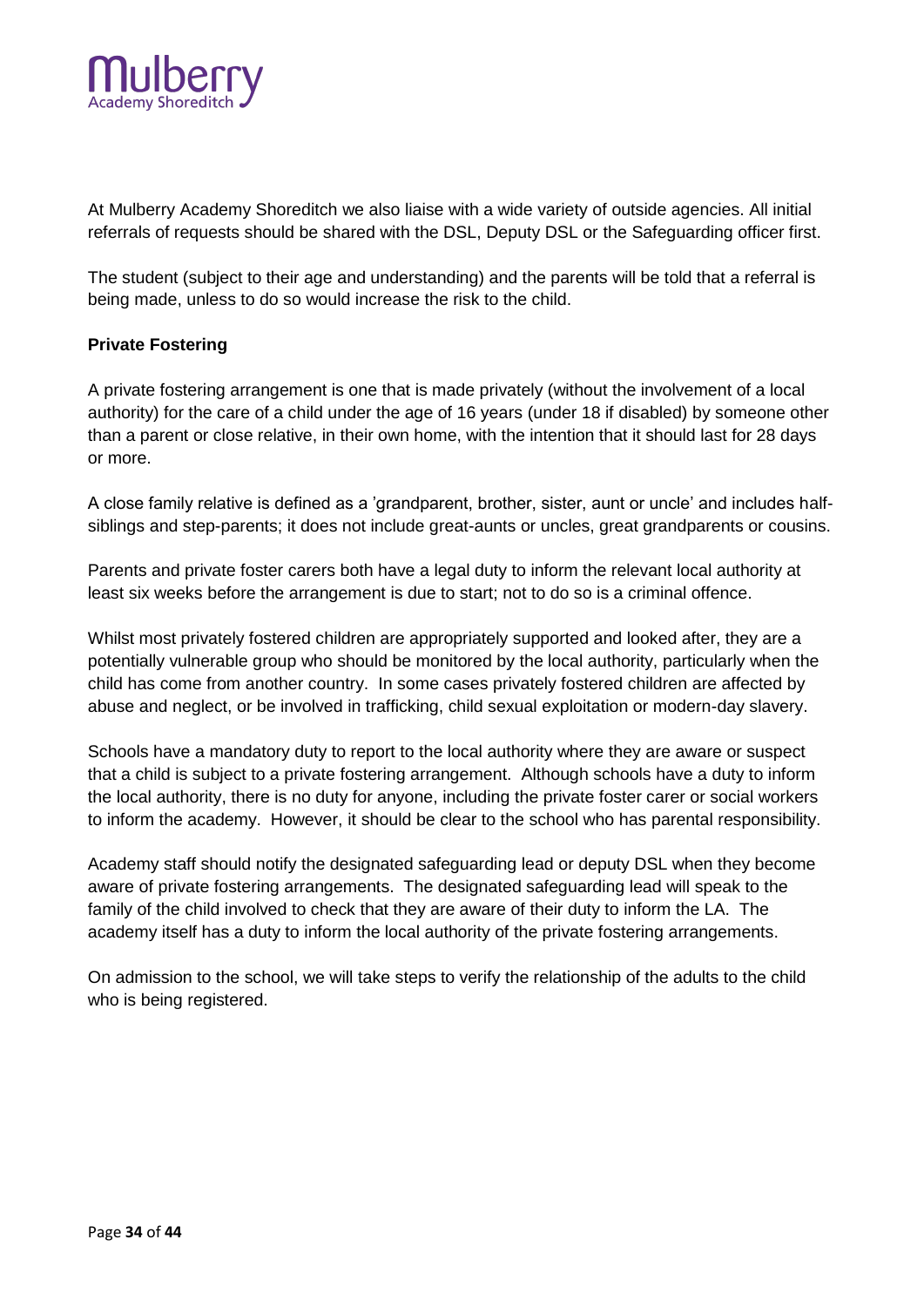

# **Record keeping**

**All** concerns, discussions and decisions made, and the reasons for those decisions, should be recorded in writing. Information should be kept confidential and stored securely. It is good practice to keep concerns and referrals in a separate child protection file for each child.

Records should include:

- a clear and comprehensive summary of the concern;
- details of how the concern was followed up and resolved;
- a note of any action taken, decisions reached and the outcome.

If in doubt about recording requirements, staff should discuss with the designated safeguarding lead (or deputy).

# **Storage and Handling of Records**

Child protection information will be stored and handled in line with the principles set out in the Data Protection Act 1988. Child protection records will be stored in a locked facility accessed only by the Principal and the Designated Safeguarding Lead. Any electronic information will only be made available to relevant individuals. Every effort will be made to prevent unauthorised access. Sensitive information will not be stored on laptop computers, which, by the nature of their portability, could be lost or stolen. If it is necessary to store child protection information on portable media such as a CD or flash drive, these items will also be password protected and kept in locked storage.

Child protection information will be stored separately from the student's academy file will be 'tagged' to indicate that separate information is held. If such records need to be sent to a new school or college they will be sent separate from the student's file and under a confidential cover.

Child protection records are normally exempt from the disclosure provisions of the Data Protection Act, which means that children and parents do not have an automatic right to see them. If any member of staff receives a request from a student or parent to see child protection records, they will refer the request to the Principal or Designated Safeguarding Lead. The Data Protection Act does not prevent school staff from sharing information with relevant agencies, where that information may help to protect a child.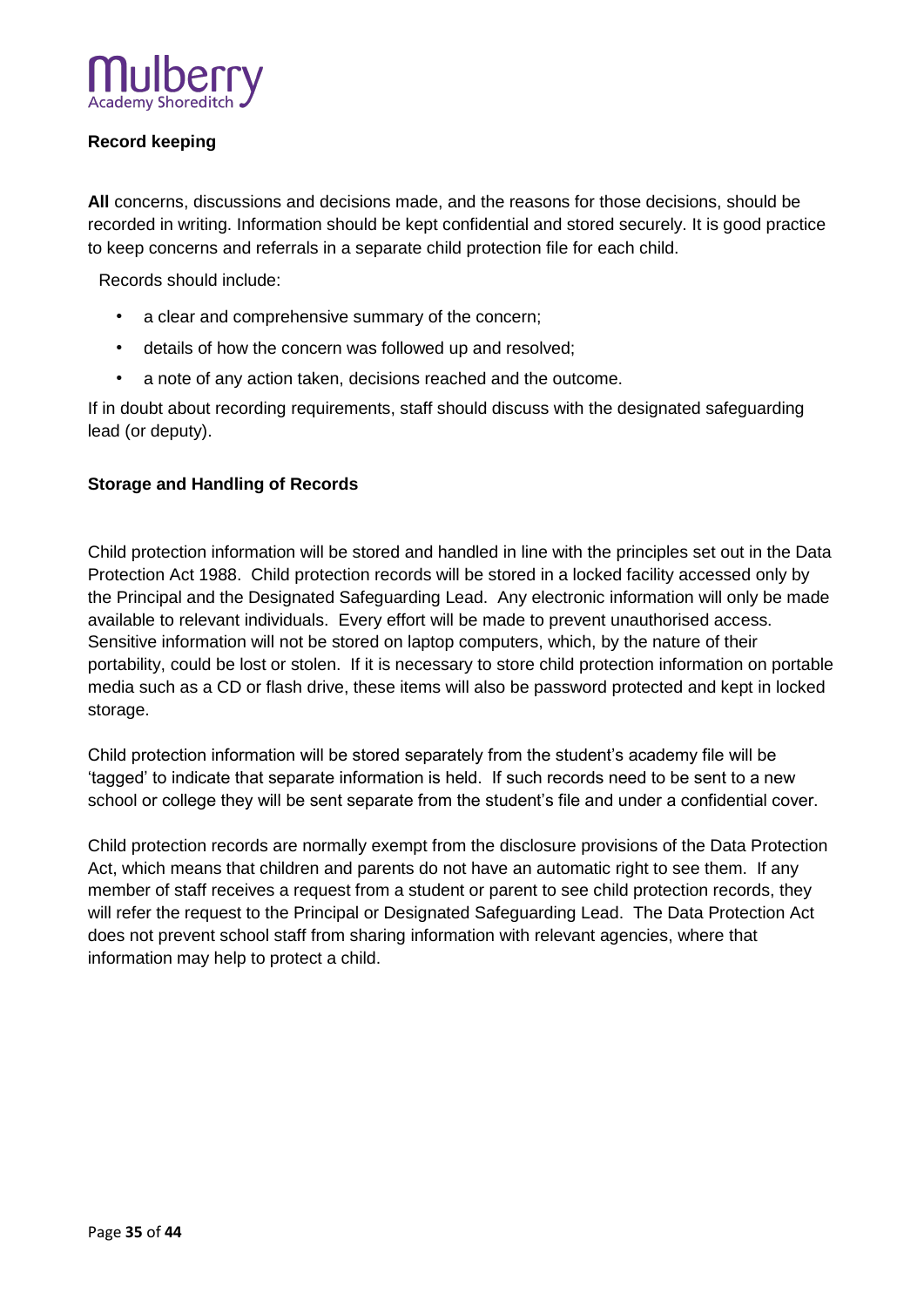

# **Confidentiality and Sharing Information**

#### **Information sharing**

Information sharing is vital in identifying and tackling all forms of abuse and neglect, and in promoting children's welfare, including their educational outcomes. We, the school have clear powers to share, hold and use information for these purposes.

As part of meeting a child's needs, it is important for governing bodies and proprietors to recognise the importance of information sharing between practitioners and local agencies. This should include ensuring arrangements are in place that set out clearly the processes and principles for sharing information within the school or college and with children's social care, the safeguarding partners, other organisations, agencies, and practitioners as required.

School staff should be proactive in sharing information as early as possible to help identify, assess, and respond to risks or concerns about the safety and welfare of children, whether this is when problems are first emerging, or where a child is already known to the local authority children's social care.

It is important that governing bodies and proprietors are aware that among other obligations, the Data Protection Act 2018, and the UK General Data Protection Regulation (UK GDPR) place duties on organisations and individuals to process personal information fairly and lawfully and to keep the information they hold safe and secure.

They Governing body should ensure relevant staff have due regard to the relevant data protection principles, which allow them to share (and withhold) personal information, as provided for in the Data Protection Act 2018 and the UK GDPR. This includes:

- being confident of the processing conditions which allow them to store and share information for safeguarding purposes, including information, which is sensitive and personal, and should be treated as 'special category personal data'.
- understanding that 'safeguarding of children and individuals at risk' is a processing condition that allows practitioners to share special category personal data. This includes allowing practitioners to share information without consent where there is good reason to do so, and that the sharing of information will enhance the safeguarding of a child in a timely manner, but it is not possible to gain consent, it cannot be reasonably expected that a practitioner gains consent, or if to gain consent would place a child at risk.
- for schools, not providing pupils' personal data where the serious harm test under the legislation is met. For example, in a situation where a child is in a refuge or another form of emergency accommodation, and the serious harms test is met, they must withhold providing the data in compliance with schools' obligations under the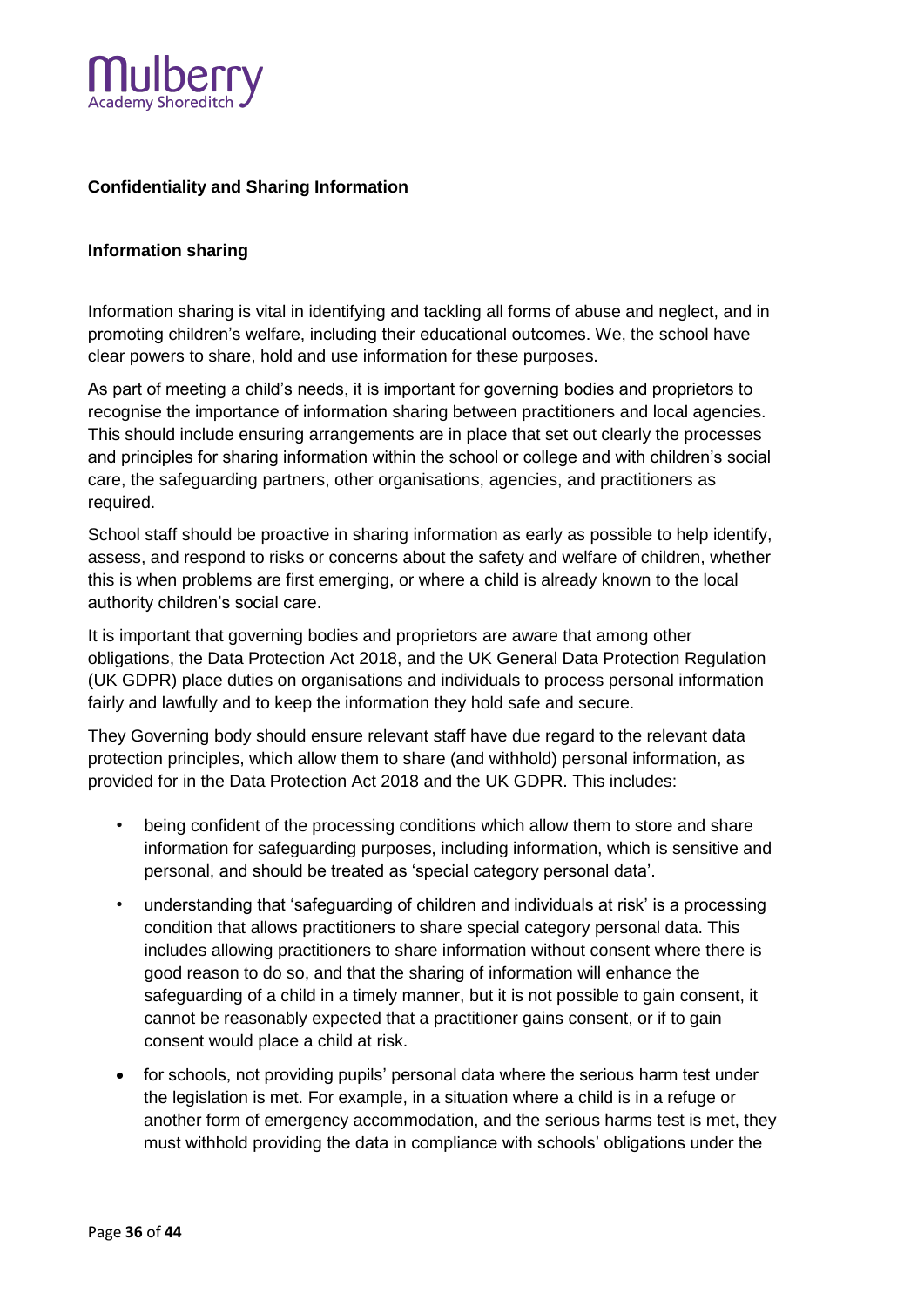

Data Protection Act 2018 and the UK GDPR. Where in doubt schools should seek independent legal advice.

# **The Data Protection Act 2018 and UK GDPR do not prevent the sharing of information for the purposes of keeping children safe. Fears about sharing information must not be allowed to stand in the way of the need to safeguard and promote the welfare and protect the safety of children.**

Staff should only discuss concerns with the Designated Safeguarding Lead, or the deputy DSL, the Principal or Mulberry Academy Trust (depending on who is the subject of the concern). That person will then decide who else needs to have the information and they will disseminate it on a need to know basis.

All staff will understand that **child protection issues warrant a high level of confidentiality**, not only out of respect for the student and staff involved but also to ensure that anything being released into the public domain does not compromise evidence.

#### **Storage and Handling of Records**

Child protection information will be stored and handled in line with the principles set out in the Data Protection Act 1988. Child protection records will be stored in a locked facility accessed only by the Principal and the Designated Safeguarding Lead. Any electronic information will only be made available to relevant individuals. Every effort will be made to prevent unauthorised access. Sensitive information will not be stored on laptop computers, which, by the nature of their portability, could be lost or stolen. If it is necessary to store child protection information on portable media such as a CD or flash drive, these items will also be password protected and kept in locked storage.

Child protection information will be stored separately from the student's academy file will be 'tagged' to indicate that separate information is held. If such records need to be sent to a new school or college they will be sent separate from the student's file and under a confidential cover.

Child protection records are normally exempt from the disclosure provisions of the Data Protection Act, which means that children and parents do not have an automatic right to see them. If any member of staff receives a request from a student or parent to see child protection records, they will refer the request to the Principal or Designated Safeguarding Lead. The Data Protection Act does not prevent school staff from sharing information with relevant agencies, where that information may help to protect a child.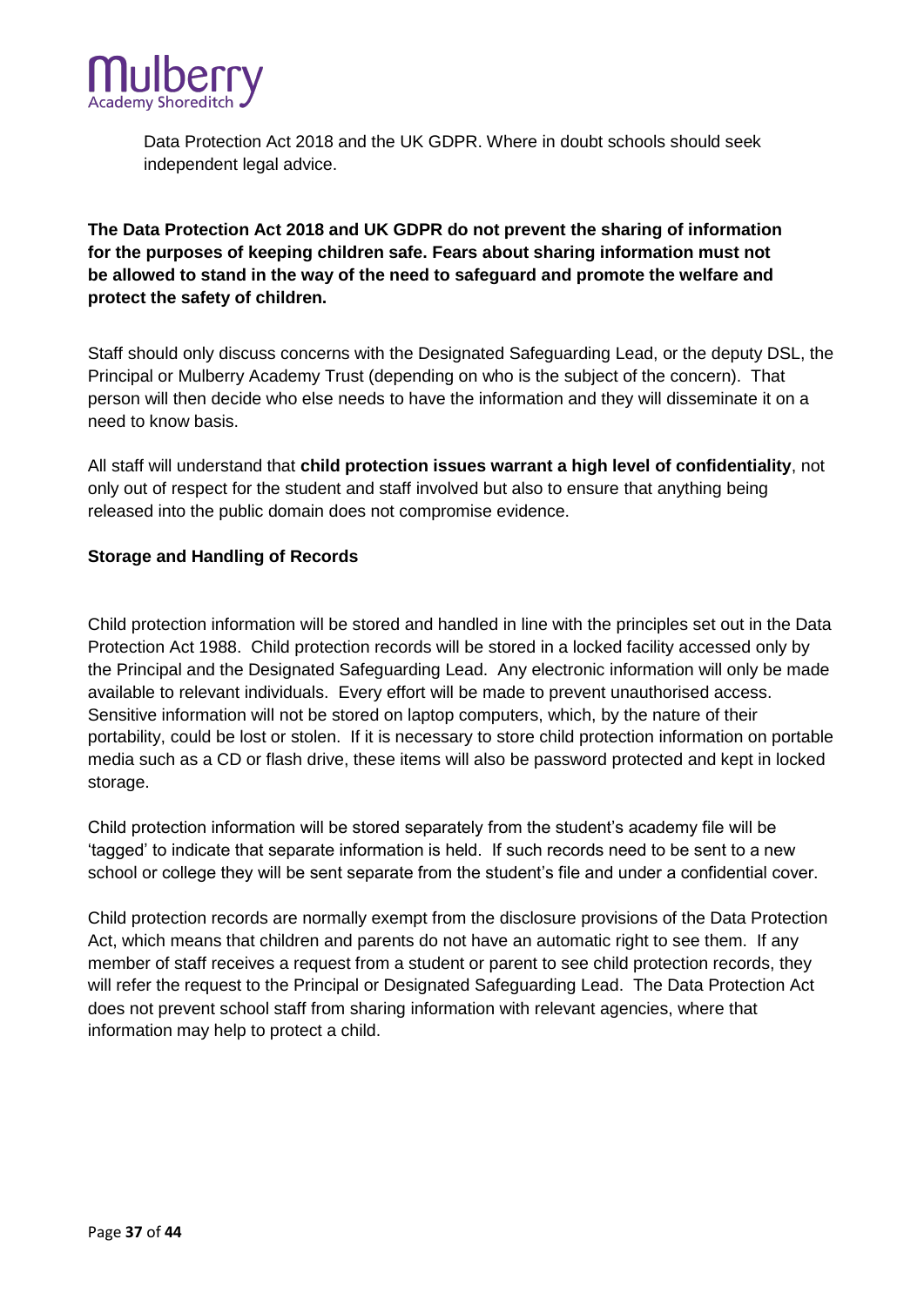

# **Online Safety**

We are thoroughly committed to improving student's e-safety awareness at Mulberry Academy Shoreditch. Our Acceptable Use Policy is signed up to by all students and staff and the school will apply appropriate filters and monitoring systems as deemed to be reasonable.

It is essential that children are safeguarded from potentially harmful and inappropriate online material. The breadth of issues classified within online safety is considerable, but can be categorised into four areas of risk:

- **content:** being exposed to illegal, inappropriate or harmful content, for example: pornography, fake news, racism, misogyny, self-harm, suicide, anti-Semitism, radicalisation and extremism.
- **contact:** being subjected to harmful online interaction with other users; for example: peer to peer pressure, commercial advertising and adults posing as children or young adults with the intention to groom or exploit them for sexual, criminal, financial or other purposes'.
- **conduct:** personal online behaviour that increases the likelihood of, or causes, harm; for example, making, sending and receiving explicit images (e.g consensual and non-consensual sharing of nudes and semi-nudes and/or pornography, sharing other explicit images and online bullying; and
- **commerce** risks such as online gambling, inappropriate advertising, phishing and or financial scams. If you feel your pupils, students or staff are at risk, please report it to the Anti-Phishing Working Group [\(https://apwg.org/\).](https://apwg.org/)

#### **Remote learning**

Where children are being asked to learn online at home the Department has provided advice to support schools and colleges do so safely: [safeguarding in schools](https://www.gov.uk/government/publications/actions-for-schools-during-the-coronavirus-outbreak/guidance-for-full-opening-schools#res) [colleges and](https://www.gov.uk/government/publications/actions-for-schools-during-the-coronavirus-outbreak/guidance-for-full-opening-schools#res)  [other providers](https://www.gov.uk/government/publications/actions-for-schools-during-the-coronavirus-outbreak/guidance-for-full-opening-schools#res) and [safeguarding and remote education.](https://www.gov.uk/guidance/safeguarding-and-remote-education-during-coronavirus-covid-19) As a school, we always do and will follow this advice.

If a student, parent/carer or member of staff has a concern relating to on line safety students are encouraged to report it. They can report it directly to Dan Collis, Designated Safeguarding Lead (DSL) or Deputy (DSL), at the school.

#### **Photography and Images**

The vast majority of people who take or view photographs or videos of children do so for entirely innocent, understandable and acceptable reasons. Sadly, some people abuse children through taking or using images, so we must ensure that we have some safeguards in place.

To protect students we will: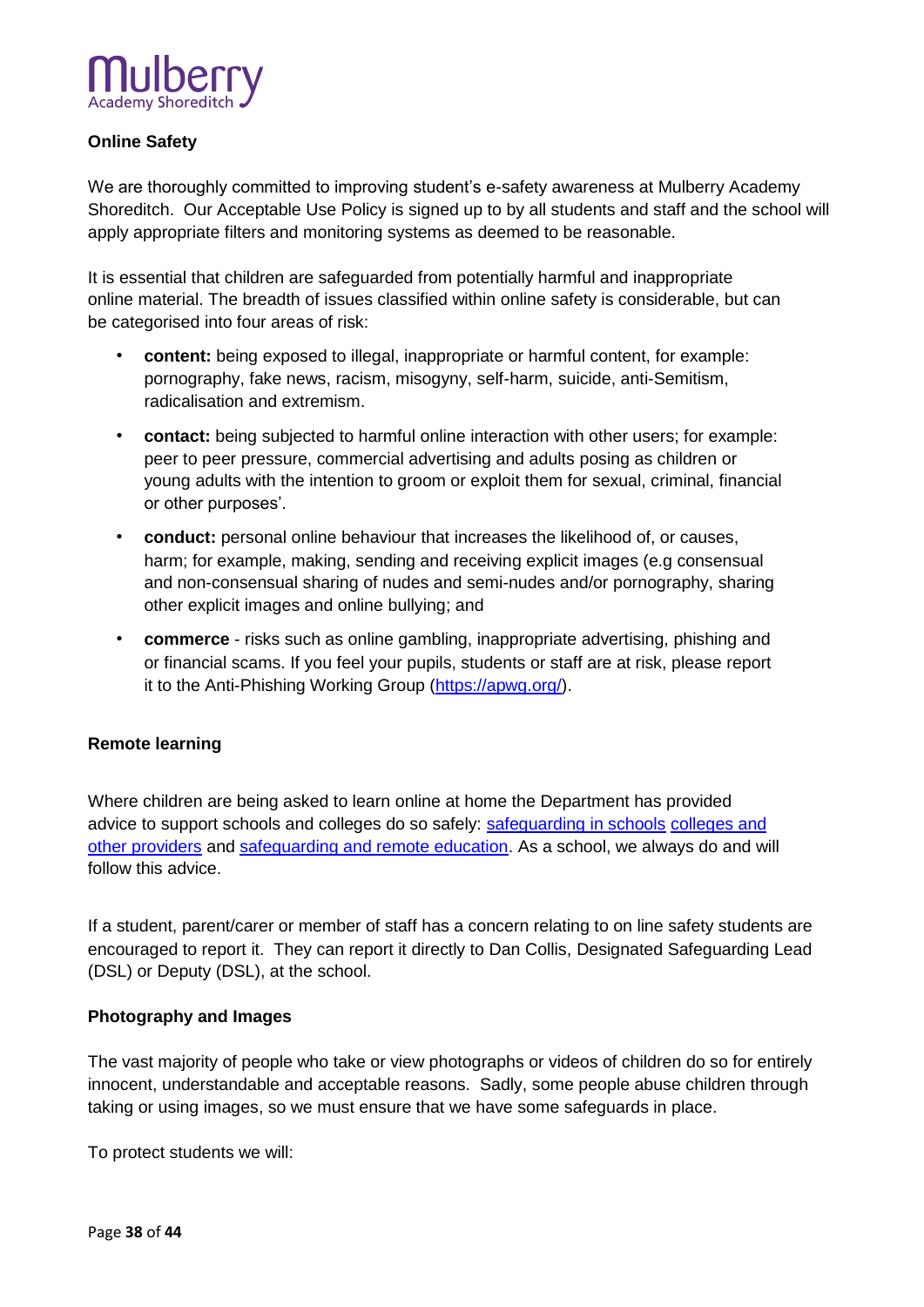

- At the time of admission to the school we will seek signed consent (photographs and personal images consent form) from parents/carers and students for photographs to be taken or published (for example, on our website or in newspapers or publications)
- Ensure students are appropriately dressed
- Encourage students to tell us if they are worried about any photographs that are taken of them

Parents, carers or relatives may only take still or video images of students in the school organised activities with the prior consent of the academy. If parents do not wish their children to be photographed or filmed and express this view in writing, their rights will be respected.

#### **Visitors and the Use of school Premises**

At Mulberry Academy Shoreditch we recognise the role that external agencies and speakers can play in enhancing the learning experiences of our students. Where we use external agencies and individuals this way, we will positively vet them to ensure that their messages are consistent with, and not in opposition to, the academy's values and ethos.

Our school will assess the suitability and effectiveness of input from external agencies or individuals to ensure that:

- any messages communicated to students are consistent with the ethos of the academy and do not marginalise any communities, groups or individuals
- any messages do not seek to glorify criminal activity or violent extremism or seek to radicalise students through extreme or narrow views of faith, religion or culture or other ideologies
- activities are properly embedded in the curriculum and clearly mapped to schemes of work to avoid contradictory messages or duplication
- activities are matched to the needs of students
- activities are carefully evaluated by the academy to ensure that they are effective

Any guest speakers or external agencies will be provided with a details of safeguarding within academy and how to contact our Designated Safeguarding Lead on arrival at the academy, and will be appropriately supervised at all times.

When an agreement is made to allow non-academy groups or organisations to use the academy premises, appropriate checks will be made before agreeing the contract. Usage will be monitored and, in the event of any behaviour not in-keeping with this policy, the academy will contact the Police and terminate the arrangement.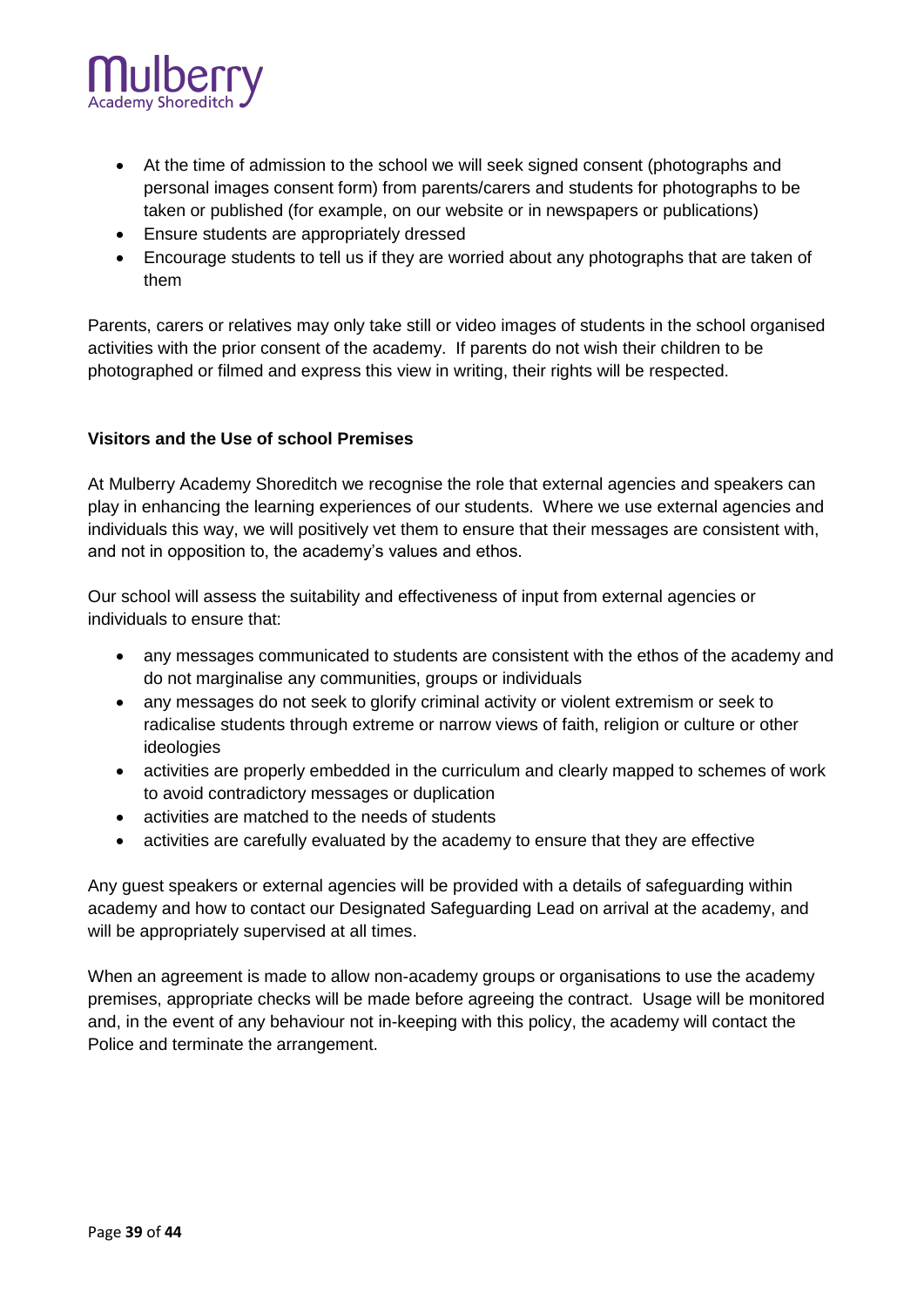

# **Safer Recruitment**

The school follows the legal requirements of what we '**must** do', what we should do and what is considered best practice and important information relating too

- $\triangleright$  the recruitment and selection process;
- $\triangleright$  pre-appointment and vetting checks, regulated activity and recording of information;
- $\triangleright$  other checks that may be necessary for staff, volunteers and others, including the responsibilities on schools and colleges for children in other settings; and
- $\triangleright$  how to ensure the ongoing safeguarding of children and the legal reporting duties on employers.

The school also follows the Mulberry Schools Trust policy on Safer Recruitment. This policy can be found on the Trust's website'.

#### **Recruitment of Staff and Volunteers**

The school will ensure that Safer Recruitment practices are always followed. Every interview panel will have at least one member who has a current certificate in Safer Recruitment. We will check on the identity of the candidates, follow up references with referees and scrutinise applications for gaps in employment. We will ensure that safeguarding considerations are at the centre of each stage of the recruitment process.

We will ensure that agencies and third parties supplying staff provide us evidence that they have made the appropriate level of safeguarding checks on individuals working in our academy.

Every job description and person specification will have a clear statement about the safeguarding responsibilities of the post holder.

We will ensure that all staff involved in recruitment are aware of government guidance on safer recruitment and that its recommendations are followed.

The Disclosure and Barring Service (DBS) helps employers make safer recruitment decisions and prevent unsuitable people from working with vulnerable groups, including children. **The school ill ensure the correct level of DBS certificate is sought and ensure a prohibition check is undertaken.**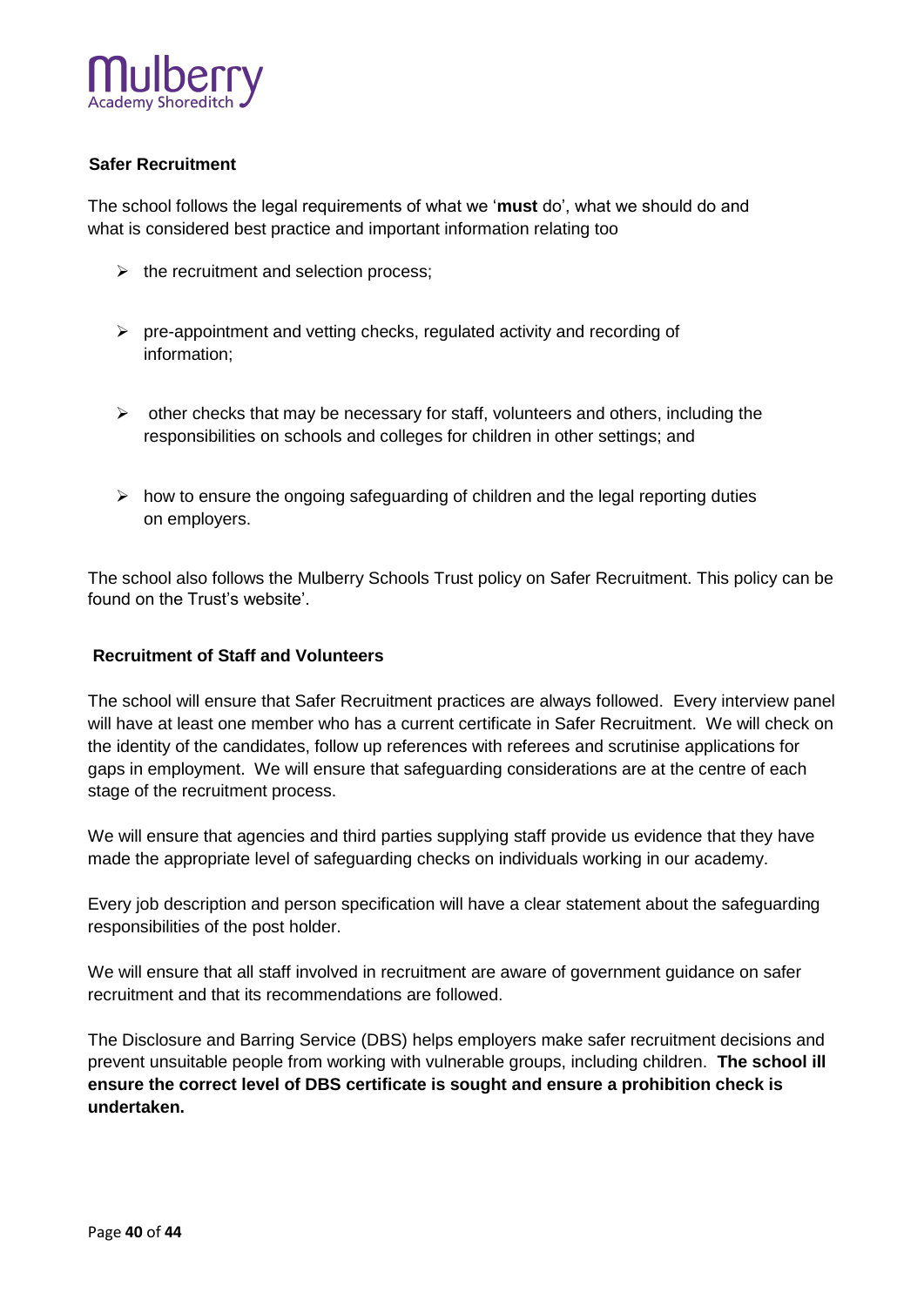

The types of checks undertaken will be in accordance with the guidance given in the Keeping Children Safe in Education (September 2021) document.

Any offer of appointment made to a successful candidate (including one who has lived or worked abroad) will be conditional on satisfactory completion of the necessary pre-employment checks as required in the guidance given in the Keeping Children Safe in Education (September 2019) document.

When an enhanced DBS certificate is required it will be obtained from the candidate before or as soon as is practicable after the persons appointed.

The academy will always ask for written information about previous employment history and check that information is not contradictory or incomplete. References will be sought on all shortlisted candidates, including internal ones, before interview, so that any issues or concerns they raise can be explored further with the referee and taken up with the candidate at interview.

The academy will keep a single central record in accordance with the regulations given in the Keeping Children Safe in Education (September 2021) document.

Recruitment and/or deployment checks will be undertaken, as stated in the Keeping Children Safe in Education (September 2021) document, for the following:

- Individuals who have lived or worked outside the UK
- Agency or third party staff
- Trainee/staff teachers
- Volunteers
- Contractors

The school will carry out all relevant checks if it is concerned about an existing member of staff and **refer to the DBS anyone who has harmed, or poses a risk of harm to a child or vulnerable adult**.

#### **Dealing with Allegations against Existing Staff and Volunteers who Work with Children**

We will prevent people who pose risks to children from working in our academy by ensuring that all individuals working in any capacity at our academy have been subjected to safeguarding checks in line with the statutory guidance **Keeping Children Safe in Education: Statutory Guidance for Academies and Schools, September 2021.**

At Mulberry Academy Shoreditch we recognise the possibility that adults working in the academy may harm children. Any concerns about the conduct of other adults in the academy should be taken to the Principal without delay (or where that is not possible to the designated safeguarding lead); any concerns about the Principal should go to Mulberry Academy Trust who can be contacted via the PA to the Principal.

Staff who are the subject of an allegation have the right to have their case dealt with fairly, quickly and consistently and to be kept informed of its progress. Suspension is not mandatory, nor is it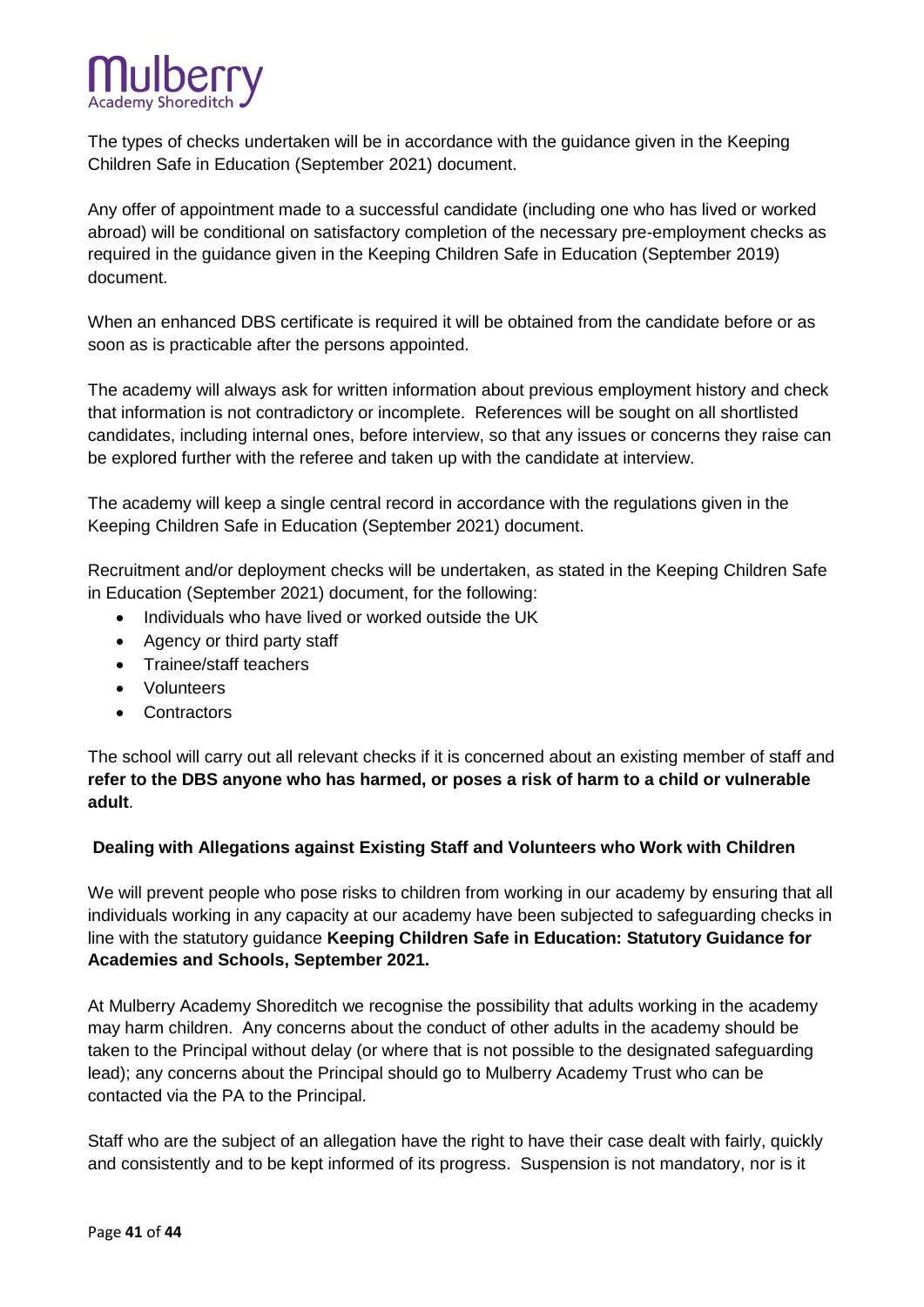

automatic but, in some cases, staff may be suspended where this is deemed the best way to ensure that children are protected. Allegations against staff should be reported to the Principal. Allegations against the Principal or the designated lead officer should be reported to Mulberry Academy Trust. Where any member of the school staff or any volunteer has concerns that a person has caused harm or poses a future risk of harm to vulnerable groups, including children they must take action in accordance with the academy Policy. Under its duty of care for its employees, the academy will ensure they provide effective support for anyone facing an allegation and provide the employee with a named contact if they are suspended. The academy will ensure its obligation for confidentiality when an allegation has been made.

The school also follows the Mulberry Schools Trust policy on managing allegations.. This policy can be found on the Trust's website'.

# **Managing Situations and Exit Arrangements**

For the following issues:

- Resignation and 'settlements' agreements
- Record keeping
- References
- Timescales
- Oversight and monitoring
- Suspension
- Information sharing
- Following a criminal investigation or prosecution
- On conclusion of a case
- In respect of malicious or unsubstantiated allegations

The academy will ensure compliance with the guidance and regulations contained in the appropriate sections of the Keeping Children Safe in Education (September 2021) document.

#### **Training for all Staff to Raise Awareness and Increase Understanding**

Every year all staff (including non-teaching and volunteers) must undertake the Child Protection and Safeguarding training. This is recorded and logged. All staff are informed clearly on how to report anything of concern to Dan Collis, the Designated Safeguarding Lead and Deputy DSL immediately.

The Designated Safeguarding Lead and Deputy Designated Safeguarding Lead will undergo relevant updated child protection training every two years.

All staff members of the school will undergo annual safeguarding and child protection training (whole school training) which is regularly updated. They will also receive regular updates via bulletin, email and staff briefings.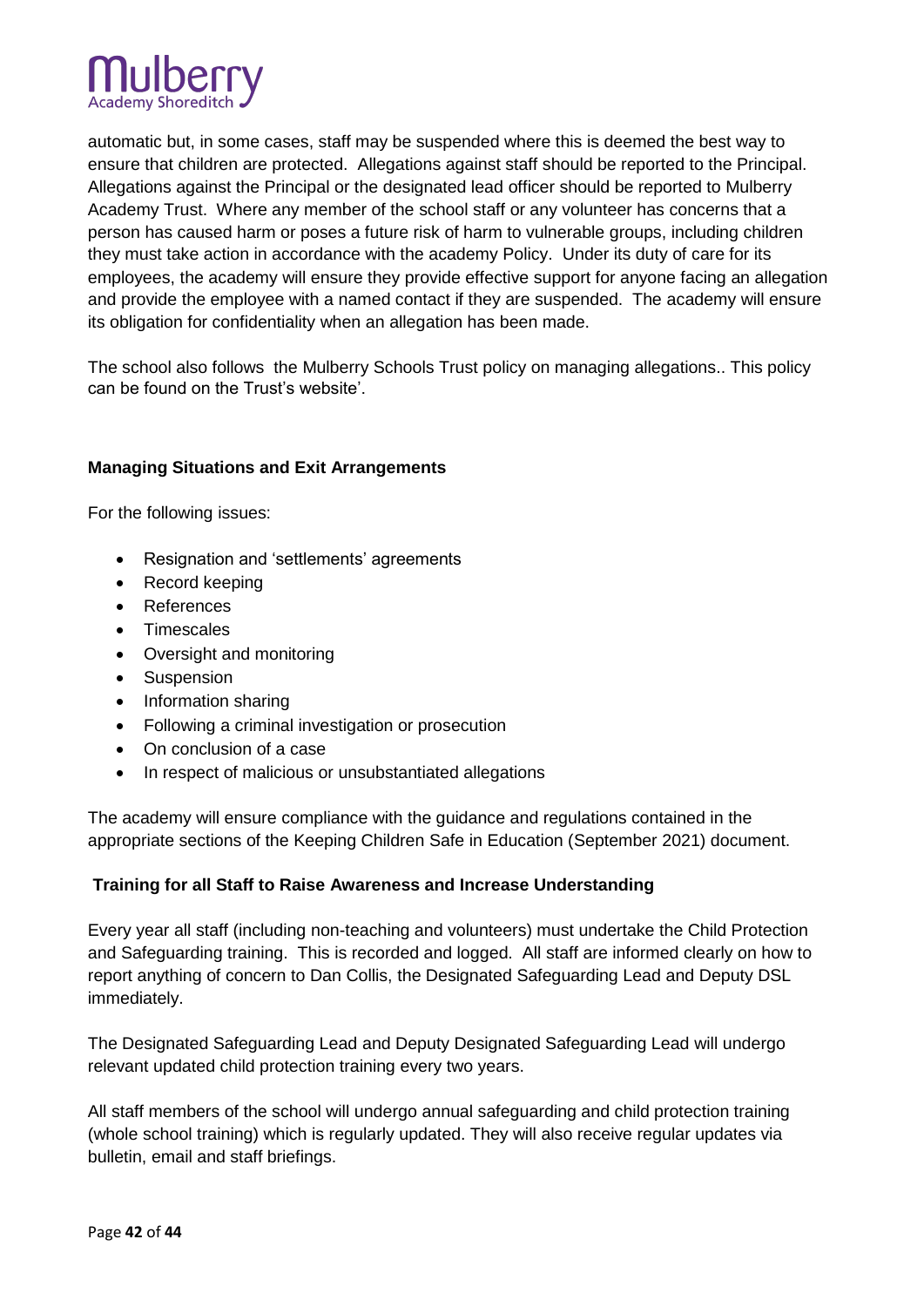

All staff members must read part 1 of Keeping Children Safe in Education 2021. They must also sign the staff handbook acknowledgement form confirming hey have read this.

Staff members who miss the whole academy training will be required to undertake other relevant training arranged on an alternate day by the school.

We will ensure that staff members provided by other agencies and third parties, e.g. supply staff and contractors, have received appropriate information commensurate with their roles before starting work. They will be given the opportunity to take part in whole academy training if it takes place during their period of work for the school.

The Designated Safeguarding Lead will provide an annual briefing to the school on any changes to child protection legislation and procedures and relevant learning from local and national serious case reviews.

The school will maintain accurate records of staff induction and training.

#### **Management of the Policy**

The school will at all times adhere fully to the statutory guidance in place from the Department of Education issued under Section 175 of the Education Act 2002, the Education (Independent academy Standards) Regulations 2014 and the Education (Non-Maintained Special Academies) (England) Regulations 2011.

Currently **Keeping Children Safe in Education:** statutory guidance for academies and colleges (September 2021) and the departmental advice; **what to do if you are worried a child is being abused** – Advice for practitioners (September 2021). Nothing written in this policy overrides the academy's duties under such legislation.

Mulberry Academy Trust will oversee the policy, ensure its implementation and review its content on an annual basis.